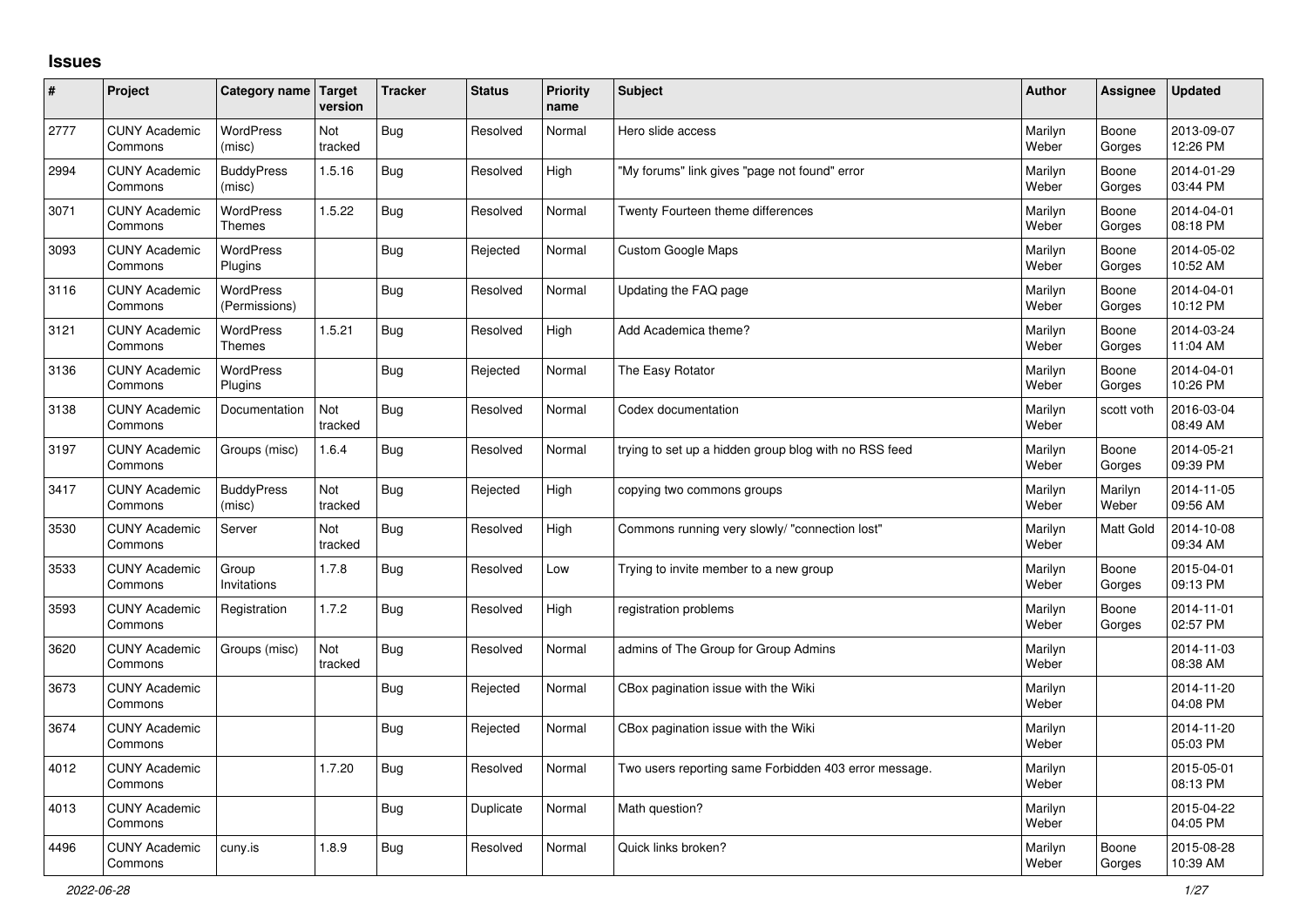| $\sharp$ | Project                         | Category name                | <b>Target</b><br>version | <b>Tracker</b> | <b>Status</b> | <b>Priority</b><br>name | <b>Subject</b>                                                  | <b>Author</b>    | Assignee              | <b>Updated</b>         |
|----------|---------------------------------|------------------------------|--------------------------|----------------|---------------|-------------------------|-----------------------------------------------------------------|------------------|-----------------------|------------------------|
| 4542     | <b>CUNY Academic</b><br>Commons | <b>WordPress</b><br>Plugins  | 1.8.10                   | <b>Bug</b>     | Resolved      | Normal                  | Emailing group users problem                                    | Marilyn<br>Weber | Boone<br>Gorges       | 2015-09-11<br>11:16 AM |
| 4577     | <b>CUNY Academic</b><br>Commons | Registration                 | Not<br>tracked           | Bug            | Resolved      | Normal                  | New users are not getting their email verification              | Marilyn<br>Weber | Boone<br>Gorges       | 2016-01-26<br>03:30 PM |
| 4649     | <b>CUNY Academic</b><br>Commons | Registration                 | Not<br>tracked           | Bug            | Resolved      | Urgent                  | Submit button has disappeared                                   | Marilyn<br>Weber | Boone<br>Gorges       | 2015-09-22<br>11:47 AM |
| 4657     | <b>CUNY Academic</b><br>Commons | Group Forums                 | 1.8.18                   | Bug            | Resolved      | High                    | Submit button disappears in new post mode in forum              | Marilyn<br>Weber | Raymond<br><b>Hoh</b> | 2015-12-01<br>11:15 PM |
| 4734     | <b>CUNY Academic</b><br>Commons | <b>BuddyPress</b><br>Docs    | 1.8.13                   | Bug            | Resolved      | High                    | Problems with "Create New Doc"                                  | Marilyn<br>Weber | Boone<br>Gorges       | 2015-10-09<br>07:53 AM |
| 4831     | <b>CUNY Academic</b><br>Commons | <b>Public Portfolio</b>      | 1.9.4                    | Bug            | Resolved      | Normal                  | User cannot update profile                                      | Marilyn<br>Weber | Boone<br>Gorges       | 2016-01-11<br>10:46 PM |
| 4834     | <b>CUNY Academic</b><br>Commons | <b>Blogs</b><br>(BuddyPress) |                          | <b>Bug</b>     | Resolved      | Normal                  | Admin invite problem                                            | Marilyn<br>Weber | Boone<br>Gorges       | 2015-11-13<br>12:25 PM |
| 4881     | <b>CUNY Academic</b><br>Commons | ZenDesk                      | Not<br>tracked           | <b>Bug</b>     | Resolved      | Normal                  | ZenDesk emails not being sent                                   | Marilyn<br>Weber |                       | 2015-12-07<br>01:34 AM |
| 4918     | <b>CUNY Academic</b><br>Commons | ZenDesk                      | Not<br>tracked           | Bug            | Resolved      | High                    | Re-directing Help Requests                                      | Marilyn<br>Weber | Raymond<br>Hoh        | 2015-11-23<br>11:15 AM |
| 4962     | <b>CUNY Academic</b><br>Commons | Events                       | 1.8.18                   | Bug            | Resolved      | High                    | Problems with text entry field in the Events Calendar           | Marilyn<br>Weber | Raymond<br>Hoh        | 2015-12-01<br>06:57 PM |
| 5059     | <b>CUNY Academic</b><br>Commons |                              | Not<br>tracked           | Bug            | Resolved      | Normal                  | Instagram embed?                                                | Marilyn<br>Weber |                       | 2016-01-26<br>12:05 AM |
| 5176     | <b>CUNY Academic</b><br>Commons | <b>Public Portfolio</b>      | 1.9.6                    | <b>Bug</b>     | Resolved      | Normal                  | Widgets in Profile not saving                                   | Marilyn<br>Weber | Boone<br>Gorges       | 2016-02-01<br>11:07 AM |
| 5177     | <b>CUNY Academic</b><br>Commons | Toolbar                      | 1.9.6                    | <b>Bug</b>     | Resolved      | Normal                  | No "My Papers" tab                                              | Marilyn<br>Weber | Raymond<br>Hoh        | 2016-01-29<br>08:37 AM |
| 5184     | <b>CUNY Academic</b><br>Commons | Social Paper                 |                          | Bug            | Rejected      | Normal                  | Problem linking SP to a group                                   | Marilyn<br>Weber | Boone<br>Gorges       | 2016-02-21<br>12:27 PM |
| 5282     | <b>CUNY Academic</b><br>Commons | Social Paper                 | Future<br>release        | Bug            | <b>New</b>    | Normal                  | Replying via email directs to paper but not individual comment. | Marilyn<br>Weber | Raymond<br><b>Hoh</b> | 2016-03-02<br>01:48 PM |
| 5319     | <b>CUNY Academic</b><br>Commons |                              | Not<br>tracked           | Bug            | Resolved      | Normal                  | <b>Broken URL</b>                                               | Marilyn<br>Weber | Marilyn<br>Weber      | 2017-11-15<br>05:46 PM |
| 5346     | <b>CUNY Academic</b><br>Commons | Toolbar                      | 1.9.11                   | Bug            | Resolved      | Normal                  | possible dynamic HTML code bug?                                 | Marilyn<br>Weber | Boone<br>Gorges       | 2016-03-22<br>10:53 AM |
| 5435     | <b>CUNY Academic</b><br>Commons |                              | Not<br>tracked           | <b>Bug</b>     | Resolved      | Urgent                  | Can't see the dashboard                                         | Marilyn<br>Weber |                       | 2016-04-12<br>11:33 AM |
| 5436     | <b>CUNY Academic</b><br>Commons |                              | Not<br>tracked           | Bug            | Resolved      | Normal                  | Trying to change email settings for                             | Marilyn<br>Weber | Boone<br>Gorges       | 2016-04-21<br>10:12 PM |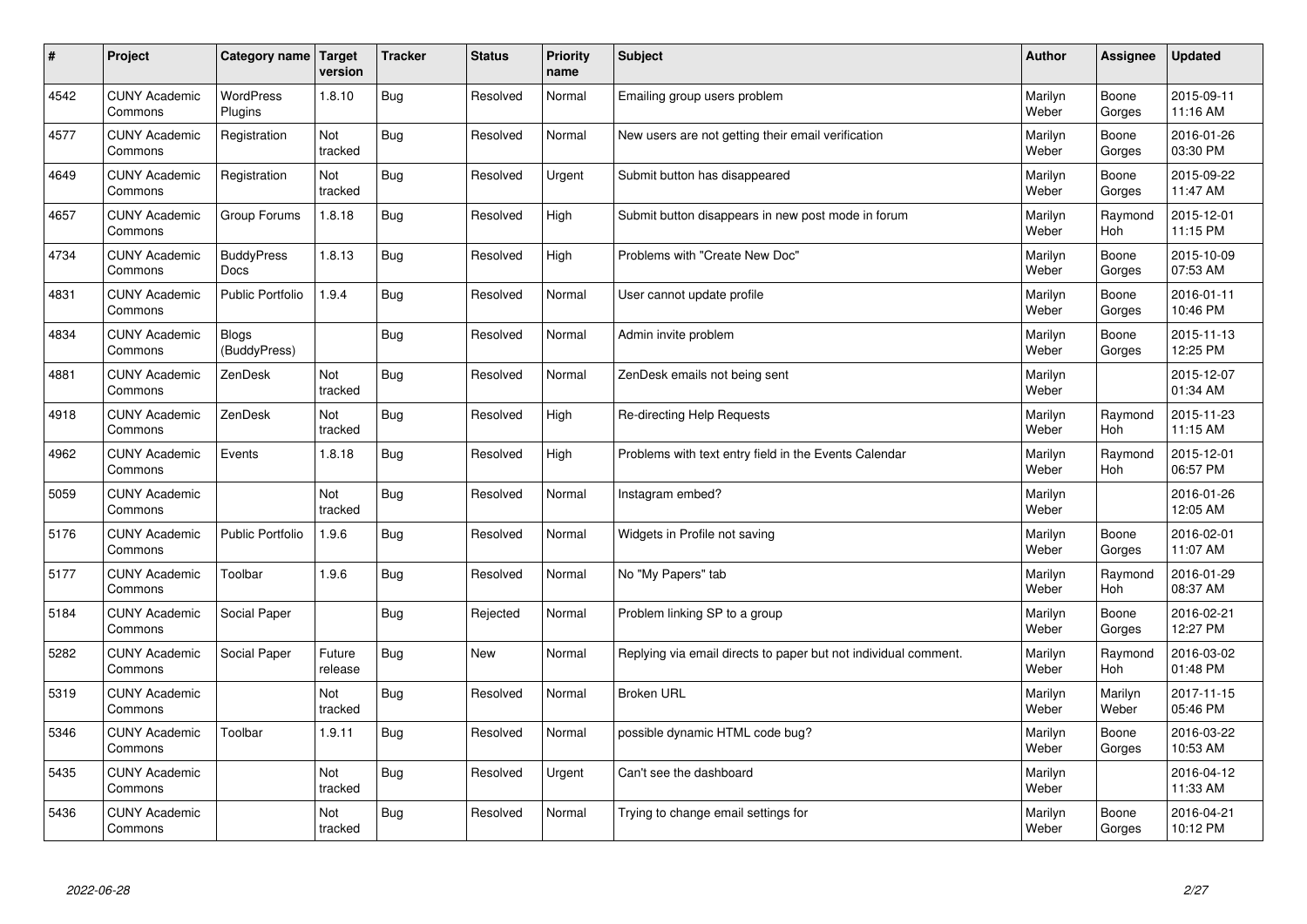| #    | Project                         | Category name   Target      | version        | <b>Tracker</b> | <b>Status</b> | Priority<br>name | <b>Subject</b>                                          | <b>Author</b>    | <b>Assignee</b>  | <b>Updated</b>         |
|------|---------------------------------|-----------------------------|----------------|----------------|---------------|------------------|---------------------------------------------------------|------------------|------------------|------------------------|
| 5448 | <b>CUNY Academic</b><br>Commons | Email<br>Notifications      | 1.10.2         | <b>Bug</b>     | Rejected      | Normal           | garbled CAC activity digests                            | Marilyn<br>Weber | Raymond<br>Hoh   | 2016-11-20<br>02:38 AM |
| 5667 | <b>CUNY Academic</b><br>Commons | <b>Public Portfolio</b>     | 1.9.18         | Bug            | Resolved      | Normal           | publication section on my public portfolio won't update | Marilyn<br>Weber | Boone<br>Gorges  | 2016-06-12<br>10:19 AM |
| 5684 | <b>CUNY Academic</b><br>Commons | <b>Group Files</b>          | Not<br>tracked | Bug            | Resolved      | Normal           | Making Group files appear as Blog entries               | Marilyn<br>Weber | Boone<br>Gorges  | 2017-11-20<br>03:28 PM |
| 5713 | <b>CUNY Academic</b><br>Commons | WordPress<br>(misc)         | Not<br>tracked | Bug            | Abandoned     | High             | Site freezing                                           | Marilyn<br>Weber | Boone<br>Gorges  | 2017-11-15<br>10:58 AM |
| 5834 | <b>CUNY Academic</b><br>Commons |                             |                | Bug            | Resolved      | Normal           | My access to cdev                                       | Marilyn<br>Weber | Boone<br>Gorges  | 2016-07-25<br>03:12 PM |
| 5872 | <b>CUNY Academic</b><br>Commons | Server                      | Not<br>tracked | Bug            | Resolved      | Immediate        | Whole Commons is down                                   | Marilyn<br>Weber | Boone<br>Gorges  | 2016-08-12<br>12:04 AM |
| 5875 | <b>CUNY Academic</b><br>Commons | <b>WordPress</b><br>Plugins | Not<br>tracked | Bug            | Resolved      | Normal           | Events Calendar garbled in IE                           | Marilyn<br>Weber | Marilyn<br>Weber | 2017-11-15<br>05:45 PM |
| 5968 | <b>CUNY Academic</b><br>Commons | Membership                  | Not<br>tracked | Bug            | Resolved      | Normal           | Deleting account without knowing password               | Marilyn<br>Weber | <b>Matt Gold</b> | 2017-11-15<br>06:19 PM |
| 5969 | <b>CUNY Academic</b><br>Commons | Registration                | 1.9.27         | Bug            | Resolved      | Normal           | Queens students unable to join                          | Marilyn<br>Weber | Boone<br>Gorges  | 2016-09-04<br>09:41 PM |
| 6025 | <b>CUNY Academic</b><br>Commons | Search                      | Not<br>tracked | Bug            | Resolved      | Normal           | Search function not working                             | Marilyn<br>Weber | Boone<br>Gorges  | 2016-10-12<br>09:41 AM |
| 6039 | <b>CUNY Academic</b><br>Commons | Membership                  | 1.9.28         | Bug            | Resolved      | High             | User cannot change her email                            | Marilyn<br>Weber |                  | 2016-09-19<br>03:03 PM |
| 6091 | <b>CUNY Academic</b><br>Commons | Group<br>Invitations        | Not<br>tracked | Bug            | Resolved      | Normal           | User cannot re-join a group                             | Marilyn<br>Weber | Boone<br>Gorges  | 2016-09-28<br>01:47 PM |
| 6101 | <b>CUNY Academic</b><br>Commons | <b>Public Portfolio</b>     |                | Bug            | Resolved      | High             | Profile update problems                                 | Marilyn<br>Weber | Boone<br>Gorges  | 2016-12-01<br>03:50 PM |
| 6106 | <b>CUNY Academic</b><br>Commons | Server                      | Not<br>tracked | Bug            | Resolved      | Normal           | 504 error                                               | Marilyn<br>Weber |                  | 2017-11-15<br>01:55 PM |
| 6107 | <b>CUNY Academic</b><br>Commons |                             |                | Bug            | Resolved      | High             | site redirect?                                          | Marilyn<br>Weber | Boone<br>Gorges  | 2016-09-29<br>03:45 PM |
| 6286 | <b>CUNY Academic</b><br>Commons | Groups (misc)               | Not<br>tracked | Bug            | Resolved      | Immediate        | Groups pages not displaying at all!                     | Marilyn<br>Weber | Boone<br>Gorges  | 2017-11-15<br>10:57 AM |
| 6313 | <b>CUNY Academic</b><br>Commons | Groups (misc)               |                | Bug            | Duplicate     | Normal           | group member no longer in group, can't rejoin.          | Marilyn<br>Weber |                  | 2016-10-14<br>09:27 PM |
| 6338 | <b>CUNY Academic</b><br>Commons |                             |                | Bug            | Rejected      | Normal           | Multiple email notifications for each blog post         | Marilyn<br>Weber | Boone<br>Gorges  | 2016-10-18<br>08:45 PM |
| 6410 | <b>CUNY Academic</b><br>Commons |                             |                | Bug            | Duplicate     | Immediate        | Cannot log in - gives privacy error                     | Marilyn<br>Weber | Boone<br>Gorges  | 2016-10-24<br>10:01 AM |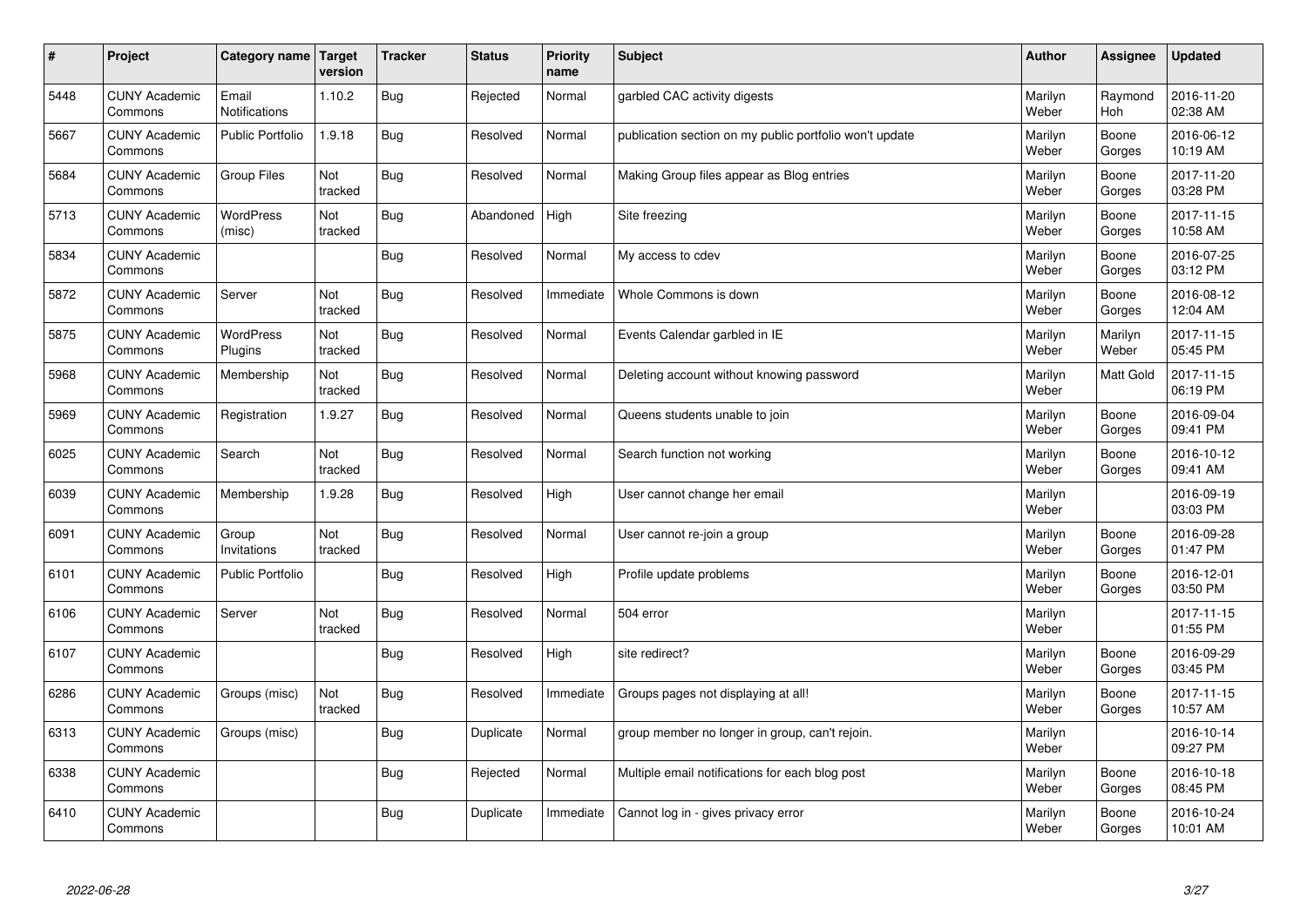| #    | Project                         | <b>Category name</b>        | Target<br>version | <b>Tracker</b> | <b>Status</b> | <b>Priority</b><br>name | <b>Subject</b>                                                              | <b>Author</b>    | <b>Assignee</b> | <b>Updated</b>         |
|------|---------------------------------|-----------------------------|-------------------|----------------|---------------|-------------------------|-----------------------------------------------------------------------------|------------------|-----------------|------------------------|
| 6575 | <b>CUNY Academic</b><br>Commons | Groups (misc)               |                   | Bug            | Rejected      | Normal                  | No papers link for the group "social paper"                                 | Marilyn<br>Weber |                 | 2016-11-02<br>10:39 PM |
| 6599 | <b>CUNY Academic</b><br>Commons | ZenDesk                     | 1.10              | <b>Bug</b>     | Duplicate     | Urgent                  | Accept Friend button not working                                            | Marilyn<br>Weber | Raymond<br>Hoh  | 2016-11-04<br>06:35 PM |
| 6602 | <b>CUNY Academic</b><br>Commons | ZenDesk                     | 1.10              | <b>Bug</b>     | Resolved      | High                    | Add Friend button not working                                               | Marilyn<br>Weber | Raymond<br>Hoh  | 2016-11-04<br>12:14 PM |
| 6626 | <b>CUNY Academic</b><br>Commons | Group Files                 | 1.10.1            | <b>Bug</b>     | Resolved      | Normal                  | Files from non-member showing up in private group                           | Marilyn<br>Weber | Boone<br>Gorges | 2016-11-07<br>03:54 PM |
| 6800 | <b>CUNY Academic</b><br>Commons |                             |                   | Bug            | Rejected      | Immediate               | Is something going on?                                                      | Marilyn<br>Weber |                 | 2016-11-18<br>04:40 PM |
| 6860 | <b>CUNY Academic</b><br>Commons | User<br>Onboarding          | 1.12              | Bug            | Resolved      | Normal                  | Invitation to join a group is appearing as an invitiation to join the site! | Marilyn<br>Weber | Boone<br>Gorges | 2017-10-30<br>10:03 AM |
| 6893 | <b>CUNY Academic</b><br>Commons | Group Forums                |                   | <b>Bug</b>     | Resolved      | Normal                  | Forum for CUNY Academic Commons Team is gone                                | Marilyn<br>Weber | Boone<br>Gorges | 2016-12-01<br>08:08 AM |
| 7100 | <b>CUNY Academic</b><br>Commons | WordPress<br>Plugins        | 1.10.5            | <b>Bug</b>     | Resolved      | High                    | Cincopa plugin problem                                                      | Marilyn<br>Weber | Boone<br>Gorges | 2016-12-19<br>10:32 AM |
| 7223 | <b>CUNY Academic</b><br>Commons | Membership                  | Not<br>tracked    | Bug            | Resolved      | Normal                  | User with two profiles would like to merge them                             | Marilyn<br>Weber | Boone<br>Gorges | 2017-01-10<br>02:07 PM |
| 7226 | <b>CUNY Academic</b><br>Commons | Registration                | Not<br>tracked    | <b>Bug</b>     | Abandoned     | Normal                  | Community college student cannot register?                                  | Marilyn<br>Weber |                 | 2017-11-15<br>01:55 PM |
| 7310 | <b>CUNY Academic</b><br>Commons |                             | 1.10.7            | <b>Bug</b>     | Resolved      | Normal                  | Friendship request mystery.                                                 | Marilyn<br>Weber | Boone<br>Gorges | 2017-01-05<br>03:12 PM |
| 7328 | <b>CUNY Academic</b><br>Commons | <b>WordPress</b><br>Plugins | Not<br>tracked    | Bug            | Resolved      | Normal                  | technical issue with the Events Manager plugin                              | Marilyn<br>Weber | Raymond<br>Hoh  | 2017-11-15<br>06:19 PM |
| 7337 | <b>CUNY Academic</b><br>Commons | Membership                  | Not<br>tracked    | <b>Bug</b>     | Resolved      | Normal                  | User with new email                                                         | Marilyn<br>Weber |                 | 2017-01-06<br>11:05 AM |
| 7349 | <b>CUNY Academic</b><br>Commons | Membership                  | Not<br>tracked    | <b>Bug</b>     | Resolved      | Normal                  | <b>LACUNY</b> Institute website                                             | Marilyn<br>Weber | Boone<br>Gorges | 2017-01-11<br>04:26 PM |
| 7376 | <b>CUNY Academic</b><br>Commons | Email<br>Notifications      |                   | <b>Bug</b>     | Rejected      | Normal                  | automatic forwarding of blog posts not working                              | Marilyn<br>Weber | Boone<br>Gorges | 2017-05-01<br>10:36 PM |
| 7684 | <b>CUNY Academic</b><br>Commons | Reply By Email              | 1.10.12           | Bug            | Resolved      | High                    | trying to post too often error                                              | Marilyn<br>Weber | Raymond<br>Hoh  | 2017-02-28<br>12:43 PM |
| 7767 | <b>CUNY Academic</b><br>Commons |                             | Not<br>tracked    | <b>Bug</b>     | Resolved      | Normal                  | Site loading problems                                                       | Marilyn<br>Weber |                 | 2017-03-21<br>09:57 PM |
| 7770 | <b>CUNY Academic</b><br>Commons | <b>WordPress</b><br>Plugins | Not<br>tracked    | Bug            | Abandoned     | Normal                  | Timeline.js problem                                                         | Marilyn<br>Weber |                 | 2017-11-15<br>01:43 PM |
| 7803 | <b>CUNY Academic</b><br>Commons |                             |                   | Bug            | Resolved      | Normal                  | user email change                                                           | Marilyn<br>Weber |                 | 2017-03-16<br>11:58 AM |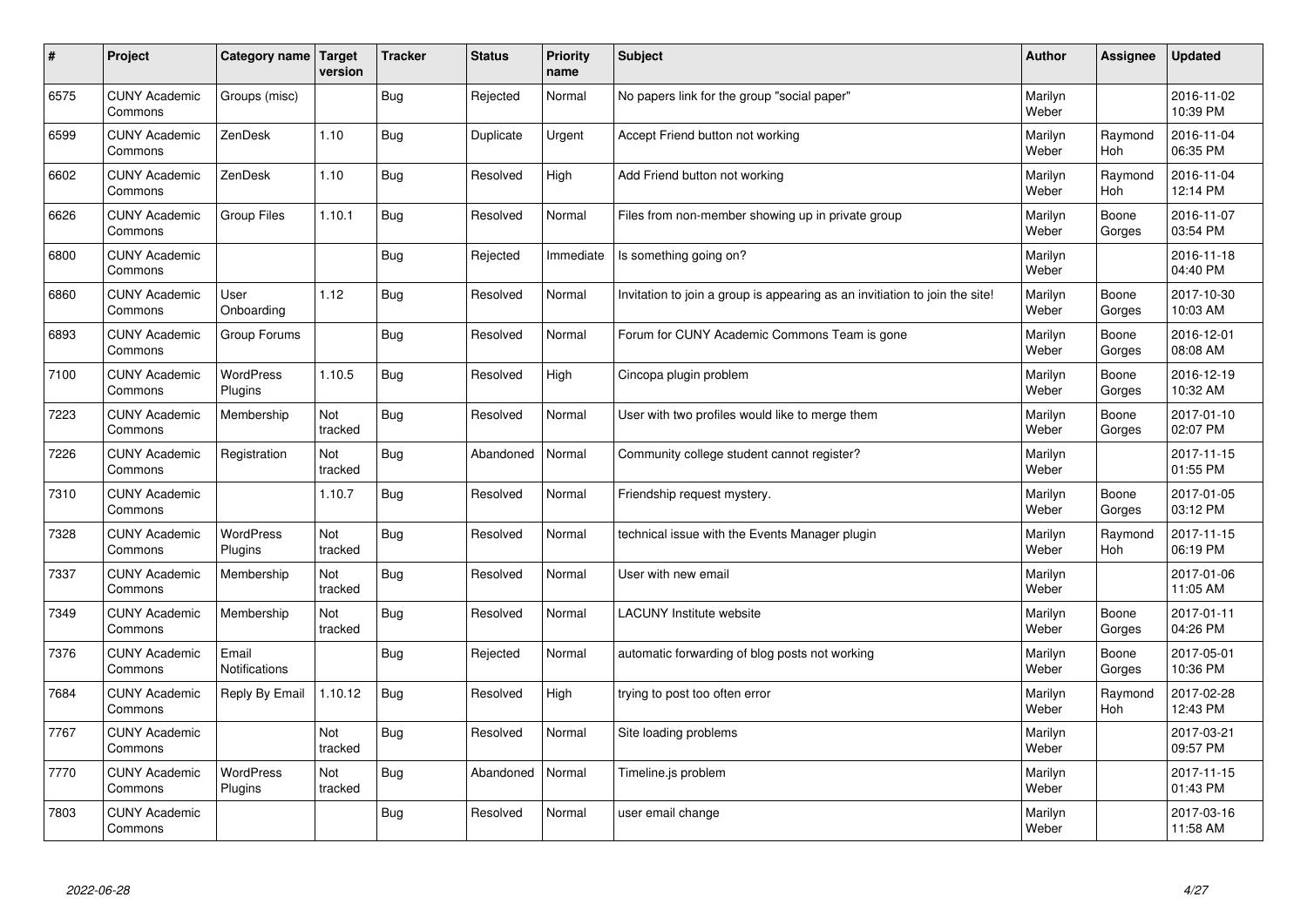| $\sharp$ | Project                         | Category name   Target            | version        | <b>Tracker</b> | <b>Status</b> | <b>Priority</b><br>name | <b>Subject</b>                                                                          | <b>Author</b>    | Assignee              | Updated                |
|----------|---------------------------------|-----------------------------------|----------------|----------------|---------------|-------------------------|-----------------------------------------------------------------------------------------|------------------|-----------------------|------------------------|
| 7994     | <b>CUNY Academic</b><br>Commons | <b>WordPress</b><br>(misc)        | 1.10.17        | Bug            | Resolved      | Urgent                  | Comments not appearing                                                                  | Marilyn<br>Weber |                       | 2017-04-20<br>11:16 AM |
| 7995     | <b>CUNY Academic</b><br>Commons | Domain<br>Mapping                 | Not<br>tracked | Bug            | Resolved      | Urgent                  | http://on.socialpaper.gc.cuny.edu down?                                                 | Marilyn<br>Weber |                       | 2017-04-21<br>11:07 AM |
| 8098     | <b>CUNY Academic</b><br>Commons | <b>Public Portfolio</b>           | Not<br>tracked | Bug            | Abandoned     | Normal                  | Widget in profile not working                                                           | Marilyn<br>Weber |                       | 2017-11-15<br>01:28 PM |
| 8125     | <b>CUNY Academic</b><br>Commons | <b>WordPress</b><br><b>Themes</b> | 1.10.19        | Bug            | Resolved      | High                    | careerplan admin page failing to load with "currently unable to handle<br>this request" | Marilyn<br>Weber |                       | 2017-07-13<br>12:54 PM |
| 8131     | <b>CUNY Academic</b><br>Commons | <b>WordPress</b><br>Plugins       | 1.11           | Bug            | Resolved      | Normal                  | Newsletters plug-in                                                                     | Marilyn<br>Weber | Boone<br>Gorges       | 2017-05-11<br>09:42 PM |
| 8200     | <b>CUNY Academic</b><br>Commons | Groups (misc)                     | Not<br>tracked | Bug            | Resolved      | Normal                  | Announcements has disappeared                                                           | Marilyn<br>Weber | Boone<br>Gorges       | 2017-05-26<br>04:04 PM |
| 8259     | <b>CUNY Academic</b><br>Commons |                                   | Not<br>tracked | Bug            | Resolved      | Normal                  | missing dashboard                                                                       | Marilyn<br>Weber |                       | 2017-11-15<br>01:28 PM |
| 8552     | <b>CUNY Academic</b><br>Commons | <b>WordPress</b><br>Plugins       | 1.11.10        | Bug            | Resolved      | Normal                  | Events Calendar problem                                                                 | Marilyn<br>Weber |                       | 2017-08-18<br>04:36 PM |
| 8620     | <b>CUNY Academic</b><br>Commons | ZenDesk                           | 1.11.11        | Bug            | Resolved      | High                    | 'Send us a message" not working                                                         | Marilyn<br>Weber | Raymond<br><b>Hoh</b> | 2017-08-29<br>04:13 PM |
| 8638     | <b>CUNY Academic</b><br>Commons | Group Blogs                       | 1.11.11        | Bug            | Resolved      | Normal                  | members not syncing from group to site                                                  | Marilyn<br>Weber |                       | 2017-09-01<br>03:50 PM |
| 8661     | <b>CUNY Academic</b><br>Commons | Group Blogs                       | Not<br>tracked | Bug            | Resolved      | Normal                  | new group, old site, can't link?                                                        | Marilyn<br>Weber |                       | 2017-11-15<br>01:26 PM |
| 8721     | <b>CUNY Academic</b><br>Commons | <b>WordPress</b><br>Plugins       | 1.11.13        | Bug            | Resolved      | Normal                  | more problems with Events calendar                                                      | Marilyn<br>Weber |                       | 2017-09-21<br>10:35 AM |
| 8878     | <b>CUNY Academic</b><br>Commons | cuny.is                           | Not<br>tracked | Bug            | Resolved      | Urgent                  | cuny is site link won't work                                                            | Marilyn<br>Weber | Boone<br>Gorges       | 2017-11-01<br>03:06 PM |
| 8917     | <b>CUNY Academic</b><br>Commons | Group Files                       | 1.12.3         | Bug            | Resolved      | High                    | Files not downloading from Groups properly                                              | Marilyn<br>Weber | Boone<br>Gorges       | 2017-11-29<br>10:04 PM |
| 8924     | <b>CUNY Academic</b><br>Commons | <b>WordPress</b><br>Plugins       | 1.12.4         | Bug            | Resolved      | Normal                  | auto-remove feature on http://pcp.gc.cuny.edu                                           | Marilyn<br>Weber | Matt Gold             | 2017-12-04<br>10:18 AM |
| 8937     | <b>CUNY Academic</b><br>Commons |                                   | Not<br>tracked | Bug            | Resolved      | Normal                  | videos gone                                                                             | Marilyn<br>Weber |                       | 2017-12-01<br>11:27 AM |
| 9062     | <b>CUNY Academic</b><br>Commons |                                   | Not<br>tracked | Bug            | Resolved      | Normal                  | re-add me as admin of https://commons.gc.cuny.edu/                                      | Marilyn<br>Weber |                       | 2018-01-08<br>12:03 PM |
| 9130     | <b>CUNY Academic</b><br>Commons | Homepage<br>Slides                | Not<br>tracked | Bug            | Resolved      | Normal                  | too many redirects                                                                      | Marilyn<br>Weber |                       | 2018-01-29<br>10:27 AM |
| 9154     | <b>CUNY Academic</b><br>Commons | Events                            | 1.12.8         | Bug            | Resolved      | Normal                  | problem with group calendar                                                             | Marilyn<br>Weber | Raymond<br>Hoh        | 2018-02-13<br>10:49 AM |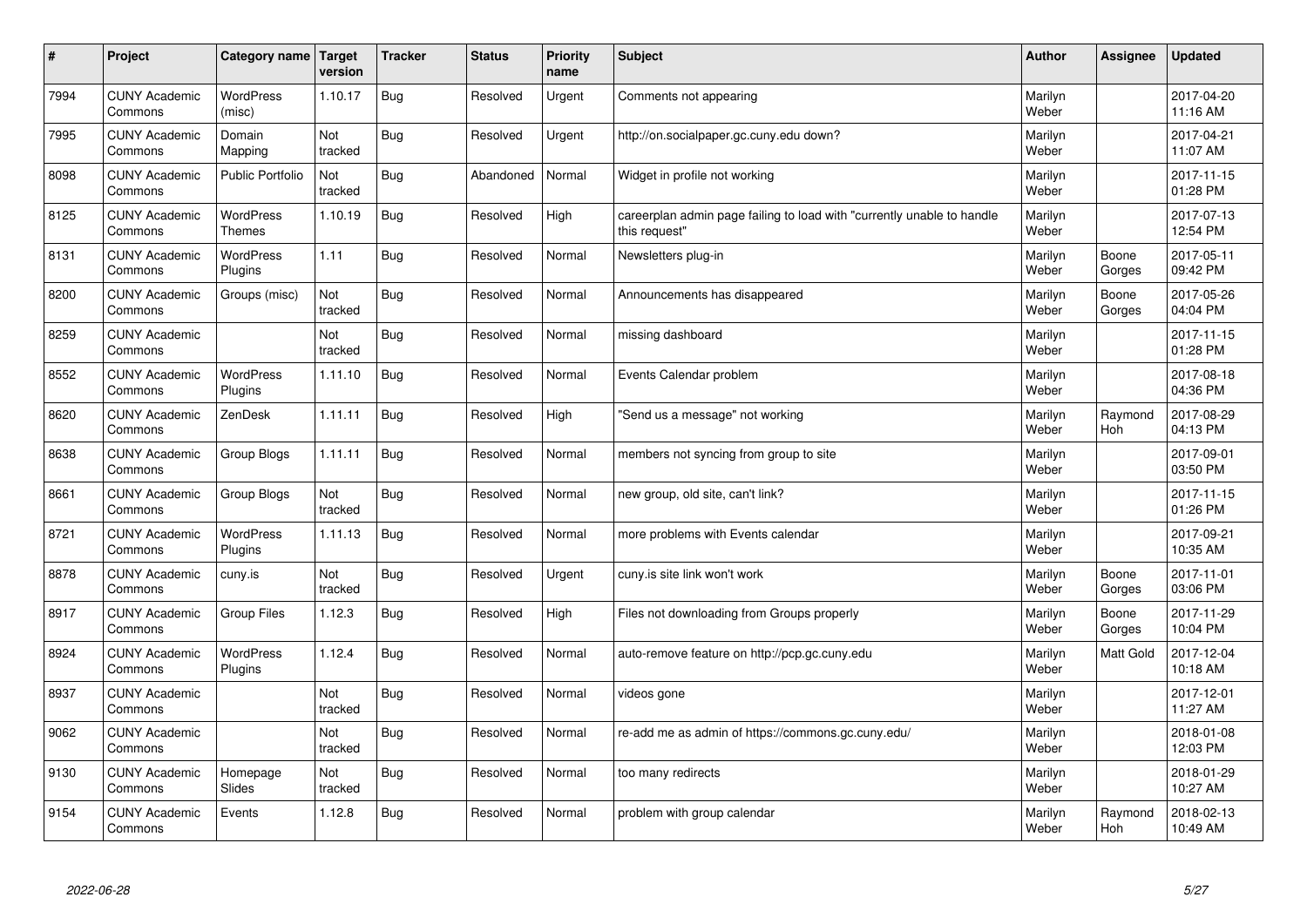| $\vert$ # | Project                         | Category name   Target            | version           | <b>Tracker</b> | <b>Status</b> | <b>Priority</b><br>name | <b>Subject</b>                                       | <b>Author</b>    | Assignee              | Updated                |
|-----------|---------------------------------|-----------------------------------|-------------------|----------------|---------------|-------------------------|------------------------------------------------------|------------------|-----------------------|------------------------|
| 9192      | <b>CUNY Academic</b><br>Commons | <b>WordPress</b><br>Plugins       | 1.12.8            | Bug            | Resolved      | Normal                  | problems with the Leaflet plug -in                   | Marilyn<br>Weber | Boone<br>Gorges       | 2018-02-13<br>11:07 AM |
| 9276      | <b>CUNY Academic</b><br>Commons |                                   |                   | Bug            | Resolved      | High                    | problem adding a member to a group - wrong username? | Marilyn<br>Weber |                       | 2018-02-25<br>12:47 PM |
| 9282      | <b>CUNY Academic</b><br>Commons | Group Forums                      | 1.12.9            | Bug            | Resolved      | Normal                  | 'Forum ID is missing" error?                         | Marilyn<br>Weber |                       | 2018-02-27<br>10:32 AM |
| 9330      | <b>CUNY Academic</b><br>Commons | <b>WordPress</b><br>Plugins       | 1.12.10           | Bug            | Resolved      | Normal                  | part 2 of problems with the Leaflet plug -in         | Marilyn<br>Weber |                       | 2018-03-04<br>05:58 PM |
| 9335      | <b>CUNY Academic</b><br>Commons | <b>WordPress</b><br><b>Themes</b> | 1.12.10           | Bug            | Resolved      | Normal                  | clone http://digitalscholarship.ccny.cuny.edu site?  | Marilyn<br>Weber | Boone<br>Gorges       | 2018-03-14<br>12:43 PM |
| 9340      | <b>CUNY Academic</b><br>Commons | WordPress<br>Plugins              | 1.12.10           | Bug            | Resolved      | Normal                  | change the web preview?                              | Marilyn<br>Weber | Raymond<br>Hoh        | 2018-03-13<br>11:50 AM |
| 9470      | <b>CUNY Academic</b><br>Commons |                                   |                   | Bug            | Resolved      | Normal                  | Users not appearing via "Add New"                    | Marilyn<br>Weber |                       | 2018-03-22<br>07:44 PM |
| 9768      | <b>CUNY Academic</b><br>Commons |                                   | 1.13.2            | Bug            | Resolved      | High                    | search function on the Directory page                | Marilyn<br>Weber | Boone<br>Gorges       | 2018-05-14<br>08:45 PM |
| 9828      | <b>CUNY Academic</b><br>Commons | Domain<br>Mapping                 | 1.13.3            | Bug            | Resolved      | High                    | redirecting problem                                  | Marilyn<br>Weber | Raymond<br><b>Hoh</b> | 2018-05-24<br>02:39 PM |
| 9835      | <b>CUNY Academic</b><br>Commons | Group Forums                      | Future<br>release | Bug            | Assigned      | Normal                  | add a "like" function?                               | Marilyn<br>Weber | Erik<br>Trainer       | 2018-06-05<br>01:49 PM |
| 9919      | <b>CUNY Academic</b><br>Commons |                                   | Not<br>tracked    | Bug            | Resolved      | Normal                  | admin of https://sphcurriculum.commons.gc.cuny.edu   | Marilyn<br>Weber |                       | 2018-06-12<br>09:37 PM |
| 9992      | <b>CUNY Academic</b><br>Commons |                                   | 1.13.6            | Bug            | Resolved      | Normal                  | ACERT website down again                             | Marilyn<br>Weber |                       | 2018-07-10<br>12:15 PM |
| 10035     | <b>CUNY Academic</b><br>Commons |                                   | Not<br>tracked    | Bug            | Resolved      | Normal                  | Reconnecting user to site                            | Marilyn<br>Weber |                       | 2018-07-23<br>11:55 AM |
| 10101     | <b>CUNY Academic</b><br>Commons |                                   | 1.13.7            | Bug            | Resolved      | Normal                  | URL changes within Manage section of groups          | Marilyn<br>Weber |                       | 2018-08-03<br>01:54 PM |
| 10176     | <b>CUNY Academic</b><br>Commons | Documentation                     | Not<br>tracked    | Bug            | Resolved      | Normal                  | domain mapping requests                              | Marilyn<br>Weber | scott voth            | 2018-08-29<br>05:30 PM |
| 10260     | <b>CUNY Academic</b><br>Commons |                                   |                   | Bug            | Rejected      | Normal                  | bad activation email                                 | Marilyn<br>Weber |                       | 2018-08-30<br>01:25 PM |
| 10361     | <b>CUNY Academic</b><br>Commons | Group Forums                      | 1.13.10           | Bug            | Resolved      | Normal                  | forum post pending oddity                            | Marilyn<br>Weber |                       | 2018-09-25<br>10:45 AM |
| 10537     | <b>CUNY Academic</b><br>Commons |                                   | Not<br>tracked    | Bug            | Resolved      | Normal                  | jpegs not showing                                    | Marilyn<br>Weber |                       | 2018-10-23<br>10:51 AM |
| 10562     | <b>CUNY Academic</b><br>Commons |                                   |                   | Bug            | Rejected      | Normal                  | Commons is down                                      | Marilyn<br>Weber |                       | 2018-10-23<br>10:49 AM |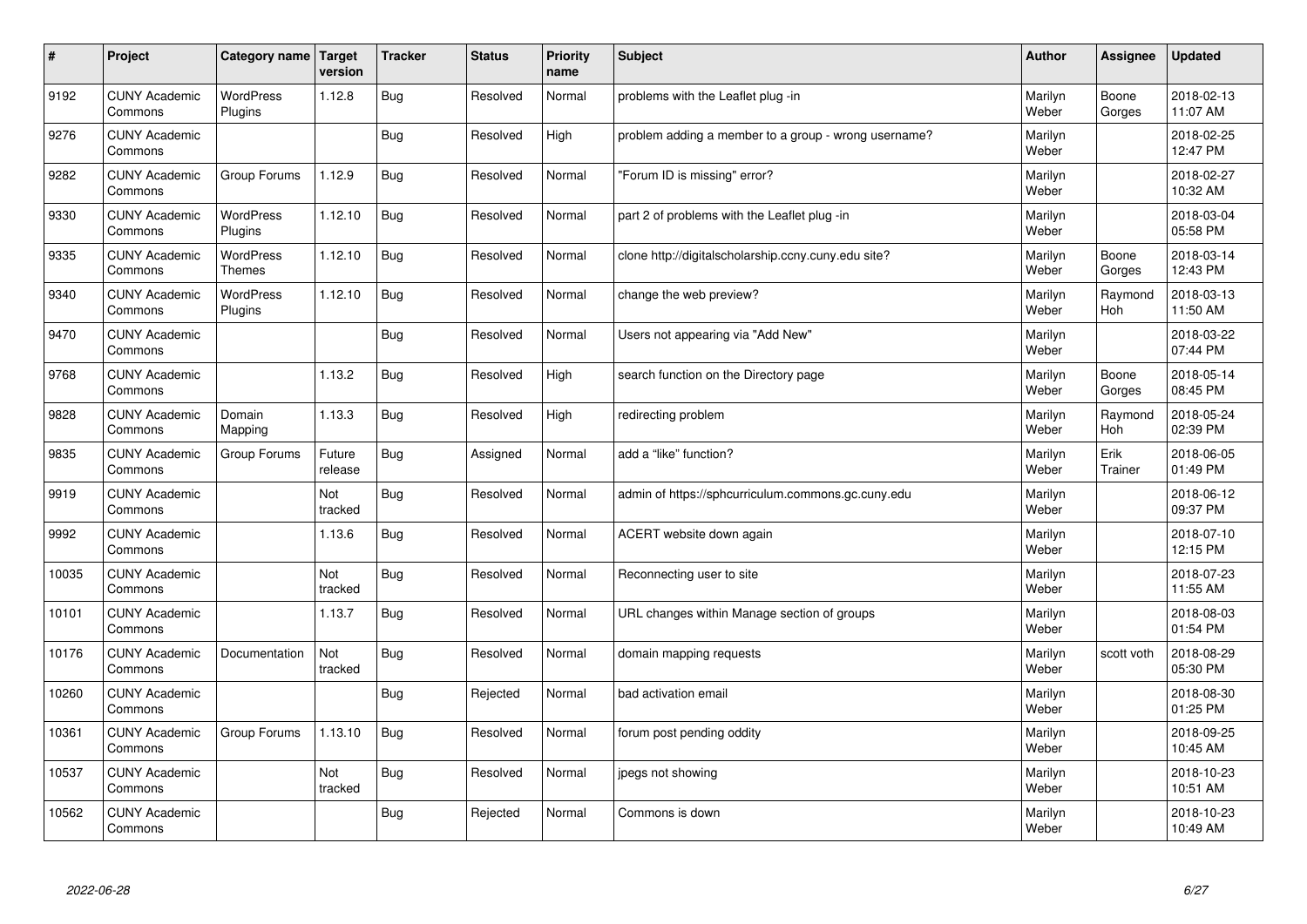| #     | Project                         | Category name                     | Target<br>version | <b>Tracker</b> | <b>Status</b>        | <b>Priority</b><br>name | <b>Subject</b>                                                                             | <b>Author</b>    | Assignee              | <b>Updated</b>         |
|-------|---------------------------------|-----------------------------------|-------------------|----------------|----------------------|-------------------------|--------------------------------------------------------------------------------------------|------------------|-----------------------|------------------------|
| 10772 | <b>CUNY Academic</b><br>Commons | Groups (misc)                     | 1.14.2            | Bug            | Resolved             | Normal                  | can't create groups                                                                        | Marilyn<br>Weber |                       | 2018-12-04<br>10:42 AM |
| 10810 | <b>CUNY Academic</b><br>Commons | <b>WordPress</b><br>(misc)        | 1.14.2            | Bug            | Resolved             | Normal                  | Sites set as public are becoming private                                                   | Marilyn<br>Weber |                       | 2018-12-11<br>10:15 AM |
| 11088 | <b>CUNY Academic</b><br>Commons | Group Blogs                       | Not<br>tracked    | Bug            | Resolved             | Normal                  | no notification for comments                                                               | Marilyn<br>Weber |                       | 2019-02-15<br>03:30 PM |
| 11453 | <b>CUNY Academic</b><br>Commons | <b>WordPress</b><br>(misc)        | 1.15.2            | Bug            | Resolved             | Normal                  | 403 error on Firefox                                                                       | Marilyn<br>Weber | Raymond<br><b>Hoh</b> | 2019-05-28<br>11:46 AM |
| 11483 | <b>CUNY Academic</b><br>Commons |                                   | 1.15.2            | Bug            | Resolved             | Normal                  | "Add New user" not working                                                                 | Marilyn<br>Weber |                       | 2019-05-21<br>02:26 PM |
| 11567 | <b>CUNY Academic</b><br>Commons | <b>Group Files</b>                | 1.15.4            | Bug            | Resolved             | Normal                  | Group files pagination doesn't work properly in folders                                    | Marilyn<br>Weber | Boone<br>Gorges       | 2019-06-25<br>04:22 PM |
| 11634 | <b>CUNY Academic</b><br>Commons | <b>WordPress</b><br>(misc)        | Not<br>tracked    | Bug            | Rejected             | Normal                  | 'Insert Read More Tag" working oddly                                                       | Marilyn<br>Weber | Raymond<br>Hoh        | 2019-07-15<br>11:48 PM |
| 11865 | <b>CUNY Academic</b><br>Commons | Onboarding                        | 1.15.10           | Bug            | Resolved             | Normal                  | Site name not appearing in "Membership" lists of Invitation modal                          | Marilyn<br>Weber | Boone<br>Gorges       | 2019-09-24<br>11:09 AM |
| 11964 | <b>CUNY Academic</b><br>Commons | Layout                            | 1.15.12           | Bug            | Resolved             | Normal                  | https://commons.gc.cuny.edu/create/ not displaying correctly in Edge                       | Marilyn<br>Weber | Raymond<br><b>Hoh</b> | 2019-10-22<br>11:54 AM |
| 11971 | <b>CUNY Academic</b><br>Commons | Email<br>Notifications            | Future<br>release | Bug            | Reporter<br>Feedback | Low                     | Pictures obscured in emailed post notifications                                            | Marilyn<br>Weber | Raymond<br><b>Hoh</b> | 2019-11-21<br>01:14 PM |
| 12006 | <b>CUNY Academic</b><br>Commons | Group<br>Invitations              | 1.15.13           | Bug            | Resolved             | Immediate               | Invite system is broken.                                                                   | Marilyn<br>Weber | Boone<br>Gorges       | 2019-10-23<br>10:16 AM |
| 12038 | <b>CUNY Academic</b><br>Commons |                                   | 1.15.13           | Bug            | Resolved             | Normal                  | admin visibility problem at careerplan.commons.gc.cuny.edu                                 | Marilyn<br>Weber |                       | 2019-11-12<br>10:20 AM |
| 12354 | <b>CUNY Academic</b><br>Commons | <b>WordPress</b><br>Plugins       | 1.16.5            | Bug            | Resolved             | Urgent                  | sites (including Net-Art) are reporting critical issues                                    | Marilyn<br>Weber | Raymond<br>Hoh        | 2020-02-02<br>03:16 PM |
| 12360 | <b>CUNY Academic</b><br>Commons | <b>WordPress</b><br><b>Themes</b> | Not<br>tracked    | Bug            | Reporter<br>Feedback | Normal                  | site just says "DANTE We are currently in maintenance mode, please<br>check back shortly." | Marilyn<br>Weber |                       | 2020-02-04<br>12:13 PM |
| 12363 | <b>CUNY Academic</b><br>Commons | <b>WordPress</b><br>Plugins       | 1.16.5            | Bug            | Resolved             | Urgent                  | more bbPress problems - now students unable to post either a new<br>thread or a comment    | Marilyn<br>Weber | Raymond<br><b>Hoh</b> | 2020-03-17<br>03:07 PM |
| 12483 | <b>CUNY Academic</b><br>Commons |                                   | 1.16.7            | Bug            | Resolved             | High                    | post error                                                                                 | Marilyn<br>Weber |                       | 2020-02-28<br>02:44 PM |
| 12487 | <b>CUNY Academic</b><br>Commons | Group Forums                      | 1.16.7            | Bug            | Resolved             | Normal                  | group posting problems?                                                                    | Marilyn<br>Weber | Raymond<br>Hoh        | 2020-03-10<br>11:40 AM |
| 12584 | <b>CUNY Academic</b><br>Commons |                                   | Not<br>tracked    | Bug            | Resolved             | Urgent                  | No way to register                                                                         | Marilyn<br>Weber |                       | 2020-03-27<br>02:38 PM |
| 13013 | <b>CUNY Academic</b><br>Commons |                                   | Not<br>tracked    | Bug            | Resolved             | Normal                  | an invite to Group Admins from Brian Foote?!                                               | Marilyn<br>Weber |                       | 2020-07-07<br>02:36 PM |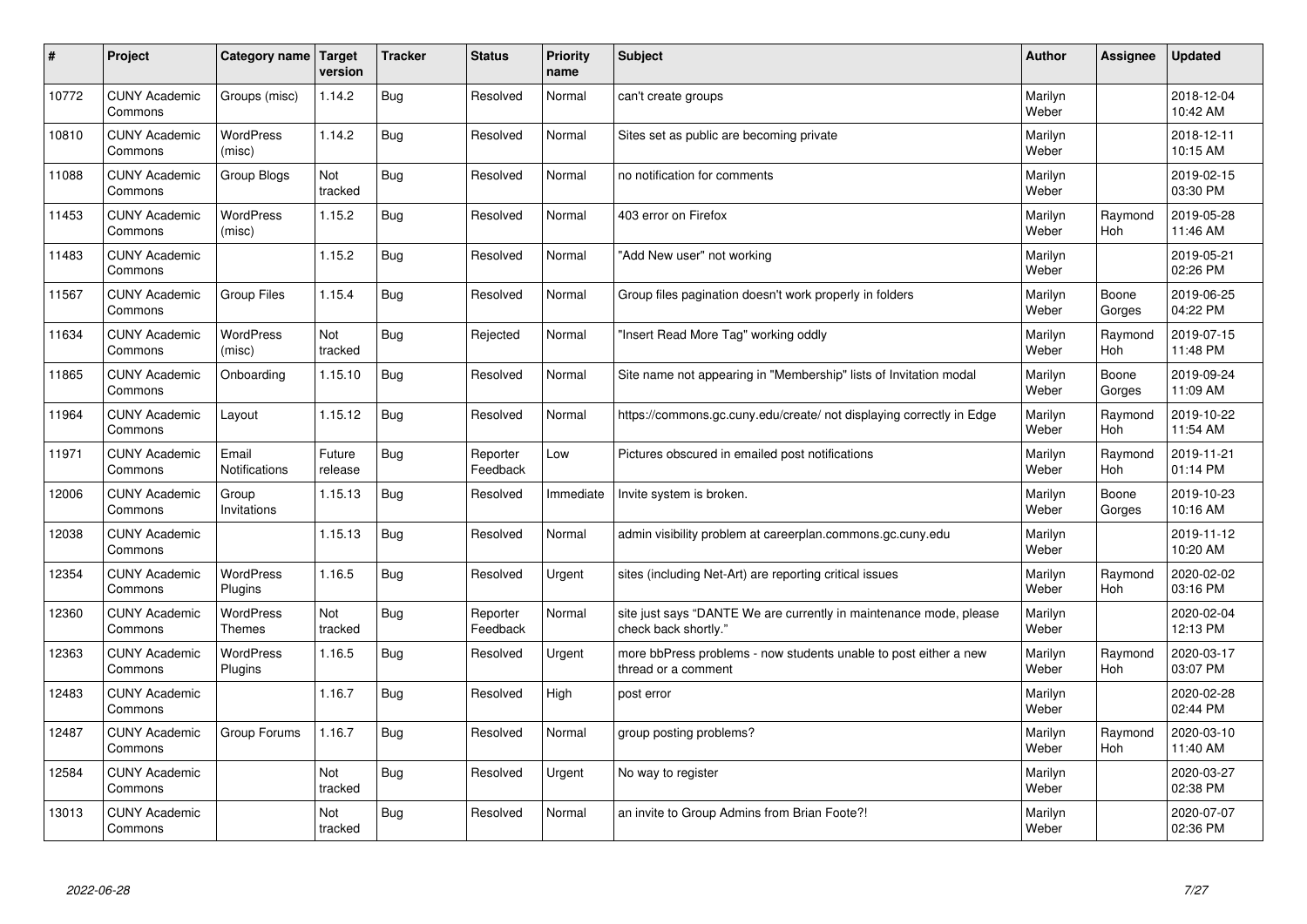| $\sharp$ | Project                         | Category name   Target      | version        | <b>Tracker</b> | <b>Status</b>        | <b>Priority</b><br>name | <b>Subject</b>                                                              | <b>Author</b>    | <b>Assignee</b>       | <b>Updated</b>         |
|----------|---------------------------------|-----------------------------|----------------|----------------|----------------------|-------------------------|-----------------------------------------------------------------------------|------------------|-----------------------|------------------------|
| 13227    | <b>CUNY Academic</b><br>Commons | Group Library               | 1.17.2         | <b>Bug</b>     | Resolved             | High                    | folder not appearing in library                                             | Marilyn<br>Weber |                       | 2020-08-21<br>04:22 PM |
| 13328    | <b>CUNY Academic</b><br>Commons | Group Forums                | Not<br>tracked | Bug            | Reporter<br>Feedback | Normal                  | cross-posting in two related groups                                         | Marilyn<br>Weber | Raymond<br><b>Hoh</b> | 2020-09-15<br>10:39 PM |
| 13341    | <b>CUNY Academic</b><br>Commons | Group Forums                | 1.17.4         | Bug            | Resolved             | Normal                  | Forum reply problems                                                        | Marilyn<br>Weber | Raymond<br>Hoh        | 2020-09-22<br>12:08 PM |
| 13378    | <b>CUNY Academic</b><br>Commons |                             | 1.17.5         | <b>Bug</b>     | Resolved             | Normal                  | problem on one of my sites                                                  | Marilyn<br>Weber |                       | 2020-09-24<br>05:27 PM |
| 13633    | <b>CUNY Academic</b><br>Commons |                             | Not<br>tracked | Bug            | Resolved             | High                    | PublicsLab site down                                                        | Marilyn<br>Weber |                       | 2020-11-30<br>02:01 PM |
| 13656    | <b>CUNY Academic</b><br>Commons |                             |                | Bug            | Resolved             | High                    | site down                                                                   | Marilyn<br>Weber |                       | 2020-12-11<br>12:50 PM |
| 13675    | <b>CUNY Academic</b><br>Commons | Group Library               | 1.18.1         | Bug            | Resolved             | High                    | broken Library                                                              | Marilyn<br>Weber |                       | 2020-12-09<br>05:02 PM |
| 13715    | <b>CUNY Academic</b><br>Commons |                             | Not<br>tracked | Bug            | Resolved             | High                    | https://ulysses.commons.gc.cuny.edu down                                    | Marilyn<br>Weber |                       | 2020-12-22<br>03:02 PM |
| 13768    | <b>CUNY Academic</b><br>Commons | Domain<br>Mapping           | Not<br>tracked | Bug            | Resolved             | Normal                  | patricksweeney.commons.gc.cuny.edu down                                     | Marilyn<br>Weber | Raymond<br>Hoh        | 2021-01-12<br>10:47 AM |
| 13827    | <b>CUNY Academic</b><br>Commons | Group Forums                | 1.18.3         | Bug            | Resolved             | Normal                  | more forum post problems                                                    | Marilyn<br>Weber | Raymond<br><b>Hoh</b> | 2021-01-22<br>08:19 PM |
| 13947    | <b>CUNY Academic</b><br>Commons | WordPress<br>Plugins        | 1.18.4         | Bug            | Resolved             | Normal                  | Elementor plugin problem                                                    | Marilyn<br>Weber | Raymond<br><b>Hoh</b> | 2021-02-08<br>09:34 PM |
| 14008    | <b>CUNY Academic</b><br>Commons |                             |                | Bug            | Resolved             | High                    | invisible user                                                              | Marilyn<br>Weber |                       | 2021-02-18<br>05:53 PM |
| 14019    | <b>CUNY Academic</b><br>Commons | <b>WordPress</b><br>Plugins | 1.18.5         | Bug            | Resolved             | Normal                  | smorales.commons.gc.cuny.edu                                                | Marilyn<br>Weber | Boone<br>Gorges       | 2021-02-23<br>11:06 AM |
| 14075    | <b>CUNY Academic</b><br>Commons | WordPress<br>Plugins        | Not<br>tracked | Bug            | Resolved             | Normal                  | sludigitalportfolios.commons.gc.cuny.edu                                    | Marilyn<br>Weber | Boone<br>Gorges       | 2021-03-01<br>10:46 AM |
| 14304    | <b>CUNY Academic</b><br>Commons | Group Library               | 1.18.8         | Bug            | Resolved             | Normal                  | Library items change folders when adding subsequent items in new<br>folders | Marilyn<br>Weber | Boone<br>Gorges       | 2021-04-13<br>11:21 AM |
| 14410    | <b>CUNY Academic</b><br>Commons |                             | 1.18.10        | <b>Bug</b>     | Resolved             | Normal                  | events calendar problem?                                                    | Marilyn<br>Weber |                       | 2021-05-10<br>04:45 PM |
| 14411    | <b>CUNY Academic</b><br>Commons | WordPress<br>Themes         | 1.18.10        | Bug            | Resolved             | Normal                  | logo problems                                                               | Marilyn<br>Weber |                       | 2021-05-03<br>04:37 PM |
| 14448    | <b>CUNY Academic</b><br>Commons | Password<br>Reset           | Not<br>tracked | Bug            | Rejected             | Normal                  | password reset weirdness                                                    | Marilyn<br>Weber | Raymond<br>Hoh        | 2021-05-12<br>01:34 PM |
| 14509    | <b>CUNY Academic</b><br>Commons | <b>WordPress</b><br>Plugins | 1.18.12        | Bug            | Resolved             | Normal                  | Elementor Editor problem                                                    | Marilyn<br>Weber |                       | 2021-06-08<br>09:55 AM |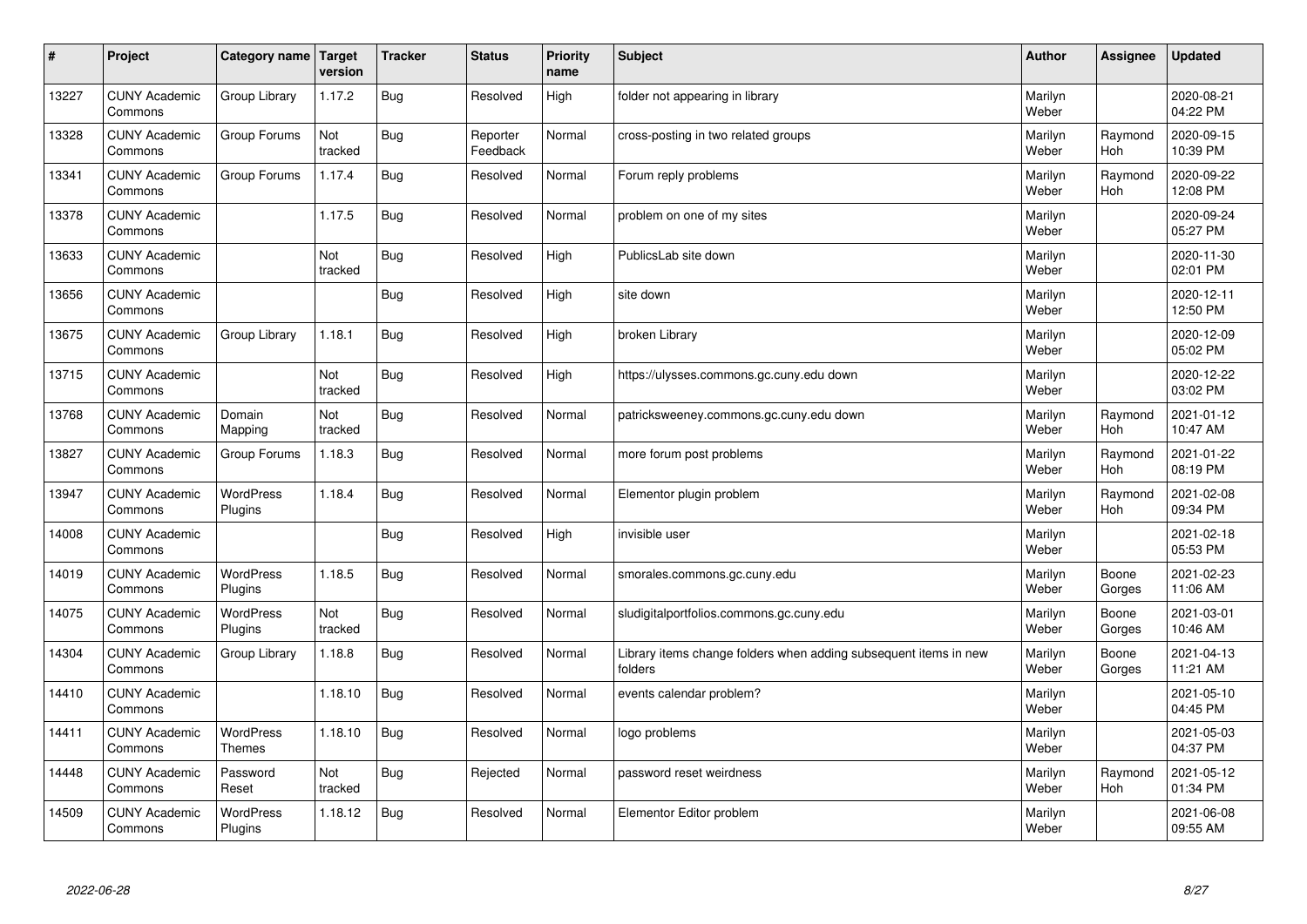| $\pmb{\#}$ | Project                         | Category name                     | <b>Target</b><br>version | <b>Tracker</b> | <b>Status</b> | <b>Priority</b><br>name | <b>Subject</b>                                                                                                                                  | <b>Author</b>    | Assignee              | <b>Updated</b>         |
|------------|---------------------------------|-----------------------------------|--------------------------|----------------|---------------|-------------------------|-------------------------------------------------------------------------------------------------------------------------------------------------|------------------|-----------------------|------------------------|
| 14526      | <b>CUNY Academic</b><br>Commons | Registration                      | 1.18.12                  | <b>Bug</b>     | Resolved      | High                    | registration interface won't show a space to enter nonCUNY code                                                                                 | Marilyn<br>Weber |                       | 2021-06-03<br>04:02 PM |
| 14885      | <b>CUNY Academic</b><br>Commons | <b>WordPress</b><br>Plugins       | 1.18.22                  | Bug            | Resolved      | Normal                  | Long Loading Times -- Wordpress Admin Site                                                                                                      | Marilyn<br>Weber | Raymond<br>Hoh        | 2021-10-26<br>12:28 PM |
| 15252      | <b>CUNY Academic</b><br>Commons | Layout                            | Not<br>tracked           | <b>Bug</b>     | Resolved      | Normal                  | visual glitch with the Segal Center webpage                                                                                                     | Marilyn<br>Weber | Raymond<br><b>Hoh</b> | 2022-02-03<br>04:56 PM |
| 15279      | <b>CUNY Academic</b><br>Commons |                                   |                          | <b>Bug</b>     | Rejected      | Normal                  | big delay - cloning the history site                                                                                                            | Marilyn<br>Weber |                       | 2022-02-09<br>01:49 PM |
| 16172      | <b>CUNY Academic</b><br>Commons | <b>WordPress</b><br>(misc)        | 2.0.2                    | Bug            | Resolved      | Normal                  | Lost your password" link not in error messge                                                                                                    | Marilyn<br>Weber | Raymond<br>Hoh        | 2022-06-14<br>09:21 PM |
| 16198      | <b>CUNY Academic</b><br>Commons |                                   | 2.0.1                    | <b>Bug</b>     | Resolved      | Normal                  | Change role to                                                                                                                                  | Marilyn<br>Weber | Boone<br>Gorges       | 2022-06-14<br>11:35 AM |
| 3466       | <b>CUNY Academic</b><br>Commons | Membership                        | 1.6.16                   | Feature        | Resolved      | Normal                  | restricting undergrad registration                                                                                                              | Marilyn<br>Weber | Boone<br>Gorges       | 2014-09-18<br>12:02 AM |
| 4340       | <b>CUNY Academic</b><br>Commons | WordPress -<br>Media              | 1.8.14                   | Feature        | Resolved      | Normal                  | embedding a video                                                                                                                               | Marilyn<br>Weber | Daniel<br>Jones       | 2015-10-20<br>12:01 AM |
| 4965       | <b>CUNY Academic</b><br>Commons | <b>WordPress</b><br><b>Themes</b> | Not<br>tracked           | Feature        | Resolved      | Normal                  | Theme requested                                                                                                                                 | Marilyn<br>Weber | Boone<br>Gorges       | 2016-02-24<br>09:46 PM |
| 4997       | <b>CUNY Academic</b><br>Commons | <b>WordPress</b><br>Plugins       | 1.9.4                    | Feature        | Resolved      | Normal                  | ability to embed maps from StoryMapJS?                                                                                                          | Marilyn<br>Weber | Boone<br>Gorges       | 2016-01-07<br>12:34 PM |
| 5036       | <b>CUNY Academic</b><br>Commons | <b>WordPress</b><br>Plugins       | 1.9.1.1                  | Feature        | Resolved      | Normal                  | Embeds request                                                                                                                                  | Marilyn<br>Weber | Boone<br>Gorges       | 2015-12-18<br>10:12 PM |
| 5050       | <b>CUNY Academic</b><br>Commons | Social Paper                      | Future<br>release        | Feature        | <b>New</b>    | Low                     | Making comments visible in SP editing mode (SP suggestion #1)                                                                                   | Marilyn<br>Weber | Samantha<br>Raddatz   | 2019-09-17<br>11:10 PM |
| 5051       | <b>CUNY Academic</b><br>Commons | Social Paper                      |                          | Feature        | Rejected      | Low                     | Visual cues for comments (SP suggestion #2)                                                                                                     | Marilyn<br>Weber | Samantha<br>Raddatz   | 2016-02-10<br>10:01 AM |
| 5052       | <b>CUNY Academic</b><br>Commons | <b>Social Paper</b>               | Future<br>release        | Feature        | <b>New</b>    | Low                     | Sentence by sentence or line by line comments (SP suggestion #3)                                                                                | Marilyn<br>Weber | Boone<br>Gorges       | 2016-02-11<br>10:24 PM |
| 5053       | <b>CUNY Academic</b><br>Commons | Social Paper                      | Future<br>release        | Feature        | <b>New</b>    | Low                     | Scrollable menu to add readers (SP suggestion #4)                                                                                               | Marilyn<br>Weber | Samantha<br>Raddatz   | 2016-04-21<br>05:21 PM |
| 5058       | <b>CUNY Academic</b><br>Commons | Social Paper                      | Future<br>release        | Feature        | New           | Low                     | Can there be a clearer signal that even when comments have already<br>been made you add comments by clicking on the side? (SP suggestion<br>#5) | Marilyn<br>Weber | Samantha<br>Raddatz   | 2016-02-11<br>10:24 PM |
| 5072       | <b>CUNY Academic</b><br>Commons |                                   |                          | Feature        | Duplicate     | Normal                  | redirect shortcode handler                                                                                                                      | Marilyn<br>Weber | Boone<br>Gorges       | 2016-01-07<br>12:34 PM |
| 5199       | <b>CUNY Academic</b><br>Commons | Social Paper                      | Future<br>release        | Feature        | <b>New</b>    | Normal                  | add tables to the SP editor                                                                                                                     | Marilyn<br>Weber |                       | 2016-10-24<br>11:27 AM |
| 5205       | <b>CUNY Academic</b><br>Commons | Social Paper                      | Future<br>release        | Feature        | <b>New</b>    | Normal                  | Social Paper folders                                                                                                                            | Marilyn<br>Weber |                       | 2016-02-11<br>10:24 PM |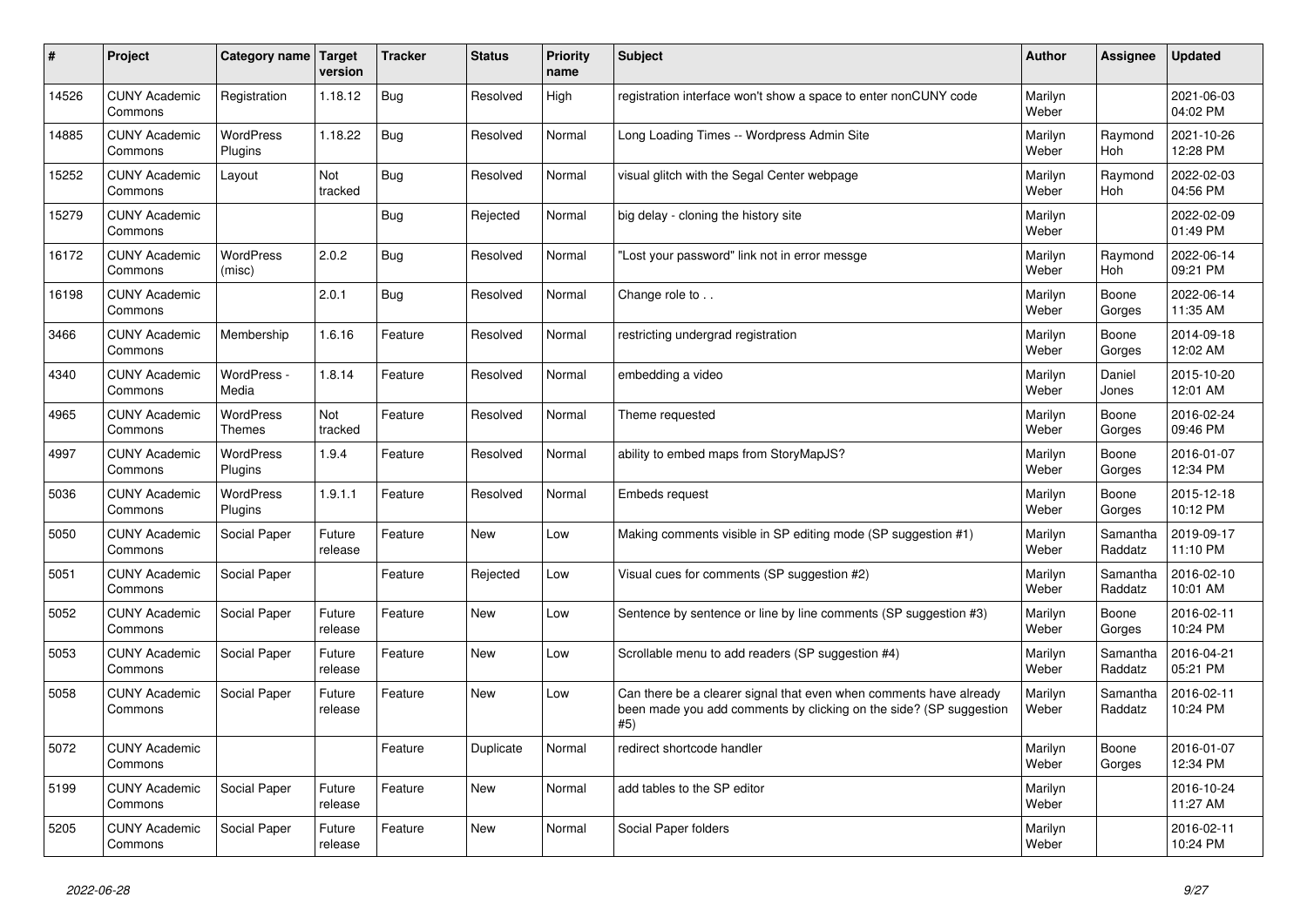| $\sharp$ | Project                         | Category name                | <b>Target</b><br>version | <b>Tracker</b> | <b>Status</b> | <b>Priority</b><br>name | <b>Subject</b>                                      | <b>Author</b>    | Assignee            | <b>Updated</b>         |
|----------|---------------------------------|------------------------------|--------------------------|----------------|---------------|-------------------------|-----------------------------------------------------|------------------|---------------------|------------------------|
| 5302     | <b>CUNY Academic</b><br>Commons | <b>WordPress</b><br>Plugins  | 1.9.10                   | Feature        | Resolved      | Normal                  | request for WP Gallery Custom Links plug-in         | Marilyn<br>Weber | Boone<br>Gorges     | 2016-03-11<br>09:20 PM |
| 5345     | <b>CUNY Academic</b><br>Commons | Social Paper                 | 1.9.17                   | Feature        | Rejected      | Normal                  | Plus symbol problem in SP                           | Marilyn<br>Weber | Christian<br>Wach   | 2016-05-27<br>04:26 AM |
| 5397     | <b>CUNY Academic</b><br>Commons | Social Paper                 | Future<br>release        | Feature        | New           | Normal                  | frustrating to have to enable/disable in SP         | Marilyn<br>Weber | Samantha<br>Raddatz | 2016-04-20<br>03:39 PM |
| 5522     | <b>CUNY Academic</b><br>Commons | <b>WordPress</b><br>Plugins  | 1.9.15                   | Feature        | Resolved      | Normal                  | plugin request                                      | Marilyn<br>Weber | Boone<br>Gorges     | 2016-05-09<br>10:36 AM |
| 5621     | <b>CUNY Academic</b><br>Commons | <b>WordPress</b><br>Plugins  | 1.9.17                   | Feature        | Resolved      | Normal                  | Taxonomy plugin request                             | Marilyn<br>Weber | Boone<br>Gorges     | 2016-06-01<br>11:28 PM |
| 5630     | <b>CUNY Academic</b><br>Commons | WordPress<br><b>Themes</b>   | 1.9.17                   | Feature        | Resolved      | Normal                  | Bavota magazine Pro theme                           | Marilyn<br>Weber | Boone<br>Gorges     | 2016-06-02<br>12:09 AM |
| 5657     | <b>CUNY Academic</b><br>Commons | <b>WordPress</b><br>Plugins  | 1.9.18                   | Feature        | Resolved      | Normal                  | Plugin Request - Instagram Feed WD                  | Marilyn<br>Weber | Boone<br>Gorges     | 2016-06-08<br>12:36 PM |
| 5799     | <b>CUNY Academic</b><br>Commons | <b>Blogs</b><br>(BuddyPress) | Not<br>tracked           | Feature        | Resolved      | Normal                  | removing one's own access to sites?                 | Marilyn<br>Weber | Boone<br>Gorges     | 2016-07-26<br>01:55 PM |
| 5992     | <b>CUNY Academic</b><br>Commons | Email<br>Notifications       | Future<br>release        | Feature        | New           | Normal                  | Changing the From line of autogenerated blog emails | Marilyn<br>Weber |                     | 2018-09-27<br>05:19 PM |
| 6118     | <b>CUNY Academic</b><br>Commons | cuny.is                      |                          | Feature        | Resolved      | Normal                  | Cuny. Is request from Javier Otero Peña             | Marilyn<br>Weber | Sarah<br>Morgano    | 2016-10-04<br>07:02 PM |
| 7607     | <b>CUNY Academic</b><br>Commons | WordPress<br>(misc)          | Not<br>tracked           | Feature        | Resolved      | Normal                  | mp4 files                                           | Marilyn<br>Weber |                     | 2017-02-15<br>07:37 PM |
| 7608     | <b>CUNY Academic</b><br>Commons | Registration                 | Not<br>tracked           | Feature        | Resolved      | Normal                  | create an account                                   | Marilyn<br>Weber |                     | 2017-02-15<br>10:45 PM |
| 9224     | <b>CUNY Academic</b><br>Commons | Group Files                  | 1.13                     | Feature        | Resolved      | Normal                  | attachments to forum posts clutter up Files area    | Marilyn<br>Weber | Boone<br>Gorges     | 2018-03-22<br>03:34 PM |
| 13912    | <b>CUNY Academic</b><br>Commons |                              | Not<br>tracked           | Feature        | Hold          | Low                     | posting "missed schedule"                           | Marilyn<br>Weber |                     | 2021-02-23<br>10:46 AM |
| 15545    | <b>CUNY Academic</b><br>Commons | <b>WordPress</b><br>Plugins  | 1.19.5                   | Feature        | Resolved      | Normal                  | "ZI Hide Featured Image" plugin request             | Marilyn<br>Weber | Boone<br>Gorges     | 2022-03-09<br>10:09 AM |
| 3001     | <b>CUNY Academic</b><br>Commons | <b>WordPress</b><br>(misc)   | Not<br>tracked           | Support        | Resolved      | Normal                  | shortlink requested                                 | Marilyn<br>Weber | Boone<br>Gorges     | 2014-01-30<br>01:26 PM |
| 3029     | <b>CUNY Academic</b><br>Commons | cuny.is                      | Not<br>tracked           | Support        | Resolved      | Normal                  | shortlink request                                   | Marilyn<br>Weber | Boone<br>Gorges     | 2014-02-12<br>10:03 AM |
| 4880     | <b>CUNY Academic</b><br>Commons | Password<br>Reset            | Not<br>tracked           | Support        | Resolved      | High                    | CUNY Central person having password trouble         | Marilyn<br>Weber |                     | 2015-11-10<br>12:40 PM |
| 5019     | <b>CUNY Academic</b><br>Commons | Registration                 | Not<br>tracked           | Support        | Resolved      | Normal                  | Forgotten password for user with new email address  | Marilyn<br>Weber | Marilyn<br>Weber    | 2015-12-11<br>04:18 PM |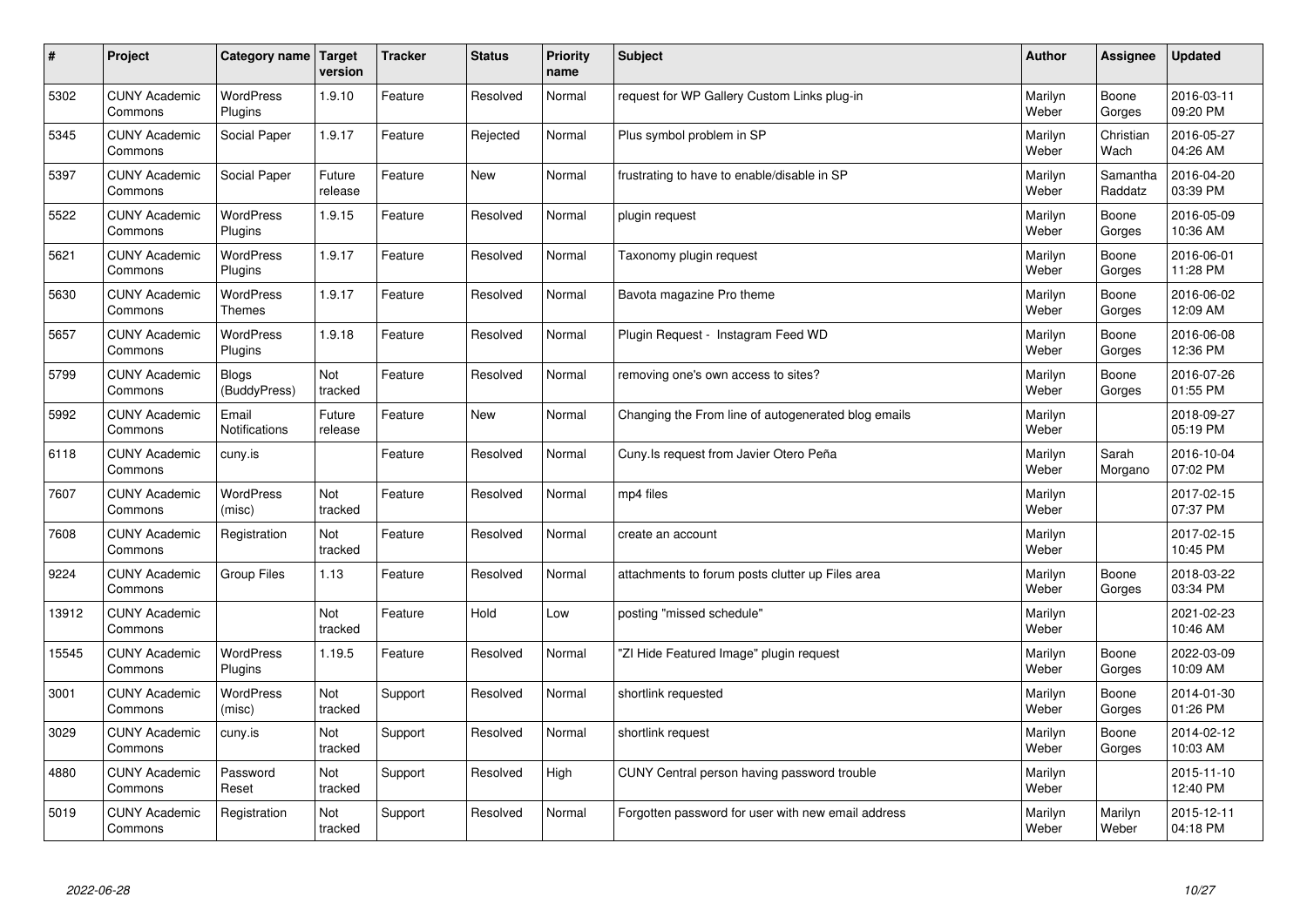| #    | Project                         | Category name   Target        | version           | <b>Tracker</b> | <b>Status</b> | Priority<br>name | <b>Subject</b>                                              | <b>Author</b>    | <b>Assignee</b>   | <b>Updated</b>         |
|------|---------------------------------|-------------------------------|-------------------|----------------|---------------|------------------|-------------------------------------------------------------|------------------|-------------------|------------------------|
| 5037 | <b>CUNY Academic</b><br>Commons | Registration                  | Not<br>tracked    | Support        | Resolved      | Normal           | Another Forgotten password for user with new email address  | Marilyn<br>Weber | Boone<br>Gorges   | 2015-12-22<br>05:24 PM |
| 5083 | <b>CUNY Academic</b><br>Commons | <b>WordPress</b><br>Plugins   | 1.9.5             | Support        | Rejected      | Normal           | creating a shortcode for the iframe code of the google form | Marilyn<br>Weber | Marilyn<br>Weber  | 2016-01-12<br>04:25 PM |
| 5629 | <b>CUNY Academic</b><br>Commons | <b>Public Portfolio</b>       | 1.10.4            | Support        | Resolved      | Normal           | Title field in profile can't be edited                      | Marilyn<br>Weber |                   | 2016-12-13<br>11:19 AM |
| 5753 | <b>CUNY Academic</b><br>Commons | WordPress<br>(misc)           | Not<br>tracked    | Support        | Resolved      | Normal           | merging blogs and groups                                    | Marilyn<br>Weber | Boone<br>Gorges   | 2016-08-29<br>03:09 PM |
| 5772 | <b>CUNY Academic</b><br>Commons | Membership                    | Not<br>tracked    | Support        | Resolved      | Normal           | User email change and forgotten password                    | Marilyn<br>Weber | <b>Matt Gold</b>  | 2017-11-15<br>06:18 PM |
| 5844 | <b>CUNY Academic</b><br>Commons |                               | Not<br>tracked    | Support        | Resolved      | Normal           | edit Host Files on Windows 10 problems                      | Marilyn<br>Weber |                   | 2016-07-27<br>09:08 AM |
| 5985 | <b>CUNY Academic</b><br>Commons | Support                       | Not<br>tracked    | Support        | Resolved      | Normal           | change user's email address (she cannot access old)         | Marilyn<br>Weber | Boone<br>Gorges   | 2016-09-07<br>01:43 PM |
| 5988 | <b>CUNY Academic</b><br>Commons | Support                       |                   | Support        | Rejected      | Normal           | Forbidden error when trying to join                         | Marilyn<br>Weber | Boone<br>Gorges   | 2016-09-08<br>01:42 PM |
| 5991 | <b>CUNY Academic</b><br>Commons | Email<br><b>Notifications</b> | Future<br>release | Support        | Resolved      | Normal           | change format of autogenerated blog emails                  | Marilyn<br>Weber | Paige<br>Dupont   | 2018-01-12<br>02:55 PM |
| 6175 | <b>CUNY Academic</b><br>Commons | Account<br>settings           |                   | Support        | Resolved      | Normal           | Email address (user cannot access old)                      | Marilyn<br>Weber | Matt Gold         | 2016-11-29<br>06:31 PM |
| 6533 | <b>CUNY Academic</b><br>Commons | <b>WordPress</b><br>Plugins   | Future<br>release | Support        | Duplicate     | Low              | very old plugins?                                           | Marilyn<br>Weber | <b>Tahir Butt</b> | 2018-10-04<br>12:27 PM |
| 6656 | <b>CUNY Academic</b><br>Commons | Support                       | Not<br>tracked    | Support        | Resolved      | Normal           | Remove user profile                                         | Marilyn<br>Weber | Matt Gold         | 2016-11-10<br>02:18 PM |
| 6812 | <b>CUNY Academic</b><br>Commons |                               | Not<br>tracked    | Support        | Resolved      | Normal           | User cannot change email                                    | Marilyn<br>Weber | <b>Matt Gold</b>  | 2016-12-01<br>06:24 PM |
| 6815 | <b>CUNY Academic</b><br>Commons | Password<br>Reset             | Not<br>tracked    | Support        | Resolved      | Normal           | password reset requested                                    | Marilyn<br>Weber | Matt Gold         | 2016-11-22<br>10:30 AM |
| 6818 | <b>CUNY Academic</b><br>Commons | Email<br>Notifications        | 1.10.3            | Support        | Resolved      | Normal           | No more email notifications?                                | Marilyn<br>Weber |                   | 2016-11-22<br>02:51 PM |
| 6851 | <b>CUNY Academic</b><br>Commons | Redmine                       | Not<br>tracked    | Support        | Resolved      | Normal           | How do I help users join Redmine?                           | Marilyn<br>Weber | <b>Matt Gold</b>  | 2016-11-28<br>10:16 AM |
| 6857 | <b>CUNY Academic</b><br>Commons | <b>Blogs</b><br>(BuddyPress)  | Not<br>tracked    | Support        | Resolved      | Normal           | Committee on Religion website                               | Marilyn<br>Weber | Boone<br>Gorges   | 2017-08-17<br>10:24 AM |
| 6866 | <b>CUNY Academic</b><br>Commons |                               | Not<br>tracked    | Support        | Resolved      | Normal           | User would like to have her account deleted                 | Marilyn<br>Weber | <b>Matt Gold</b>  | 2017-11-15<br>05:49 PM |
| 6899 | <b>CUNY Academic</b><br>Commons | Account<br>settings           | Not<br>tracked    | Support        | Resolved      | Normal           | New user has misspelled her own name                        | Marilyn<br>Weber | Boone<br>Gorges   | 2016-12-01<br>05:10 PM |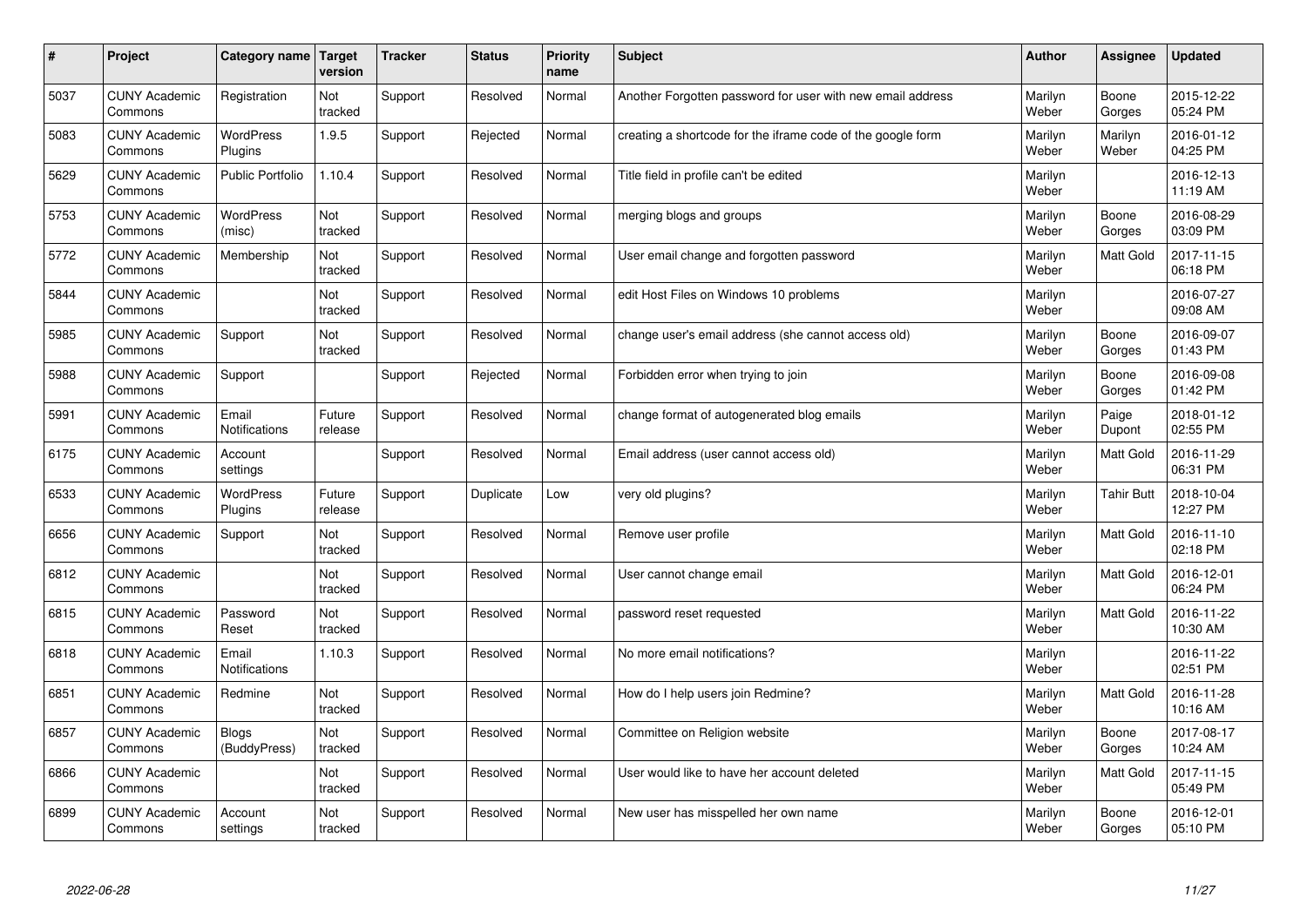| $\sharp$ | Project                         | Category name   Target      | version        | <b>Tracker</b> | <b>Status</b> | <b>Priority</b><br>name | <b>Subject</b>                                              | <b>Author</b>    | Assignee         | Updated                |
|----------|---------------------------------|-----------------------------|----------------|----------------|---------------|-------------------------|-------------------------------------------------------------|------------------|------------------|------------------------|
| 7460     | <b>CUNY Academic</b><br>Commons | <b>WordPress</b><br>Themes  | 1.10.8         | Support        | Resolved      | Normal                  | install Independent Publisher theme?                        | Marilyn<br>Weber | Boone<br>Gorges  | 2017-01-21<br>09:34 PM |
| 7486     | <b>CUNY Academic</b><br>Commons | Membership                  | Not<br>tracked | Support        | Resolved      | Normal                  | changed email address                                       | Marilyn<br>Weber |                  | 2017-01-24<br>10:00 PM |
| 7613     | <b>CUNY Academic</b><br>Commons | Registration                | Not<br>tracked | Support        | Resolved      | Normal                  | non-matriculated students                                   | Marilyn<br>Weber | Boone<br>Gorges  | 2017-11-15<br>11:03 AM |
| 7619     | <b>CUNY Academic</b><br>Commons | Membership                  | Not<br>tracked | Support        | Resolved      | Normal                  | outside users for a site that isn't a class?                | Marilyn<br>Weber | <b>Matt Gold</b> | 2017-11-15<br>06:18 PM |
| 7668     | <b>CUNY Academic</b><br>Commons | <b>WordPress</b><br>Plugins |                | Support        | Rejected      | Normal                  | Iframes question                                            | Marilyn<br>Weber |                  | 2017-04-11<br>09:29 PM |
| 7678     | <b>CUNY Academic</b><br>Commons | Groups (misc)               | Not<br>tracked | Support        | Resolved      | Normal                  | add admin to student group                                  | Marilyn<br>Weber | Boone<br>Gorges  | 2017-02-15<br>11:58 AM |
| 7685     | <b>CUNY Academic</b><br>Commons | Password<br>Reset           | Not<br>tracked | Support        | Resolved      | Normal                  | temporary password                                          | Marilyn<br>Weber | Boone<br>Gorges  | 2017-02-15<br>07:36 PM |
| 7700     | <b>CUNY Academic</b><br>Commons |                             | Not<br>tracked | Support        | Abandoned     | Normal                  | slow loading Page on site                                   | Marilyn<br>Weber | Boone<br>Gorges  | 2017-11-15<br>11:02 AM |
| 7724     | <b>CUNY Academic</b><br>Commons |                             | Not<br>tracked | Support        | Abandoned     | Normal                  | User name confusion                                         | Marilyn<br>Weber | Boone<br>Gorges  | 2017-11-15<br>11:12 AM |
| 7745     | <b>CUNY Academic</b><br>Commons | WordPress<br>Plugins        | 1.10.13        | Support        | Resolved      | Normal                  | Featured Video Plus plugin requested                        | Marilyn<br>Weber |                  | 2017-03-03<br>01:51 PM |
| 7771     | <b>CUNY Academic</b><br>Commons | Membership                  | Not<br>tracked | Support        | Resolved      | Normal                  | User would like to be uncoupled from sites                  | Marilyn<br>Weber | Boone<br>Gorges  | 2017-03-09<br>12:38 PM |
| 7775     | <b>CUNY Academic</b><br>Commons | Membership                  | Not<br>tracked | Support        | Resolved      | Normal                  | Email change                                                | Marilyn<br>Weber |                  | 2017-03-08<br>10:09 PM |
| 7785     | <b>CUNY Academic</b><br>Commons |                             | Not<br>tracked | Support        | Resolved      | Normal                  | ftp access or files?                                        | Marilyn<br>Weber | Boone<br>Gorges  | 2017-03-13<br>02:34 PM |
| 7836     | <b>CUNY Academic</b><br>Commons | Social Paper                | Not<br>tracked | Support        | Resolved      | Normal                  | missing Social Paper                                        | Marilyn<br>Weber |                  | 2017-11-15<br>01:31 PM |
| 7922     | <b>CUNY Academic</b><br>Commons | Membership                  | Not<br>tracked | Support        | Resolved      | Normal                  | add me as an admin to the MALs alumni site?                 | Marilyn<br>Weber |                  | 2017-04-06<br>05:19 PM |
| 7972     | <b>CUNY Academic</b><br>Commons |                             | Not<br>tracked | Support        | Resolved      | Normal                  | expand the memory limit for videos?                         | Marilyn<br>Weber |                  | 2017-04-20<br>10:07 AM |
| 8071     | <b>CUNY Academic</b><br>Commons | WordPress<br>Plugins        | Not<br>tracked | Support        | Rejected      | Normal                  | Anthologize                                                 | Marilyn<br>Weber |                  | 2017-05-10<br>10:15 AM |
| 8120     | <b>CUNY Academic</b><br>Commons | Membership                  | Not<br>tracked | Support        | Resolved      | Normal                  | add me as an admin to https://nyslavery.commons.gc.cuny.edu | Marilyn<br>Weber |                  | 2017-05-10<br>02:19 PM |
| 8195     | <b>CUNY Academic</b><br>Commons |                             |                | Support        | Rejected      | Normal                  | possible to make the Profile pic semi-hidden?               | Marilyn<br>Weber |                  | 2017-05-24<br>11:00 PM |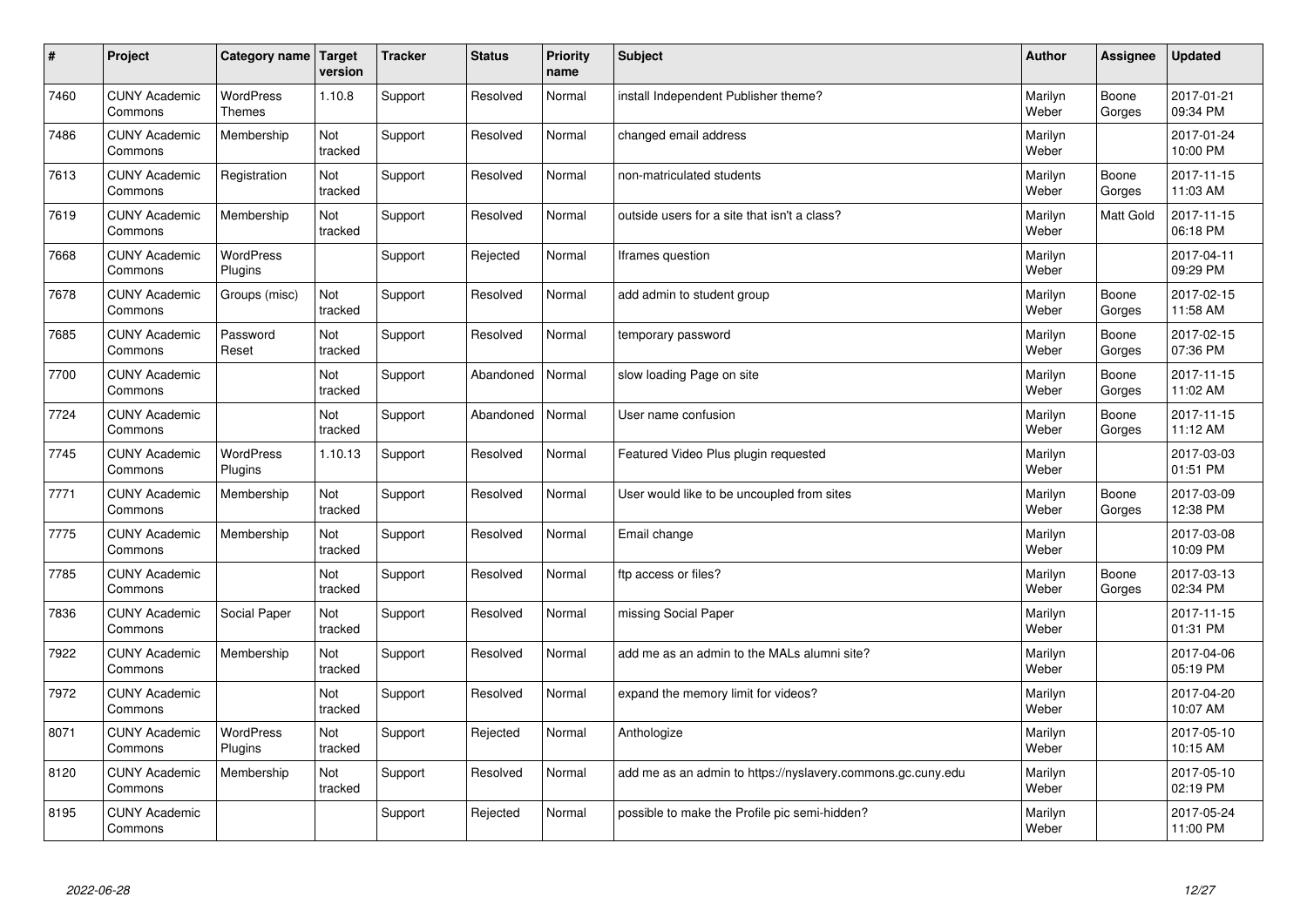| $\sharp$ | Project                         | Category name   Target      | version        | <b>Tracker</b> | <b>Status</b> | <b>Priority</b><br>name | <b>Subject</b>                                             | <b>Author</b>    | Assignee        | Updated                |
|----------|---------------------------------|-----------------------------|----------------|----------------|---------------|-------------------------|------------------------------------------------------------|------------------|-----------------|------------------------|
| 8222     | <b>CUNY Academic</b><br>Commons | Membership                  | Not<br>tracked | Support        | Resolved      | Normal                  | Admin for iletc.commons.gc.cuny.edu                        | Marilyn<br>Weber | Boone<br>Gorges | 2017-06-08<br>10:06 AM |
| 8289     | <b>CUNY Academic</b><br>Commons |                             | Not<br>tracked | Support        | Resolved      | Normal                  | removing my access to sites                                | Marilyn<br>Weber | Luke<br>Waltzer | 2017-06-19<br>12:40 PM |
| 8308     | <b>CUNY Academic</b><br>Commons | <b>WordPress</b><br>Plugins | Not<br>tracked | Support        | Resolved      | Normal                  | WP Migration plugin                                        | Marilyn<br>Weber |                 | 2017-11-15<br>01:27 PM |
| 8379     | <b>CUNY Academic</b><br>Commons |                             | Not<br>tracked | Support        | Resolved      | Normal                  | request for site build help                                | Marilyn<br>Weber |                 | 2017-07-01<br>10:48 AM |
| 8401     | <b>CUNY Academic</b><br>Commons | Membership                  | Not<br>tracked | Support        | Resolved      | Normal                  | add me as an admin                                         | Marilyn<br>Weber | Boone<br>Gorges | 2017-07-11<br>11:40 AM |
| 8429     | <b>CUNY Academic</b><br>Commons | Membership                  | Not<br>tracked | Support        | Resolved      | Normal                  | Please make me an admin of https://arc.commons.gc.cuny.edu | Marilyn<br>Weber | Boone<br>Gorges | 2017-07-24<br>03:33 PM |
| 8446     | <b>CUNY Academic</b><br>Commons | <b>WordPress</b><br>Plugins | 1.11.14        | Support        | Resolved      | Normal                  | request for multiple accordion menu plugins                | Marilyn<br>Weber |                 | 2018-05-07<br>09:57 PM |
| 8464     | <b>CUNY Academic</b><br>Commons |                             | Not<br>tracked | Support        | Resolved      | Normal                  | WP UI                                                      | Marilyn<br>Weber |                 | 2017-10-11<br>11:23 AM |
| 8471     | <b>CUNY Academic</b><br>Commons |                             | Not<br>tracked | Support        | Resolved      | Normal                  | admin at https://commons.gc.cuny.edu/                      | Marilyn<br>Weber |                 | 2017-09-06<br>01:50 PM |
| 8481     | <b>CUNY Academic</b><br>Commons | Membership                  | Not<br>tracked | Support        | Resolved      | Normal                  | admin of http://swipanalytic.org/organizers/               | Marilyn<br>Weber |                 | 2019-02-19<br>01:58 PM |
| 8529     | <b>CUNY Academic</b><br>Commons |                             | Not<br>tracked | Support        | Resolved      | Normal                  | Iframe regiest?                                            | Marilyn<br>Weber |                 | 2017-08-16<br>04:40 PM |
| 8531     | <b>CUNY Academic</b><br>Commons | Membership                  | Not<br>tracked | Support        | Resolved      | Normal                  | admin of https://admissions.commons.gc.cuny.edu            | Marilyn<br>Weber |                 | 2017-08-15<br>04:20 PM |
| 8553     | <b>CUNY Academic</b><br>Commons |                             | Not<br>tracked | Support        | Resolved      | Normal                  | storage limits?                                            | Marilyn<br>Weber |                 | 2017-08-18<br>04:36 PM |
| 8566     | <b>CUNY Academic</b><br>Commons | Membership                  | Not<br>tracked | Support        | Resolved      | Normal                  | user email change                                          | Marilyn<br>Weber |                 | 2017-11-15<br>01:27 PM |
| 8576     | <b>CUNY Academic</b><br>Commons | WordPress<br>Plugins        | 1.11.11        | Support        | Resolved      | Normal                  | Digital Measures plugin request                            | Marilyn<br>Weber |                 | 2017-09-01<br>03:44 PM |
| 8577     | <b>CUNY Academic</b><br>Commons | Membership                  | Not<br>tracked | Support        | Resolved      | Normal                  | another user email change                                  | Marilyn<br>Weber |                 | 2017-08-25<br>10:23 AM |
| 8607     | <b>CUNY Academic</b><br>Commons |                             | Not<br>tracked | Support        | <b>New</b>    | Normal                  | Paypal?                                                    | Marilyn<br>Weber | Matt Gold       | 2018-05-15<br>01:37 PM |
| 8630     | <b>CUNY Academic</b><br>Commons | Membership                  | Not<br>tracked | Support        | Resolved      | Normal                  | Change in email/campus                                     | Marilyn<br>Weber |                 | 2017-08-30<br>03:48 PM |
| 8693     | <b>CUNY Academic</b><br>Commons | WordPress<br>Plugins        |                | Support        | Resolved      | Normal                  | Existing blog wants to replace Mailpoet with Newsletters   | Marilyn<br>Weber |                 | 2017-09-12<br>02:24 PM |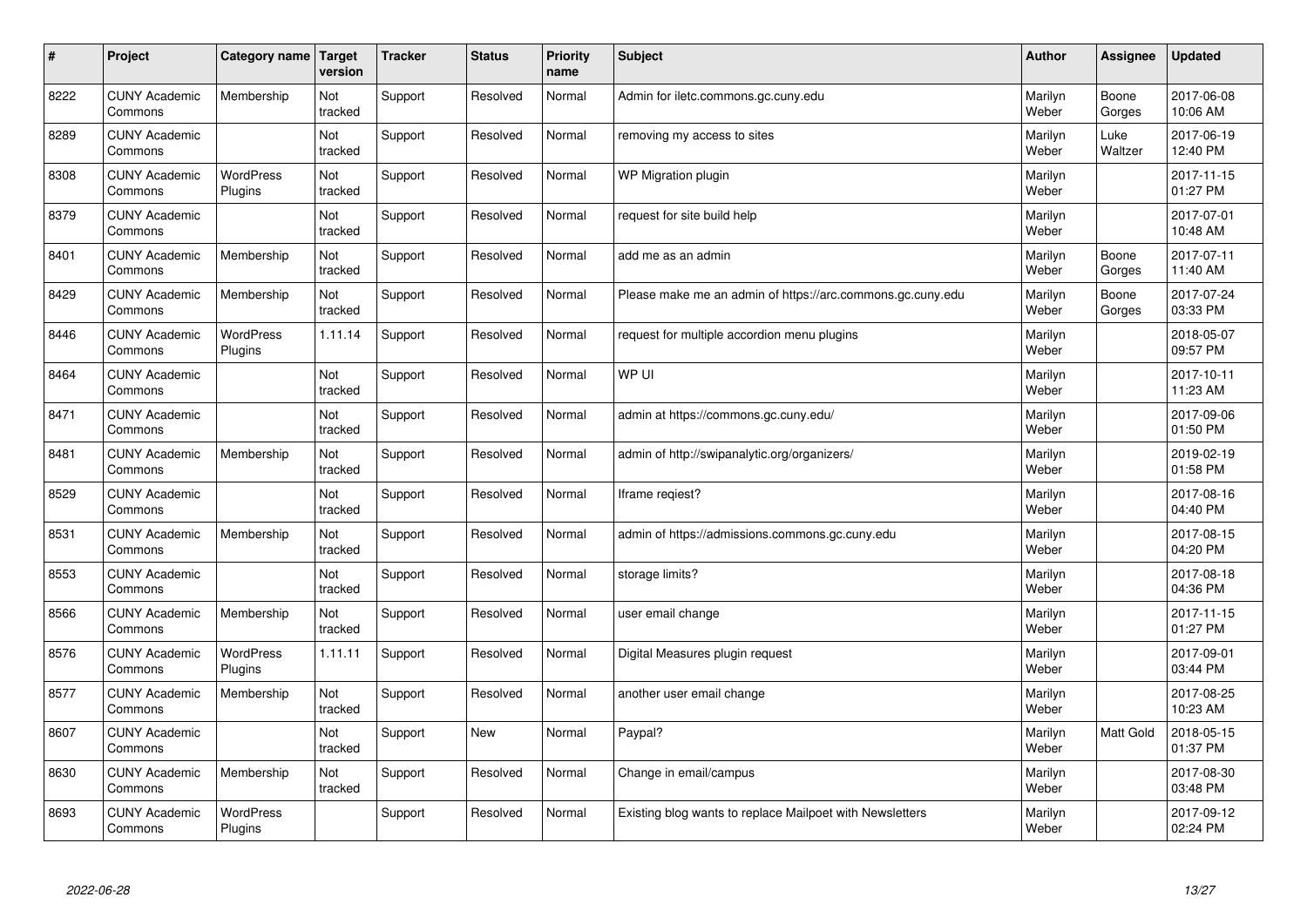| $\vert$ # | Project                         | Category name   Target     | version        | <b>Tracker</b> | <b>Status</b> | <b>Priority</b><br>name | <b>Subject</b>                                                              | <b>Author</b>    | Assignee              | <b>Updated</b>         |
|-----------|---------------------------------|----------------------------|----------------|----------------|---------------|-------------------------|-----------------------------------------------------------------------------|------------------|-----------------------|------------------------|
| 8726      | <b>CUNY Academic</b><br>Commons |                            |                | Support        | Resolved      | Normal                  | Redirect problem                                                            | Marilyn<br>Weber |                       | 2017-09-21<br>12:14 PM |
| 8729      | <b>CUNY Academic</b><br>Commons |                            | Not<br>tracked | Support        | Resolved      | Normal                  | email change                                                                | Marilyn<br>Weber |                       | 2017-09-25<br>02:14 PM |
| 8768      | <b>CUNY Academic</b><br>Commons |                            | Not<br>tracked | Support        | Resolved      | Normal                  | unsafe redirect?                                                            | Marilyn<br>Weber |                       | 2017-10-06<br>12:14 PM |
| 8848      | <b>CUNY Academic</b><br>Commons |                            | Not<br>tracked | Support        | Resolved      | Normal                  | email change request                                                        | Marilyn<br>Weber |                       | 2017-10-24<br>11:19 AM |
| 8855      | <b>CUNY Academic</b><br>Commons |                            | Not<br>tracked | Support        | Resolved      | Normal                  | another email change request                                                | Marilyn<br>Weber |                       | 2017-10-25<br>10:55 AM |
| 8873      | <b>CUNY Academic</b><br>Commons |                            | Not<br>tracked | Support        | Resolved      | Normal                  | maximum file upload size?                                                   | Marilyn<br>Weber |                       | 2017-10-30<br>11:23 AM |
| 8882      | <b>CUNY Academic</b><br>Commons |                            | Not<br>tracked | Support        | Resolved      | Normal                  | question about search engines                                               | Marilyn<br>Weber |                       | 2017-11-01<br>03:26 PM |
| 8893      | <b>CUNY Academic</b><br>Commons | Social Paper               | 1.12.1         | Support        | Resolved      | Normal                  | Social paper won't connect to group?                                        | Marilyn<br>Weber |                       | 2017-12-11<br>01:16 PM |
| 8906      | <b>CUNY Academic</b><br>Commons | Redmine                    | Not<br>tracked | Support        | Resolved      | Normal                  | Redmine access?                                                             | Marilyn<br>Weber | Matt Gold             | 2017-11-13<br>06:02 PM |
| 8908      | <b>CUNY Academic</b><br>Commons | WordPress<br>Plugins       | 1.12.2         | Support        | Resolved      | Normal                  | Plugin request from Steve Brier                                             | Marilyn<br>Weber |                       | 2017-11-27<br>11:39 AM |
| 8934      | <b>CUNY Academic</b><br>Commons | Reply By Email             | 1.12.4         | Support        | Resolved      | High                    | RBE "could not post" email should have info about attempted From<br>address | Marilyn<br>Weber | Raymond<br><b>Hoh</b> | 2017-12-12<br>11:25 AM |
| 8941      | <b>CUNY Academic</b><br>Commons | WordPress<br><b>Themes</b> | 1.13.1         | Support        | Resolved      | Normal                  | Theme request: ColorNews                                                    | Marilyn<br>Weber |                       | 2018-05-08<br>10:42 AM |
| 8978      | <b>CUNY Academic</b><br>Commons | Groups (misc)              | Not<br>tracked | Support        | Resolved      | Normal                  | removing old groups                                                         | Marilyn<br>Weber |                       | 2018-12-10<br>03:52 PM |
| 9004      | <b>CUNY Academic</b><br>Commons | Membership                 | Not<br>tracked | Support        | Resolved      | Normal                  | email change request                                                        | Marilyn<br>Weber |                       | 2017-12-14<br>12:27 PM |
| 9026      | <b>CUNY Academic</b><br>Commons | WordPress<br>Plugins       | 1.12.6         | Support        | Resolved      | Normal                  | plugin request from Carlos Guevara                                          | Marilyn<br>Weber |                       | 2018-01-03<br>09:33 AM |
| 9033      | <b>CUNY Academic</b><br>Commons |                            |                | Support        | Rejected      | Normal                  | Site search terms                                                           | Marilyn<br>Weber |                       | 2017-12-22<br>01:10 PM |
| 9078      | <b>CUNY Academic</b><br>Commons | WordPress<br>Plugins       | 1.12.7         | Support        | Resolved      | Normal                  | arcgis web maps?                                                            | Marilyn<br>Weber | Raymond<br>Hoh        | 2018-01-23<br>11:11 AM |
| 9087      | <b>CUNY Academic</b><br>Commons | WordPress<br>Plugins       | 1.12.7         | Support        | Resolved      | Normal                  | request for WP Social Sharing                                               | Marilyn<br>Weber |                       | 2018-01-23<br>11:17 AM |
| 9131      | <b>CUNY Academic</b><br>Commons |                            |                | Support        | Resolved      | Normal                  | webrecorder.io via Firefox                                                  | Marilyn<br>Weber |                       | 2018-01-29<br>11:11 AM |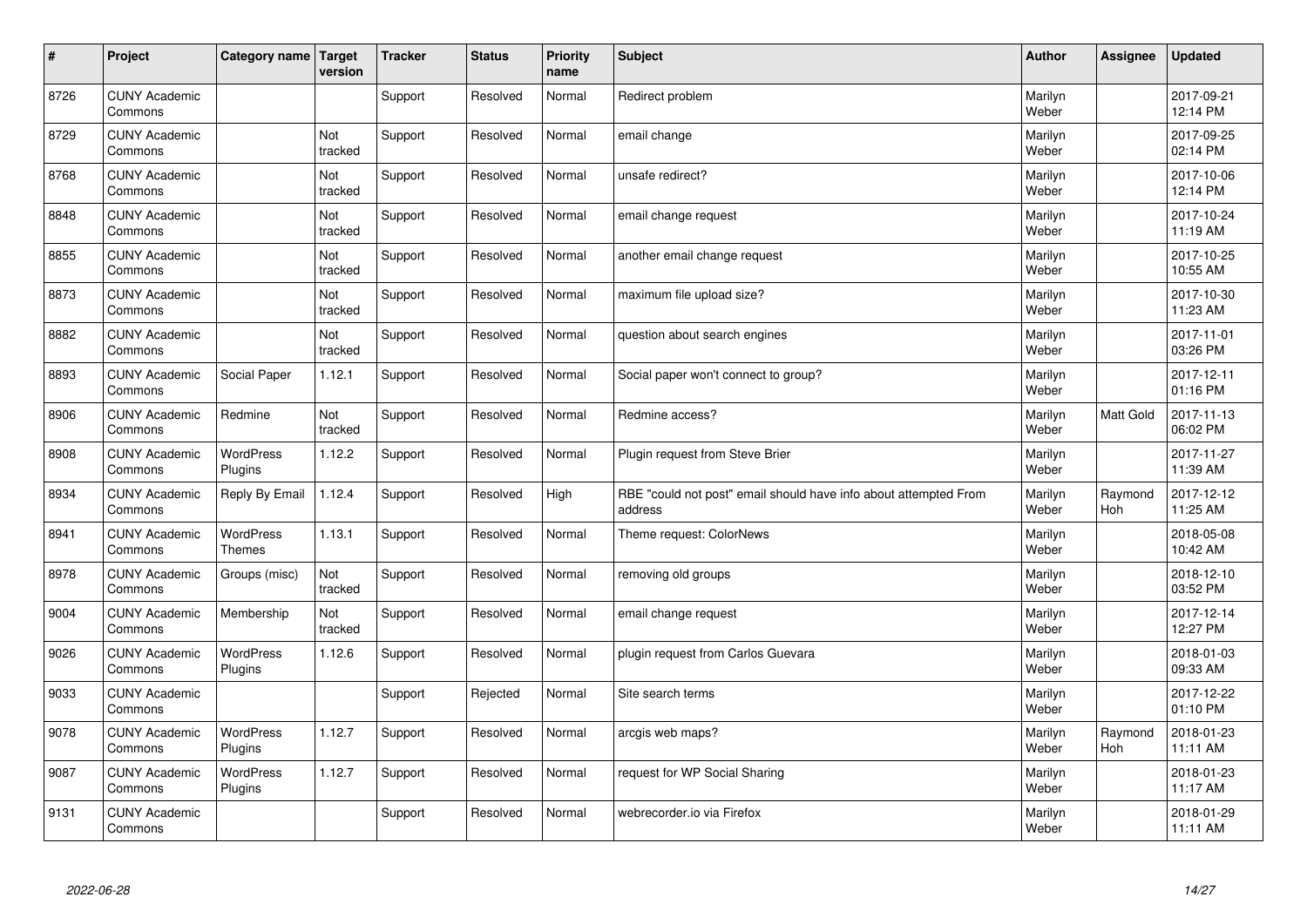| $\sharp$ | Project                         | Category name   Target      | version           | <b>Tracker</b> | <b>Status</b>        | <b>Priority</b><br>name | <b>Subject</b>                                    | <b>Author</b>    | <b>Assignee</b>       | <b>Updated</b>         |
|----------|---------------------------------|-----------------------------|-------------------|----------------|----------------------|-------------------------|---------------------------------------------------|------------------|-----------------------|------------------------|
| 9133     | <b>CUNY Academic</b><br>Commons |                             |                   | Support        | Duplicate            | Normal                  | webrecorder.jo                                    | Marilyn<br>Weber |                       | 2018-01-29<br>10:34 AM |
| 9134     | <b>CUNY Academic</b><br>Commons | Membership                  | Not<br>tracked    | Support        | Abandoned            | Normal                  | former user                                       | Marilyn<br>Weber | <b>Matt Gold</b>      | 2019-09-18<br>10:26 AM |
| 9162     | <b>CUNY Academic</b><br>Commons | Registration                | Not<br>tracked    | Support        | Resolved             | Normal                  | email change due to user error                    | Marilyn<br>Weber | Matt Gold             | 2018-02-13<br>11:11 AM |
| 9163     | <b>CUNY Academic</b><br>Commons | Layout                      | 1.12.8            | Support        | Resolved             | Normal                  | Mobile responsiveness issues                      | Marilyn<br>Weber | Raymond<br>Hoh        | 2018-02-13<br>10:49 AM |
| 9207     | <b>CUNY Academic</b><br>Commons |                             | Future<br>release | Support        | Reporter<br>Feedback | Normal                  | display dashboards made in Tableau?               | Marilyn<br>Weber | Boone<br>Gorges       | 2018-04-10<br>10:42 AM |
| 9223     | <b>CUNY Academic</b><br>Commons |                             | Not<br>tracked    | Support        | Resolved             | Normal                  | moving wordpress sites                            | Marilyn<br>Weber |                       | 2018-02-18<br>08:44 PM |
| 9275     | <b>CUNY Academic</b><br>Commons |                             |                   | Support        | Rejected             | Normal                  | soft chalk page?                                  | Marilyn<br>Weber | Boone<br>Gorges       | 2018-04-09<br>10:37 AM |
| 9355     | <b>CUNY Academic</b><br>Commons |                             | Not<br>tracked    | Support        | Resolved             | Normal                  | 14gb of video?                                    | Marilyn<br>Weber |                       | 2018-03-13<br>11:56 AM |
| 9477     | <b>CUNY Academic</b><br>Commons | Account<br>settings         |                   | Support        | Resolved             | Normal                  | email change request                              | Marilyn<br>Weber | <b>Matt Gold</b>      | 2018-03-24<br>08:53 AM |
| 9499     | <b>CUNY Academic</b><br>Commons | <b>WordPress</b><br>(misc)  | Not<br>tracked    | Support        | Resolved             | Normal                  | tiny question - preventing dates on posts?        | Marilyn<br>Weber | Raymond<br><b>Hoh</b> | 2018-04-04<br>03:55 PM |
| 9500     | <b>CUNY Academic</b><br>Commons | <b>WordPress</b><br>Plugins | 1.12.12           | Support        | Resolved             | Normal                  | PowerPoint in the media library?                  | Marilyn<br>Weber | Raymond<br><b>Hoh</b> | 2018-04-12<br>02:28 PM |
| 9518     | <b>CUNY Academic</b><br>Commons |                             | Not<br>tracked    | Support        | Rejected             | Normal                  | problems with site on Internet Explorer           | Marilyn<br>Weber | Raymond<br>Hoh        | 2019-03-11<br>11:18 PM |
| 9535     | <b>CUNY Academic</b><br>Commons |                             | Not<br>tracked    | Support        | Resolved             | Normal                  | admin for https://video.commons.gc.cuny.edu/?     | Marilyn<br>Weber | <b>Matt Gold</b>      | 2018-04-13<br>05:06 PM |
| 9541     | <b>CUNY Academic</b><br>Commons | <b>WordPress</b><br>(misc)  | Not<br>tracked    | Support        | Resolved             | Normal                  | repeating header banner                           | Marilyn<br>Weber | Raymond<br><b>Hoh</b> | 2018-04-06<br>12:33 PM |
| 9587     | <b>CUNY Academic</b><br>Commons |                             |                   | Support        | Rejected             | Normal                  | possible request for the "PDF Poster" plugin      | Marilyn<br>Weber |                       | 2018-04-24<br>10:52 AM |
| 9604     | <b>CUNY Academic</b><br>Commons |                             | Not<br>tracked    | Support        | Resolved             | Normal                  | I (Marilyn) can only log into cdev as teststudent | Marilyn<br>Weber |                       | 2018-04-21<br>10:20 AM |
| 9659     | <b>CUNY Academic</b><br>Commons | Account<br>settings         |                   | Support        | Resolved             | Normal                  | user email change                                 | Marilyn<br>Weber | <b>Matt Gold</b>      | 2018-04-24<br>12:08 PM |
| 9684     | <b>CUNY Academic</b><br>Commons |                             |                   | Support        | Rejected             | Normal                  | SEO cleanup for newlaborforum.cuny.edu            | Marilyn<br>Weber |                       | 2018-04-30<br>10:29 AM |
| 9725     | <b>CUNY Academic</b><br>Commons |                             | Not<br>tracked    | Support        | Resolved             | Normal                  | problems with deleting a site                     | Marilyn<br>Weber |                       | 2018-05-07<br>10:24 PM |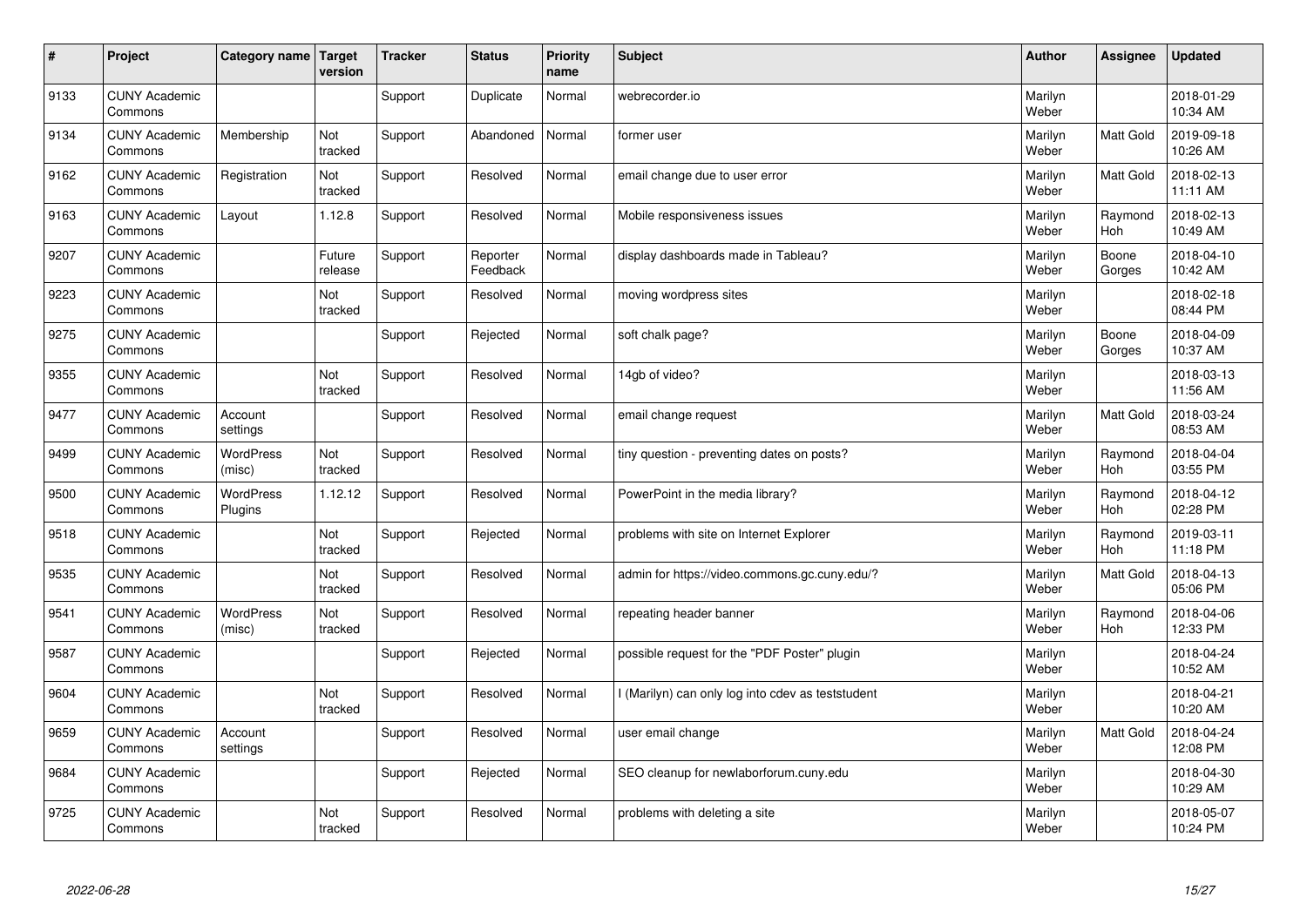| $\sharp$ | Project                         | Category name   Target            | version        | <b>Tracker</b> | <b>Status</b> | <b>Priority</b><br>name | <b>Subject</b>                           | <b>Author</b>    | Assignee              | Updated                |
|----------|---------------------------------|-----------------------------------|----------------|----------------|---------------|-------------------------|------------------------------------------|------------------|-----------------------|------------------------|
| 9726     | <b>CUNY Academic</b><br>Commons | <b>WordPress</b><br>Plugins       | Not<br>tracked | Support        | Abandoned     | Normal                  | technical error on Contact page          | Marilyn<br>Weber |                       | 2018-12-10<br>03:53 PM |
| 9767     | <b>CUNY Academic</b><br>Commons | Registration                      | Not<br>tracked | Support        | Resolved      | Normal                  | user deleted account but now needs one   | Marilyn<br>Weber |                       | 2018-05-11<br>02:39 PM |
| 9779     | <b>CUNY Academic</b><br>Commons | Membership                        | Not<br>tracked | Support        | Resolved      | Normal                  | user not sure if she is registered.      | Marilyn<br>Weber |                       | 2018-12-10<br>03:53 PM |
| 9780     | <b>CUNY Academic</b><br>Commons |                                   | Not<br>tracked | Support        | Resolved      | Normal                  | remove the phone number on this profile? | Marilyn<br>Weber |                       | 2018-05-15<br>10:35 AM |
| 9787     | <b>CUNY Academic</b><br>Commons | Registration                      |                | Support        | Resolved      | Normal                  | email change request                     | Marilyn<br>Weber | Matt Gold             | 2018-05-16<br>09:55 PM |
| 9823     | <b>CUNY Academic</b><br>Commons | Account<br>settings               | Not<br>tracked | Support        | Resolved      | Normal                  | email change                             | Marilyn<br>Weber | Matt Gold             | 2018-05-23<br>01:58 PM |
| 9834     | <b>CUNY Academic</b><br>Commons |                                   |                | Support        | Duplicate     | Normal                  | add a "like" function                    | Marilyn<br>Weber |                       | 2018-05-25<br>10:38 AM |
| 9885     | <b>CUNY Academic</b><br>Commons |                                   |                | Support        | Rejected      | Normal                  | Publications field problem               | Marilyn<br>Weber |                       | 2018-06-06<br>01:18 PM |
| 9886     | <b>CUNY Academic</b><br>Commons | cuny.is                           | Not<br>tracked | Support        | Resolved      | Normal                  | cuny.is SSL                              | Marilyn<br>Weber |                       | 2018-10-26<br>02:07 PM |
| 9888     | <b>CUNY Academic</b><br>Commons | WordPress<br>Plugins              | 1.13.3         | Support        | Resolved      | Normal                  | Business directory Plug-in request       | Marilyn<br>Weber |                       | 2018-06-12<br>11:52 AM |
| 9889     | <b>CUNY Academic</b><br>Commons |                                   | Not<br>tracked | Support        | Resolved      | Normal                  | remove comments from activity feed?      | Marilyn<br>Weber |                       | 2018-12-10<br>03:53 PM |
| 9927     | <b>CUNY Academic</b><br>Commons | Membership                        | Not<br>tracked | Support        | Resolved      | Normal                  | wrong email used                         | Marilyn<br>Weber | <b>Matt Gold</b>      | 2018-06-14<br>10:21 AM |
| 9928     | <b>CUNY Academic</b><br>Commons | Account<br>settings               |                | Support        | Resolved      | Normal                  | email change request from former student | Marilyn<br>Weber | Matt Gold             | 2018-06-14<br>10:20 AM |
| 9949     | <b>CUNY Academic</b><br>Commons |                                   | 1.13.4         | Support        | Resolved      | Normal                  | raise storage space limit?               | Marilyn<br>Weber | Boone<br>Gorges       | 2018-06-26<br>12:00 PM |
| 9955     | <b>CUNY Academic</b><br>Commons | <b>WordPress</b><br>Plugins       | 1.13.4         | Support        | Rejected      | Normal                  | docx converter plugin?                   | Marilyn<br>Weber |                       | 2018-06-26<br>11:39 AM |
| 9965     | <b>CUNY Academic</b><br>Commons | <b>WordPress</b><br>Plugins       | 1.13.4         | Support        | Resolved      | Normal                  | plug-in request for OneTone Companion    | Marilyn<br>Weber | Raymond<br><b>Hoh</b> | 2018-06-26<br>12:00 PM |
| 9996     | <b>CUNY Academic</b><br>Commons | Membership                        | Not<br>tracked | Support        | Rejected      | Normal                  | user email change request                | Marilyn<br>Weber |                       | 2018-07-16<br>10:49 AM |
| 10006    | <b>CUNY Academic</b><br>Commons | Membership                        | Not<br>tracked | Support        | Resolved      | Normal                  | another email change request             | Marilyn<br>Weber |                       | 2018-07-13<br>12:36 PM |
| 10059    | <b>CUNY Academic</b><br>Commons | <b>WordPress</b><br><b>Themes</b> | Not<br>tracked | Support        | Resolved      | Normal                  | Magazine Premium theme for new site      | Marilyn<br>Weber |                       | 2020-02-17<br>03:39 PM |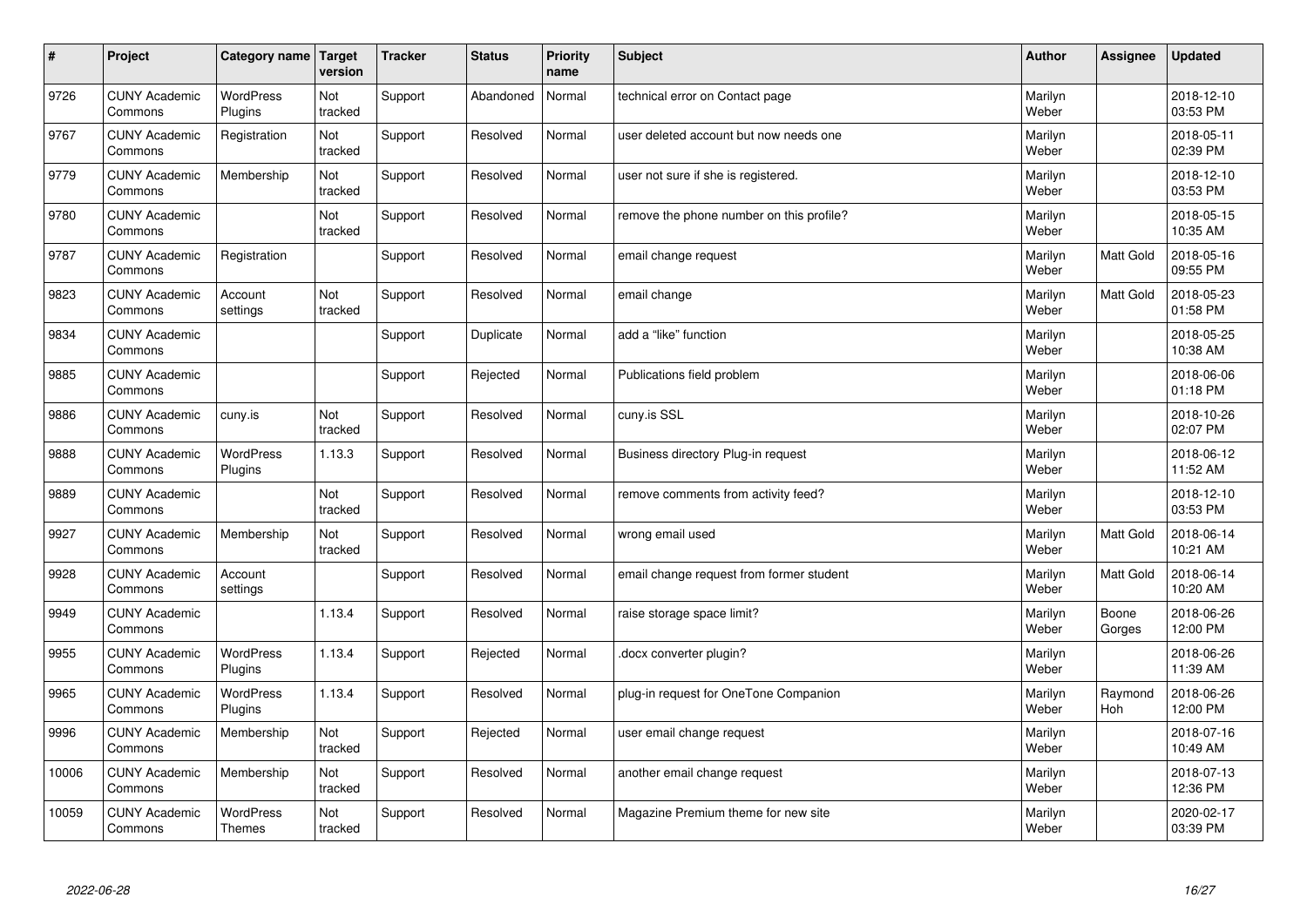| $\sharp$ | Project                         | Category name   Target      | version        | <b>Tracker</b> | <b>Status</b>        | <b>Priority</b><br>name | <b>Subject</b>                                                                           | <b>Author</b>    | Assignee         | <b>Updated</b>         |
|----------|---------------------------------|-----------------------------|----------------|----------------|----------------------|-------------------------|------------------------------------------------------------------------------------------|------------------|------------------|------------------------|
| 10066    | <b>CUNY Academic</b><br>Commons | Membership                  | Not<br>tracked | Support        | Resolved             | Normal                  | add me as an admin to https://pkms.commons.gc.cuny.edu/                                  | Marilyn<br>Weber |                  | 2018-07-26<br>11:54 AM |
| 10133    | <b>CUNY Academic</b><br>Commons | WordPress<br>(misc)         | Not<br>tracked | Support        | Resolved             | Normal                  | two Commons sites to be migrated elsewhere                                               | Marilyn<br>Weber |                  | 2018-12-10<br>03:54 PM |
| 10227    | <b>CUNY Academic</b><br>Commons |                             |                | Support        | Resolved             | Normal                  | user incorrectly entered her email address                                               | Marilyn<br>Weber | Matt Gold        | 2018-08-26<br>08:55 PM |
| 10239    | <b>CUNY Academic</b><br>Commons |                             | Not<br>tracked | Support        | Resolved             | Normal                  | musicroombooking.commons.gc.cuny.edu                                                     | Marilyn<br>Weber |                  | 2018-08-29<br>03:06 PM |
| 10240    | <b>CUNY Academic</b><br>Commons | <b>WordPress</b><br>Plugins | 1.13.8         | Support        | Resolved             | Normal                  | require-featured-image plug-in request                                                   | Marilyn<br>Weber |                  | 2018-08-29<br>05:15 PM |
| 10245    | <b>CUNY Academic</b><br>Commons | Email<br>Notifications      | 1.13.8         | Support        | Resolved             | Urgent                  | Placeholders in action emails (activation, password reset) not being<br>properly swapped | Marilyn<br>Weber | Raymond<br>Hoh   | 2018-08-30<br>04:02 PM |
| 10256    | <b>CUNY Academic</b><br>Commons |                             |                | Support        | Resolved             | Normal                  | email change requested                                                                   | Marilyn<br>Weber | <b>Matt Gold</b> | 2018-08-29<br>02:52 PM |
| 10257    | <b>CUNY Academic</b><br>Commons | Membership                  | Not<br>tracked | Support        | Resolved             | Normal                  | change the email from @login.cuny.edu to campu email                                     | Marilyn<br>Weber |                  | 2018-12-10<br>03:55 PM |
| 10266    | <b>CUNY Academic</b><br>Commons |                             |                | Support        | Resolved             | Normal                  | GC email change requested                                                                | Marilyn<br>Weber | <b>Matt Gold</b> | 2018-08-30<br>03:07 PM |
| 10273    | <b>CUNY Academic</b><br>Commons | Registration                | Not<br>tracked | Support        | Reporter<br>Feedback | Normal                  | users combining CF and campus address                                                    | Marilyn<br>Weber |                  | 2019-09-18<br>10:58 AM |
| 10298    | <b>CUNY Academic</b><br>Commons |                             | Not<br>tracked | Support        | Resolved             | Normal                  | RSS feed to itunes problem                                                               | Marilyn<br>Weber |                  | 2018-12-10<br>03:57 PM |
| 10387    | <b>CUNY Academic</b><br>Commons | Membership                  | Not<br>tracked | Support        | Resolved             | Normal                  | remove user page                                                                         | Marilyn<br>Weber |                  | 2018-09-28<br>02:26 PM |
| 10407    | <b>CUNY Academic</b><br>Commons |                             | Not<br>tracked | Support        | Resolved             | Normal                  | toolbar problem                                                                          | Marilyn<br>Weber | Boone<br>Gorges  | 2018-10-23<br>10:52 AM |
| 10440    | <b>CUNY Academic</b><br>Commons |                             | Not<br>tracked | Support        | Resolved             | Normal                  | Acert post problem                                                                       | Marilyn<br>Weber |                  | 2018-12-10<br>03:57 PM |
| 10571    | <b>CUNY Academic</b><br>Commons |                             | Not<br>tracked | Support        | Abandoned            | Normal                  | newsletter queue problem                                                                 | Marilyn<br>Weber |                  | 2018-12-10<br>03:58 PM |
| 10606    | <b>CUNY Academic</b><br>Commons | cdev.gc.cuny.ed<br>u.       | Not<br>tracked | Support        | Resolved             | Normal                  | problems with testing environment                                                        | Marilyn<br>Weber |                  | 2018-11-02<br>10:27 AM |
| 10657    | <b>CUNY Academic</b><br>Commons |                             | Not<br>tracked | Support        | Reporter<br>Feedback | Normal                  | child theme problems                                                                     | Marilyn<br>Weber |                  | 2018-11-08<br>01:19 PM |
| 10820    | <b>CUNY Academic</b><br>Commons |                             | Not<br>tracked | Support        | Resolved             | Normal                  | retrieve deleted pages/posts                                                             | Marilyn<br>Weber |                  | 2018-12-13<br>06:33 PM |
| 10838    | <b>CUNY Academic</b><br>Commons |                             | 1.15.3         | Support        | Rejected             | Normal                  | two plugin/theme requests from a digital fellow                                          | Marilyn<br>Weber |                  | 2019-06-11<br>10:31 AM |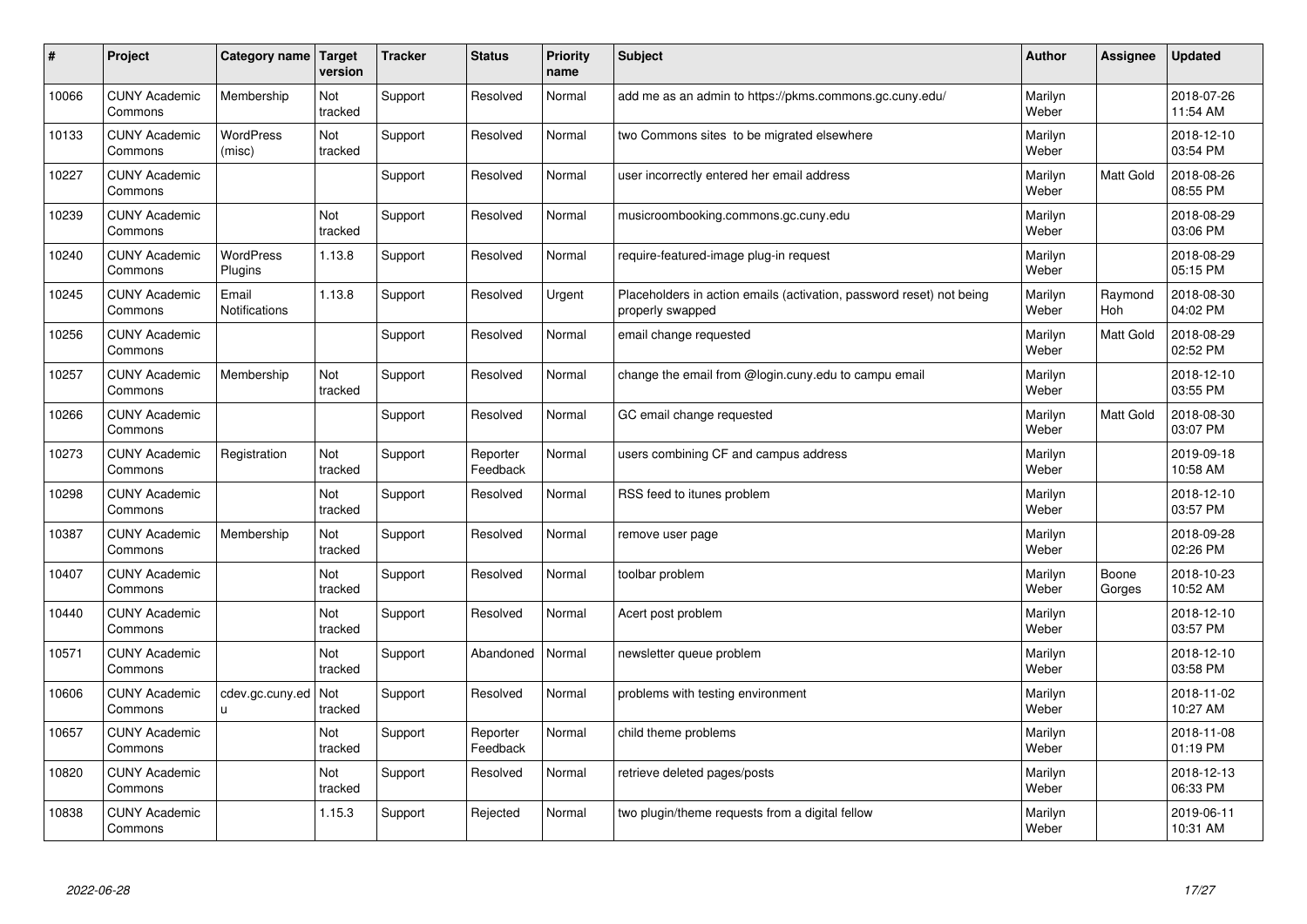| #     | Project                         | Category name   Target            | version        | <b>Tracker</b> | <b>Status</b>        | <b>Priority</b><br>name | <b>Subject</b>                              | <b>Author</b>    | Assignee              | <b>Updated</b>         |
|-------|---------------------------------|-----------------------------------|----------------|----------------|----------------------|-------------------------|---------------------------------------------|------------------|-----------------------|------------------------|
| 10850 | <b>CUNY Academic</b><br>Commons |                                   |                | Support        | Rejected             | Normal                  | Gravity form being resent                   | Marilyn<br>Weber |                       | 2018-12-20<br>10:18 PM |
| 10910 | <b>CUNY Academic</b><br>Commons | Membership                        | Not<br>tracked | Support        | Resolved             | Normal                  | request to be an admin to a prof's site     | Marilyn<br>Weber |                       | 2019-01-04<br>10:45 AM |
| 10932 | <b>CUNY Academic</b><br>Commons |                                   |                | Support        | Resolved             | Normal                  | add me as admin to meenaalexander.com       | Marilyn<br>Weber | Matt Gold             | 2019-01-09<br>02:12 PM |
| 10941 | <b>CUNY Academic</b><br>Commons | Membership                        | Not<br>tracked | Support        | Resolved             | Normal                  | update user email                           | Marilyn<br>Weber |                       | 2019-02-13<br>02:24 PM |
| 10986 | <b>CUNY Academic</b><br>Commons |                                   | Not<br>tracked | Support        | Resolved             | Normal                  | PDF embedder provoking error                | Marilyn<br>Weber |                       | 2019-03-29<br>04:28 PM |
| 11002 | <b>CUNY Academic</b><br>Commons |                                   | Not<br>tracked | Support        | Resolved             | Normal                  | open link in a new tab not working          | Marilyn<br>Weber |                       | 2019-06-03<br>07:57 PM |
| 11003 | <b>CUNY Academic</b><br>Commons |                                   | Not<br>tracked | Support        | Resolved             | Normal                  | user email change                           | Marilyn<br>Weber |                       | 2019-01-24<br>02:50 PM |
| 11006 | <b>CUNY Academic</b><br>Commons | Groups (misc)                     | 1.14.6         | Support        | Resolved             | Normal                  | removing members from a group isn't working | Marilyn<br>Weber |                       | 2019-01-24<br>03:18 PM |
| 11017 | <b>CUNY Academic</b><br>Commons |                                   | Not<br>tracked | Support        | Resolved             | Normal                  | site didn't save?                           | Marilyn<br>Weber |                       | 2019-01-25<br>03:47 PM |
| 11029 | <b>CUNY Academic</b><br>Commons | Authentication                    | 1.14.9         | Support        | Resolved             | Normal                  | Sujatha Fernandes cannot edit her site      | Marilyn<br>Weber | Raymond<br><b>Hoh</b> | 2019-03-26<br>12:10 PM |
| 11031 | <b>CUNY Academic</b><br>Commons |                                   | Not<br>tracked | Support        | Resolved             | Normal                  | new group with seemingly old topics         | Marilyn<br>Weber |                       | 2019-02-11<br>12:17 PM |
| 11091 | <b>CUNY Academic</b><br>Commons | <b>BuddyPress</b><br><b>Docs</b>  | 1.14.7         | Support        | Resolved             | Normal                  | word limit for comments on a group doc?     | Marilyn<br>Weber |                       | 2019-02-26<br>02:04 PM |
| 11127 | <b>CUNY Academic</b><br>Commons | Membership                        | Not<br>tracked | Support        | Resolved             | Normal                  | user with new campus affiliation            | Marilyn<br>Weber |                       | 2019-02-19<br>02:09 PM |
| 11147 | <b>CUNY Academic</b><br>Commons | Membership                        | Not<br>tracked | Support        | Resolved             | Normal                  | employee email change                       | Marilyn<br>Weber |                       | 2019-03-12<br>03:58 PM |
| 11149 | <b>CUNY Academic</b><br>Commons |                                   | Not<br>tracked | Support        | Reporter<br>Feedback | Normal                  | comments getting blocked                    | Marilyn<br>Weber | Raymond<br><b>Hoh</b> | 2019-03-26<br>11:40 AM |
| 11198 | <b>CUNY Academic</b><br>Commons |                                   | Not<br>tracked | Support        | Resolved             | Normal                  | former CUNY employee                        | Marilyn<br>Weber |                       | 2019-03-07<br>02:21 PM |
| 11205 | <b>CUNY Academic</b><br>Commons | <b>WordPress</b><br>Plugins       | Not<br>tracked | Support        | Resolved             | Normal                  | problems with Google calendar               | Marilyn<br>Weber | Raymond<br>Hoh        | 2019-03-11<br>02:17 PM |
| 11210 | <b>CUNY Academic</b><br>Commons | Membership                        | Not<br>tracked | Support        | Resolved             | Normal                  | Please change the email                     | Marilyn<br>Weber |                       | 2019-03-11<br>04:16 PM |
| 11211 | <b>CUNY Academic</b><br>Commons | <b>WordPress</b><br><b>Themes</b> | 1.14.8         | Support        | Resolved             | Normal                  | user needs to edit the HTML coding          | Marilyn<br>Weber |                       | 2019-03-12<br>11:20 AM |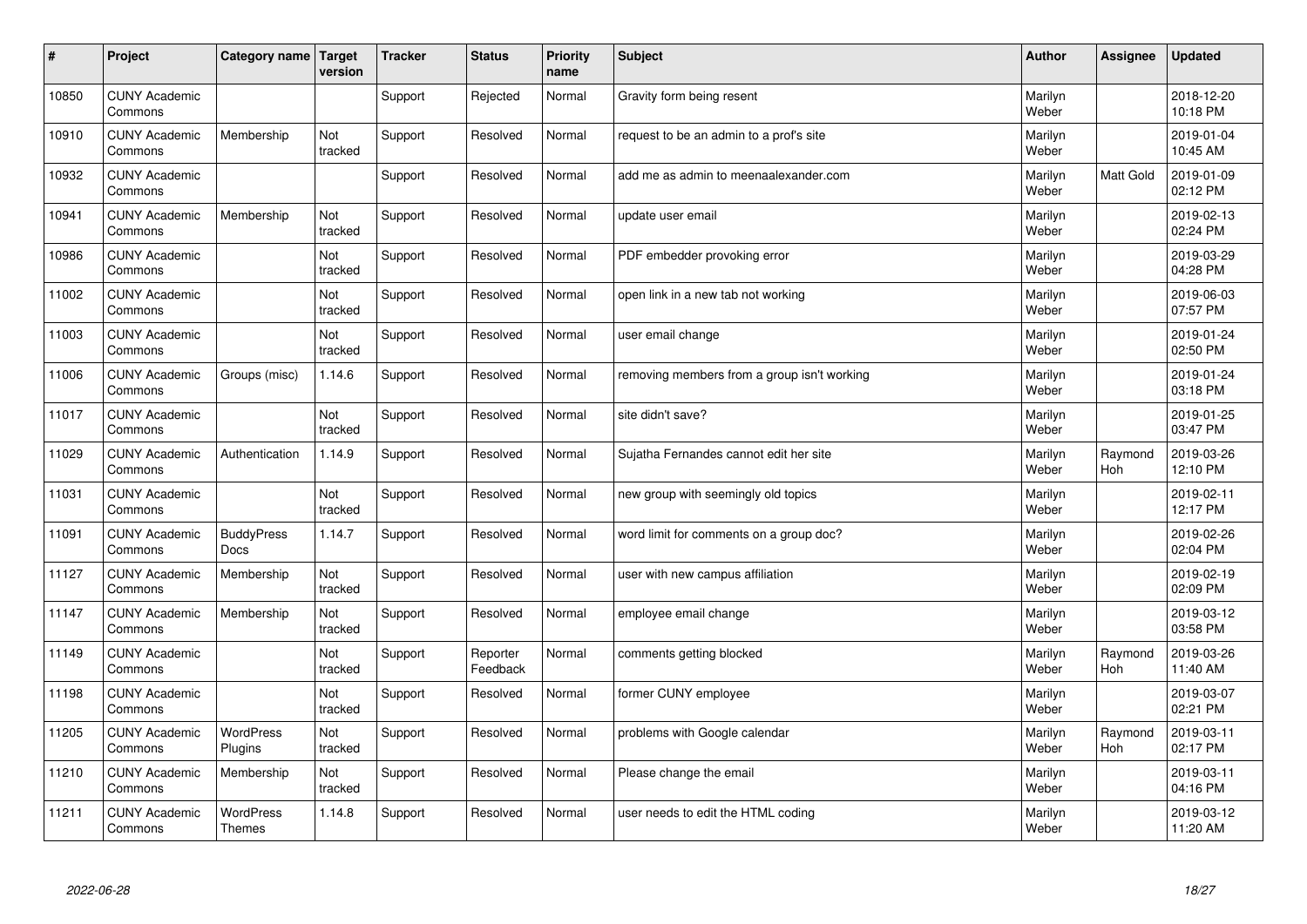| $\vert$ # | Project                         | Category name               | Target<br>version | <b>Tracker</b> | <b>Status</b>        | <b>Priority</b><br>name | <b>Subject</b>                                                                                         | <b>Author</b>    | Assignee       | <b>Updated</b>         |
|-----------|---------------------------------|-----------------------------|-------------------|----------------|----------------------|-------------------------|--------------------------------------------------------------------------------------------------------|------------------|----------------|------------------------|
| 11217     | <b>CUNY Academic</b><br>Commons | Membership                  | Not<br>tracked    | Support        | Resolved             | Normal                  | Another email update                                                                                   | Marilyn<br>Weber |                | 2019-03-12<br>03:37 PM |
| 11225     | <b>CUNY Academic</b><br>Commons |                             | Not<br>tracked    | Support        | Resolved             | Normal                  | bulk upload?                                                                                           | Marilyn<br>Weber |                | 2019-09-18<br>10:31 AM |
| 11233     | <b>CUNY Academic</b><br>Commons |                             | 1.14.9            | Support        | Resolved             | Normal                  | Hotjar?                                                                                                | Marilyn<br>Weber |                | 2019-03-26<br>12:10 PM |
| 11267     | <b>CUNY Academic</b><br>Commons |                             |                   | Support        | Rejected             | Normal                  | signing up with a nonCUNY signup code from the Register page                                           | Marilyn<br>Weber |                | 2019-03-26<br>03:00 PM |
| 11294     | <b>CUNY Academic</b><br>Commons | Account<br>settings         | Not<br>tracked    | Support        | Resolved             | Normal                  | student emgail change                                                                                  | Marilyn<br>Weber | Matt Gold      | 2019-04-07<br>09:11 PM |
| 11448     | <b>CUNY Academic</b><br>Commons | <b>BuddyPress</b><br>(misc) | 1.15.1            | Support        | Resolved             | Normal                  | sole administrator listed on sites is not an admin at all?                                             | Marilyn<br>Weber | Raymond<br>Hoh | 2019-05-14<br>11:15 AM |
| 11509     | <b>CUNY Academic</b><br>Commons |                             | Not<br>tracked    | Support        | Reporter<br>Feedback | Normal                  | deleted Page causing a Menu problem?                                                                   | Marilyn<br>Weber |                | 2019-06-04<br>09:54 AM |
| 11516     | <b>CUNY Academic</b><br>Commons | Membership                  | Not<br>tracked    | Support        | Resolved             | Normal                  | request for email change                                                                               | Marilyn<br>Weber |                | 2019-06-04<br>01:48 PM |
| 11519     | <b>CUNY Academic</b><br>Commons |                             | Not<br>tracked    | Support        | Assigned             | Normal                  | comment option not appearing                                                                           | Marilyn<br>Weber |                | 2019-09-24<br>10:28 AM |
| 11609     | <b>CUNY Academic</b><br>Commons |                             | 1.15.5            | Support        | Resolved             | Normal                  | Mixed Content flag                                                                                     | Marilyn<br>Weber |                | 2019-06-27<br>06:54 PM |
| 11647     | <b>CUNY Academic</b><br>Commons |                             | 1.15.6            | Support        | Resolved             | Normal                  | Tribulant Newsletters update                                                                           | Marilyn<br>Weber |                | 2019-07-18<br>02:27 PM |
| 11650     | <b>CUNY Academic</b><br>Commons |                             | Not<br>tracked    | Support        | Resolved             | Normal                  | https://commons.gc.cuny.edu/groups/introduction-to-literary-studies-engl<br>ish-252-at-hunter-college/ | Marilyn<br>Weber |                | 2019-07-18<br>02:28 PM |
| 11665     | <b>CUNY Academic</b><br>Commons |                             |                   | Support        | Resolved             | Immediate               | "My Groups" conflating two groups                                                                      | Marilyn<br>Weber |                | 2019-07-24<br>10:43 PM |
| 11771     | <b>CUNY Academic</b><br>Commons |                             | Not<br>tracked    | Support        | Reporter<br>Feedback | Normal                  | post displays in sections                                                                              | Marilyn<br>Weber |                | 2019-08-20<br>10:34 AM |
| 11787     | <b>CUNY Academic</b><br>Commons |                             | Not<br>tracked    | Support        | Reporter<br>Feedback | Normal                  | automated comments notifications on ZenDesk                                                            | Marilyn<br>Weber |                | 2019-08-26<br>06:18 PM |
| 11811     | <b>CUNY Academic</b><br>Commons |                             | Not<br>tracked    | Support        | Duplicate            | Normal                  | Content of Publications widget on profile page being erased on save                                    | Marilyn<br>Weber |                | 2019-10-08<br>11:16 AM |
| 11813     | <b>CUNY Academic</b><br>Commons | <b>WordPress</b><br>Plugins | 1.15.9            | Support        | Resolved             | Normal                  | 'Change Password Protected Message" plugin requests                                                    | Marilyn<br>Weber |                | 2019-09-10<br>05:57 PM |
| 11832     | <b>CUNY Academic</b><br>Commons | <b>WordPress</b><br>Plugins | 1.15.11           | Support        | Resolved             | Normal                  | Yoast SEO premium for sexgenlab.org                                                                    | Marilyn<br>Weber |                | 2019-10-08<br>11:22 AM |
| 11848     | <b>CUNY Academic</b><br>Commons |                             | Not<br>tracked    | Support        | Hold                 | Normal                  | a Dean of Faculty wants to share a large file                                                          | Marilyn<br>Weber |                | 2019-09-24<br>08:44 AM |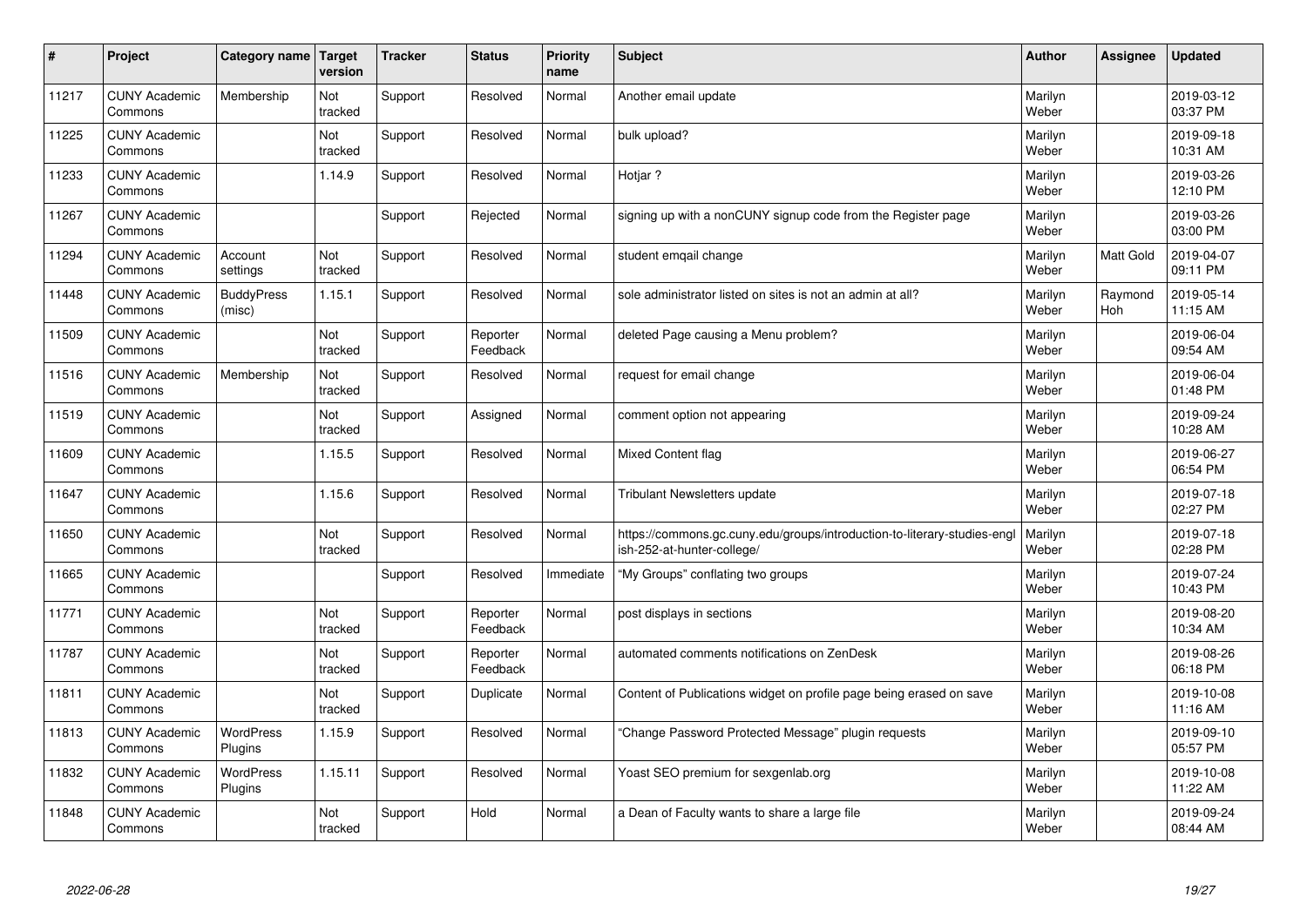| $\sharp$ | Project                         | Category name                     | Target<br>version | <b>Tracker</b> | <b>Status</b> | <b>Priority</b><br>name | <b>Subject</b>                                                                       | <b>Author</b>    | Assignee              | Updated                |
|----------|---------------------------------|-----------------------------------|-------------------|----------------|---------------|-------------------------|--------------------------------------------------------------------------------------|------------------|-----------------------|------------------------|
| 11866    | <b>CUNY Academic</b><br>Commons | <b>WordPress</b><br><b>Themes</b> | 1.15.10           | Support        | Resolved      | Normal                  | problem with project widget and the 'skills' to generate tags                        | Marilyn<br>Weber | Raymond<br><b>Hoh</b> | 2019-09-19<br>03:20 PM |
| 11896    | <b>CUNY Academic</b><br>Commons |                                   | Not<br>tracked    | Support        | Resolved      | Normal                  | https://thenurseswritingproject.commons.gc.cuny.edu                                  | Marilyn<br>Weber |                       | 2019-09-24<br>08:09 AM |
| 11907    | <b>CUNY Academic</b><br>Commons | <b>Public Portfolio</b>           | 1.15.13           | Support        | Resolved      | Normal                  | more publications problems (in profile)                                              | Marilyn<br>Weber |                       | 2019-11-04<br>11:16 AM |
| 11908    | <b>CUNY Academic</b><br>Commons | Spam/Spam<br>Prevention           | 1.17.7            | Support        | Resolved      | Normal                  | overeager spam filter                                                                | Marilyn<br>Weber | Raymond<br><b>Hoh</b> | 2020-11-05<br>04:36 PM |
| 11912    | <b>CUNY Academic</b><br>Commons |                                   |                   | Support        | Resolved      | Normal                  | influence search results?                                                            | Marilyn<br>Weber |                       | 2020-02-11<br>10:51 AM |
| 11915    | <b>CUNY Academic</b><br>Commons |                                   | Not<br>tracked    | Support        | Resolved      | Normal                  | User not in list                                                                     | Marilyn<br>Weber |                       | 2019-10-28<br>10:13 AM |
| 11922    | <b>CUNY Academic</b><br>Commons | Membership                        | Not<br>tracked    | Support        | Resolved      | Normal                  | https://commons.gc.cuny.edu/members/cunyhealthequity/                                | Marilyn<br>Weber |                       | 2019-10-02<br>04:05 PM |
| 11961    | <b>CUNY Academic</b><br>Commons | Membership                        | Not<br>tracked    | Support        | Resolved      | Normal                  | switch email for student user                                                        | Marilyn<br>Weber |                       | 2019-10-09<br>01:56 PM |
| 11976    | <b>CUNY Academic</b><br>Commons | <b>WordPress</b><br><b>Themes</b> | Not<br>tracked    | Support        | Resolved      | Normal                  | ColorMag request                                                                     | Marilyn<br>Weber |                       | 2021-02-01<br>10:25 AM |
| 11977    | <b>CUNY Academic</b><br>Commons |                                   | Not<br>tracked    | Support        | Resolved      | Normal                  | please remove me from many sites                                                     | Marilyn<br>Weber |                       | 2019-11-21<br>01:05 PM |
| 12137    | <b>CUNY Academic</b><br>Commons | <b>WordPress</b><br><b>Themes</b> | Not<br>tracked    | Support        | Resolved      | Normal                  | media player problem                                                                 | Marilyn<br>Weber |                       | 2019-12-12<br>08:52 PM |
| 12156    | <b>CUNY Academic</b><br>Commons | <b>Blogs</b><br>(BuddyPress)      | Not<br>tracked    | Support        | Resolved      | Normal                  | My Sites list (Commons Profile or Sites directory) doesn't match toolbar<br>dropdown | Marilyn<br>Weber |                       | 2019-12-11<br>10:20 AM |
| 12165    | <b>CUNY Academic</b><br>Commons | <b>BuddyPress</b><br>(misc)       | Not<br>tracked    | Support        | Resolved      | Normal                  | two reports of Profile problems                                                      | Marilyn<br>Weber | Boone<br>Gorges       | 2019-12-04<br>05:06 PM |
| 12176    | <b>CUNY Academic</b><br>Commons |                                   | Not<br>tracked    | Support        | Resolved      | Normal                  | Mp4s?                                                                                | Marilyn<br>Weber |                       | 2019-12-05<br>11:04 AM |
| 12190    | <b>CUNY Academic</b><br>Commons | <b>Blogs</b><br>(BuddyPress)      | Not<br>tracked    | Support        | Resolved      | Normal                  | Site avatar in directory is not what user expects                                    | Marilyn<br>Weber |                       | 2019-12-12<br>08:51 PM |
| 12205    | <b>CUNY Academic</b><br>Commons |                                   |                   | Support        | Rejected      | Normal                  | possible update to the 2019 theme?                                                   | Marilyn<br>Weber |                       | 2020-01-14<br>12:08 PM |
| 12302    | <b>CUNY Academic</b><br>Commons | WordPress<br>Themes               | 1.16.4            | Support        | Resolved      | Normal                  | Pictorio theme request                                                               | Marilyn<br>Weber | Raymond<br>Hoh        | 2020-01-28<br>11:44 AM |
| 12334    | <b>CUNY Academic</b><br>Commons |                                   |                   | Support        | Resolved      | Normal                  | request for a Redmine account                                                        | Marilyn<br>Weber | Matt Gold             | 2020-01-30<br>12:01 PM |
| 12346    | <b>CUNY Academic</b><br>Commons | Redmine                           |                   | Support        | Resolved      | Normal                  | another Redmine request                                                              | Marilyn<br>Weber | <b>Matt Gold</b>      | 2020-01-30<br>08:20 PM |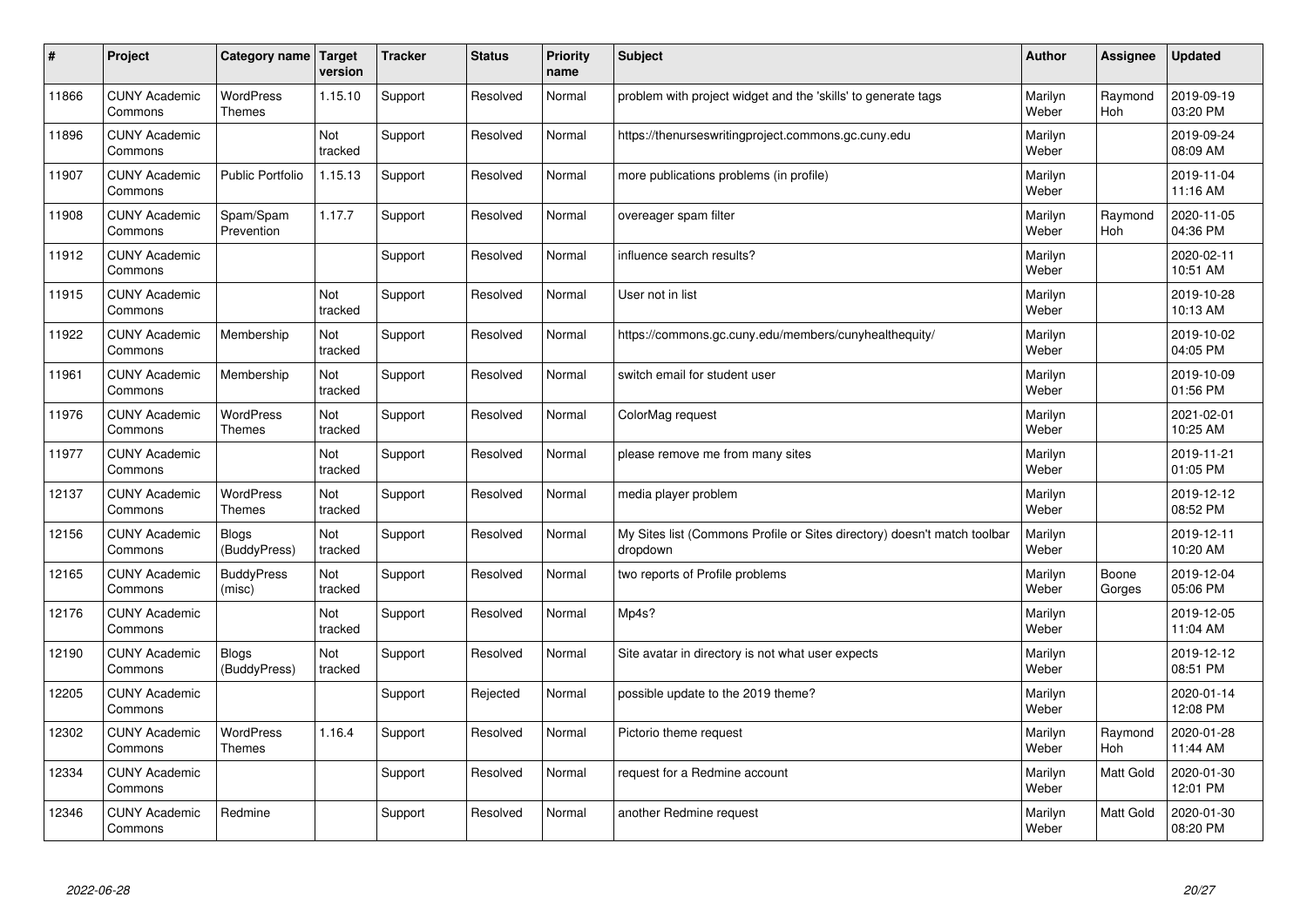| #     | Project                         | Category name   Target     | version        | <b>Tracker</b> | <b>Status</b>        | <b>Priority</b><br>name | <b>Subject</b>                                                                 | <b>Author</b>    | Assignee              | <b>Updated</b>         |
|-------|---------------------------------|----------------------------|----------------|----------------|----------------------|-------------------------|--------------------------------------------------------------------------------|------------------|-----------------------|------------------------|
| 12350 | <b>CUNY Academic</b><br>Commons | Blogs<br>(BuddyPress)      | Not<br>tracked | Support        | Reporter<br>Feedback | Normal                  | URL creation problem                                                           | Marilyn<br>Weber |                       | 2020-02-03<br>11:27 AM |
| 12352 | <b>CUNY Academic</b><br>Commons |                            | Not<br>tracked | Support        | <b>New</b>           | Normal                  | 'posts list" page builder block option                                         | Marilyn<br>Weber |                       | 2020-02-03<br>01:29 PM |
| 12382 | <b>CUNY Academic</b><br>Commons | Membership                 | Not<br>tracked | Support        | <b>New</b>           | Normal                  | Email request change                                                           | Marilyn<br>Weber | Marilyn<br>Weber      | 2020-02-06<br>12:56 PM |
| 12393 | <b>CUNY Academic</b><br>Commons | <b>WordPress</b><br>(misc) |                | Support        | Resolved             | High                    | size limit for files                                                           | Marilyn<br>Weber |                       | 2020-02-18<br>10:13 AM |
| 12395 | <b>CUNY Academic</b><br>Commons | Spam/Spam<br>Prevention    | Not<br>tracked | Support        | Resolved             | Normal                  | comments again being blocked                                                   | Marilyn<br>Weber | Raymond<br>Hoh        | 2020-03-10<br>11:13 AM |
| 12427 | <b>CUNY Academic</b><br>Commons |                            | Not<br>tracked | Support        | Resolved             | Normal                  | organizing PDF on a site?                                                      | Marilyn<br>Weber | scott voth            | 2020-03-10<br>11:11 AM |
| 12515 | <b>CUNY Academic</b><br>Commons | cuny.is                    | 1.16.7         | Support        | Resolved             | Normal                  | AJAX actions on cuny is admin page are failing                                 | Marilyn<br>Weber |                       | 2020-03-10<br>11:57 AM |
| 12543 | <b>CUNY Academic</b><br>Commons | <b>Public Portfolio</b>    | Not<br>tracked | Support        | Resolved             | Normal                  | User cannot find profile edit button                                           | Marilyn<br>Weber | scott voth            | 2020-03-22<br>02:49 PM |
| 12676 | <b>CUNY Academic</b><br>Commons | WordPress<br>Plugins       | 1.16.10        | Support        | Resolved             | Normal                  | request for Require Post Category plug-in                                      | Marilyn<br>Weber |                       | 2020-04-28<br>11:03 AM |
| 12741 | <b>CUNY Academic</b><br>Commons | WordPress<br>Plugins       | Not<br>tracked | Support        | Reporter<br>Feedback | Normal                  | Tableau Public Viz Block                                                       | Marilyn<br>Weber | Raymond<br><b>Hoh</b> | 2020-05-12<br>11:00 AM |
| 12777 | <b>CUNY Academic</b><br>Commons |                            | 1.16.14        | Support        | Resolved             | Normal                  | request to include custom javascript into a Commons-hosted site                | Marilyn<br>Weber |                       | 2020-06-16<br>04:03 PM |
| 12861 | <b>CUNY Academic</b><br>Commons |                            |                | Support        | Resolved             | Normal                  | trouble with YouTube                                                           | Marilyn<br>Weber | Raymond<br><b>Hoh</b> | 2020-06-09<br>11:16 AM |
| 12905 | <b>CUNY Academic</b><br>Commons |                            | 1.16.14        | Support        | Resolved             | Normal                  | trouble embedding a flipbook from Flipsnack                                    | Marilyn<br>Weber | Boone<br>Gorges       | 2020-06-23<br>10:53 AM |
| 12960 | <b>CUNY Academic</b><br>Commons |                            | 1.16.14        | Support        | Resolved             | Normal                  | mutiple plugin in requests                                                     | Marilyn<br>Weber | Boone<br>Gorges       | 2020-06-23<br>10:53 AM |
| 12986 | <b>CUNY Academic</b><br>Commons |                            |                | Support        | Rejected             | Normal                  | Someone is trying to create accounts using random CUNY entity emails           | Marilyn<br>Weber |                       | 2020-07-02<br>09:47 PM |
| 12999 | <b>CUNY Academic</b><br>Commons |                            | 1.18.1         | Support        | Resolved             | Normal                  | request for Dentist theme                                                      | Marilyn<br>Weber | Boone<br>Gorges       | 2020-12-22<br>03:31 PM |
| 13012 | <b>CUNY Academic</b><br>Commons | WordPress<br>(misc)        |                | Support        | Rejected             | Normal                  | icon image associated with the teaching template's Creative Commons<br>License | Marilyn<br>Weber | Raymond<br><b>Hoh</b> | 2020-08-25<br>10:56 AM |
| 13016 | <b>CUNY Academic</b><br>Commons | Shortcodes and<br>embeds   | 1.16.15        | Support        | Resolved             | Normal                  | possible to run code examples, like in Jupyter Notebooks?                      | Marilyn<br>Weber |                       | 2020-07-16<br>11:52 AM |
| 13034 | <b>CUNY Academic</b><br>Commons |                            | Not<br>tracked | Support        | Reporter<br>Feedback | Normal                  | a site is asking people to join the Commons to get a download                  | Marilyn<br>Weber |                       | 2020-07-12<br>07:23 AM |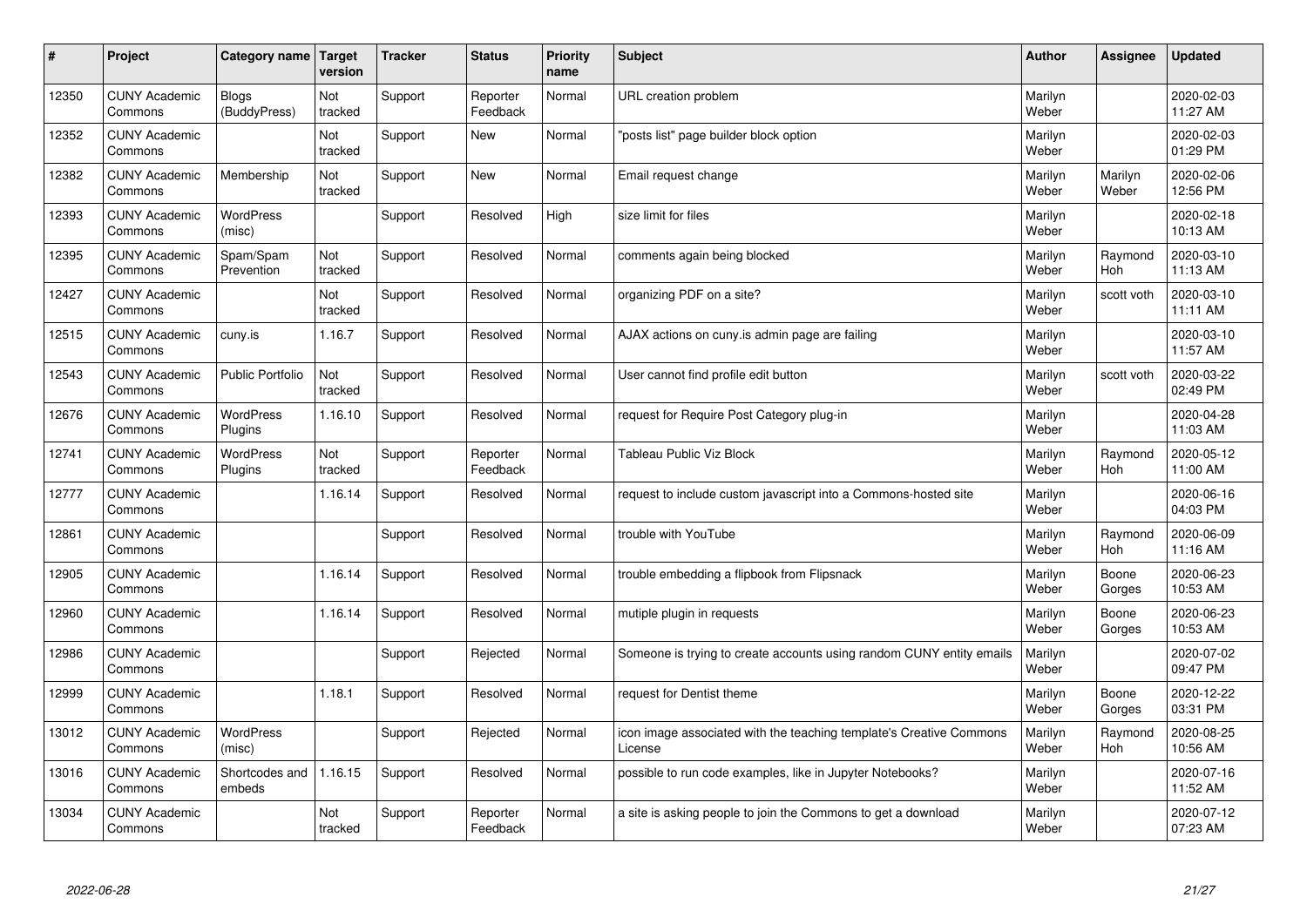| #     | Project                         | Category name   Target            | version        | <b>Tracker</b> | <b>Status</b>        | <b>Priority</b><br>name | <b>Subject</b>                            | <b>Author</b>    | Assignee        | <b>Updated</b>         |
|-------|---------------------------------|-----------------------------------|----------------|----------------|----------------------|-------------------------|-------------------------------------------|------------------|-----------------|------------------------|
| 13065 | <b>CUNY Academic</b><br>Commons |                                   | Not<br>tracked | Support        | Resolved             | Normal                  | can't invite new user to group            | Marilyn<br>Weber |                 | 2020-07-22<br>04:24 PM |
| 13085 | <b>CUNY Academic</b><br>Commons | Domain<br>Mapping                 | Not<br>tracked | Support        | Resolved             | Normal                  | domain mapping request                    | Marilyn<br>Weber | Matt Gold       | 2020-07-28<br>03:33 PM |
| 13091 | <b>CUNY Academic</b><br>Commons |                                   | 1.17.0         | Support        | Resolved             | Normal                  | problem with latex (math equations)       | Marilyn<br>Weber |                 | 2020-07-28<br>11:09 AM |
| 13116 | <b>CUNY Academic</b><br>Commons | ZenDesk                           | 1.17.1         | Support        | Resolved             | Normal                  | support/send us a message link obscured   | Marilyn<br>Weber | Raymond<br>Hoh  | 2020-07-29<br>09:33 PM |
| 13121 | <b>CUNY Academic</b><br>Commons |                                   |                | Support        | Rejected             | Normal                  | embed a DropBox Paper file                | Marilyn<br>Weber |                 | 2020-08-25<br>10:56 AM |
| 13134 | <b>CUNY Academic</b><br>Commons | Site cloning                      | 1.17.1         | Support        | Resolved             | Normal                  | New site (a clone) point to old dashboard | Marilyn<br>Weber |                 | 2020-08-12<br>03:22 PM |
| 13138 | <b>CUNY Academic</b><br>Commons | Group Library                     | Not<br>tracked | Support        | Resolved             | Normal                  | moving Library contents for Steve Brier   | Marilyn<br>Weber |                 | 2020-08-03<br>04:00 PM |
| 13159 | <b>CUNY Academic</b><br>Commons | Group Library                     | Not<br>tracked | Support        | Resolved             | Normal                  | changing folder names?                    | Marilyn<br>Weber | Boone<br>Gorges | 2020-08-27<br>08:59 AM |
| 13160 | <b>CUNY Academic</b><br>Commons |                                   |                | Support        | Rejected             | Normal                  | site not working on iphone                | Marilyn<br>Weber |                 | 2020-08-25<br>10:58 AM |
| 13169 | <b>CUNY Academic</b><br>Commons |                                   | 1.17.4         | Support        | Rejected             | Normal                  | footer logo image has no alt-text         | Marilyn<br>Weber |                 | 2020-09-22<br>10:18 AM |
| 13173 | <b>CUNY Academic</b><br>Commons | Group Library                     | 1.17.1         | Support        | Resolved             | High                    | all uploads to the library are silent     | Marilyn<br>Weber |                 | 2020-08-10<br>04:12 PM |
| 13184 | <b>CUNY Academic</b><br>Commons | WordPress<br>Plugins              | 1.17.2         | Support        | Resolved             | Normal                  | google translate plugin                   | Marilyn<br>Weber |                 | 2020-08-25<br>11:36 AM |
| 13185 | <b>CUNY Academic</b><br>Commons | <b>WordPress</b><br><b>Themes</b> | 1.17.2         | Support        | Resolved             | Normal                  | Less theme?                               | Marilyn<br>Weber |                 | 2020-08-25<br>11:26 AM |
| 13201 | <b>CUNY Academic</b><br>Commons |                                   |                | Support        | Rejected             | Low                     | PDF embedder                              | Marilyn<br>Weber |                 | 2020-09-29<br>11:37 AM |
| 13217 | <b>CUNY Academic</b><br>Commons |                                   |                | Support        | Rejected             | Normal                  | upload recordings of our past webinars?   | Marilyn<br>Weber |                 | 2020-08-25<br>07:56 AM |
| 13238 | <b>CUNY Academic</b><br>Commons | WordPress -<br>Media              | 1.17.3         | Support        | Resolved             | Normal                  | allow ppsx file?                          | Marilyn<br>Weber | Raymond<br>Hoh  | 2020-09-10<br>11:46 AM |
| 13255 | <b>CUNY Academic</b><br>Commons |                                   | Not<br>tracked | Support        | Reporter<br>Feedback | Normal                  | Accessibility problems                    | Marilyn<br>Weber |                 | 2020-09-01<br>05:48 PM |
| 13286 | <b>CUNY Academic</b><br>Commons |                                   | Not<br>tracked | Support        | New                  | Normal                  | problem connecting with WordPress app     | Marilyn<br>Weber | Raymond<br>Hoh  | 2020-09-08<br>11:16 AM |
| 13288 | <b>CUNY Academic</b><br>Commons |                                   |                | Support        | Abandoned            | Normal                  | log in problems on iPhone 6               | Marilyn<br>Weber |                 | 2020-10-27<br>10:26 AM |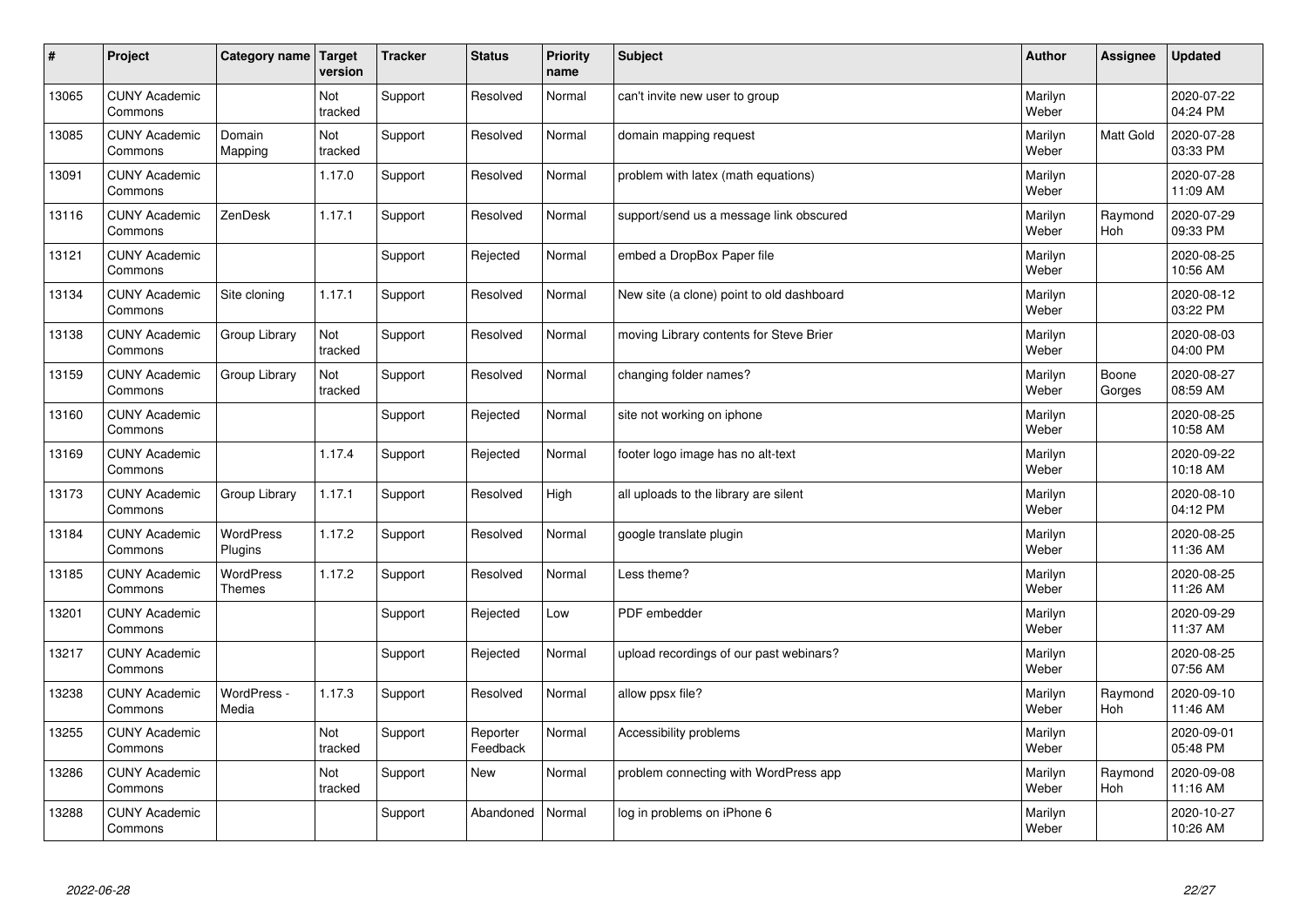| $\sharp$ | Project                         | Category name   Target            | version        | <b>Tracker</b> | <b>Status</b> | <b>Priority</b><br>name | <b>Subject</b>                                                                        | <b>Author</b>    | <b>Assignee</b>       | <b>Updated</b>         |
|----------|---------------------------------|-----------------------------------|----------------|----------------|---------------|-------------------------|---------------------------------------------------------------------------------------|------------------|-----------------------|------------------------|
| 13295    | <b>CUNY Academic</b><br>Commons |                                   | Not<br>tracked | Support        | Resolved      | Normal                  | can't find new user                                                                   | Marilyn<br>Weber |                       | 2020-09-08<br>10:18 AM |
| 13441    | <b>CUNY Academic</b><br>Commons |                                   | 1.17.5         | Support        | Resolved      | Normal                  | ongoing user problems with daily digests                                              | Marilyn<br>Weber |                       | 2020-10-13<br>10:02 AM |
| 13512    | <b>CUNY Academic</b><br>Commons | <b>WordPress</b><br><b>Themes</b> | 1.17.7         | Support        | Resolved      | Normal                  | theme update                                                                          | Marilyn<br>Weber |                       | 2020-11-16<br>04:46 PM |
| 13521    | <b>CUNY Academic</b><br>Commons | Onboarding                        | 1.17.7         | Support        | Resolved      | Normal                  | sent invitations page                                                                 | Marilyn<br>Weber | Raymond<br>Hoh        | 2020-11-10<br>10:31 AM |
| 13541    | <b>CUNY Academic</b><br>Commons |                                   | Not<br>tracked | Support        | Resolved      | Normal                  | add a page template to OER site.                                                      | Marilyn<br>Weber |                       | 2020-11-11<br>11:12 AM |
| 13584    | <b>CUNY Academic</b><br>Commons |                                   |                | Support        | Abandoned     | Normal                  | Graphy theme question                                                                 | Marilyn<br>Weber |                       | 2021-09-14<br>10:41 AM |
| 13596    | <b>CUNY Academic</b><br>Commons |                                   |                | Support        | Abandoned     | Normal                  | invited as Author but show as Contributor                                             | Marilyn<br>Weber |                       | 2021-09-14<br>10:41 AM |
| 13637    | <b>CUNY Academic</b><br>Commons |                                   |                | Support        | Abandoned     | Normal                  | All-in-One Migration plugin request                                                   | Marilyn<br>Weber |                       | 2020-12-08<br>10:46 AM |
| 13641    | <b>CUNY Academic</b><br>Commons |                                   | 1.18.2         | Support        | Resolved      | Normal                  | follow up to migration request                                                        | Marilyn<br>Weber | Boone<br>Gorges       | 2021-01-12<br>10:59 AM |
| 13699    | <b>CUNY Academic</b><br>Commons |                                   | Not<br>tracked | Support        | Resolved      | Normal                  | Martin Segal Center site down                                                         | Marilyn<br>Weber | Raymond<br><b>Hoh</b> | 2020-12-22<br>03:03 PM |
| 13710    | <b>CUNY Academic</b><br>Commons |                                   | Not<br>tracked | Support        | Resolved      | Normal                  | small change to Hosting Partner Handbook                                              | Marilyn<br>Weber |                       | 2020-12-16<br>04:29 PM |
| 13738    | <b>CUNY Academic</b><br>Commons |                                   | 1.18.1         | Support        | Resolved      | Normal                  | theme requests from a non-CUY person                                                  | Marilyn<br>Weber |                       | 2020-12-23<br>11:34 AM |
| 13741    | <b>CUNY Academic</b><br>Commons | <b>WordPress</b><br>Plugins       | 1.18.3         | Support        | Resolved      | Normal                  | Ensemble Video Plugin                                                                 | Marilyn<br>Weber |                       | 2021-01-26<br>04:43 PM |
| 13783    | <b>CUNY Academic</b><br>Commons |                                   | 1.18.2         | Support        | Resolved      | Normal                  | new CUNY OneSearch url                                                                | Marilyn<br>Weber |                       | 2021-01-14<br>04:53 PM |
| 13826    | <b>CUNY Academic</b><br>Commons |                                   |                | Support        | Resolved      | Normal                  | January 14th                                                                          | Marilyn<br>Weber |                       | 2021-01-26<br>04:26 PM |
| 13841    | <b>CUNY Academic</b><br>Commons | <b>WordPress</b><br>Plugins       | 1.18.3         | Support        | Resolved      | Normal                  | Folders plugin request                                                                | Marilyn<br>Weber | Boone<br>Gorges       | 2021-01-26<br>04:43 PM |
| 13846    | <b>CUNY Academic</b><br>Commons | WordPress<br>Plugins              | 1.18.3         | Support        | Resolved      | Normal                  | Yoast SEO plugin problem                                                              | Marilyn<br>Weber |                       | 2021-01-19<br>05:34 PM |
| 13878    | <b>CUNY Academic</b><br>Commons | Group cloning                     | 1.18.4         | Support        | Resolved      | High                    | When creating Group + Site and choosing 'Clone existing', cannot<br>advance to step 2 | Marilyn<br>Weber | Jeremy<br>Felt        | 2021-02-02<br>11:02 AM |
| 13916    | <b>CUNY Academic</b><br>Commons |                                   |                | Support        | Rejected      | Normal                  | <b>Custom Sidebars</b>                                                                | Marilyn<br>Weber |                       | 2021-02-23<br>10:45 AM |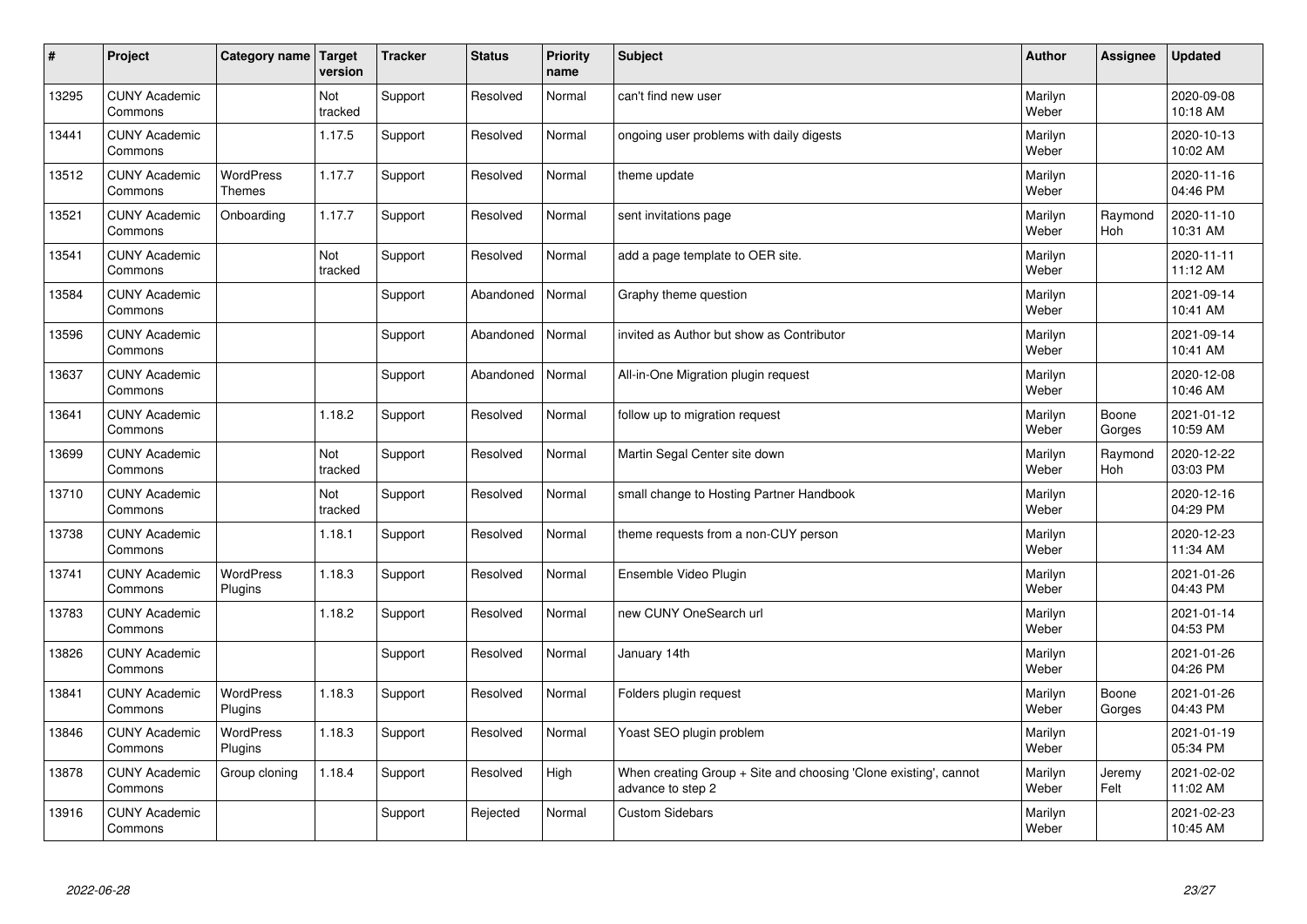| #     | Project                         | Category name   Target      | version        | <b>Tracker</b> | <b>Status</b>        | <b>Priority</b><br>name | <b>Subject</b>                               | <b>Author</b>    | Assignee              | <b>Updated</b>         |
|-------|---------------------------------|-----------------------------|----------------|----------------|----------------------|-------------------------|----------------------------------------------|------------------|-----------------------|------------------------|
| 13918 | <b>CUNY Academic</b><br>Commons |                             | Not<br>tracked | Support        | Rejected             | Normal                  | MailPoet Newsletters Premium plugin          | Marilyn<br>Weber |                       | 2021-02-09<br>11:01 AM |
| 13929 | <b>CUNY Academic</b><br>Commons |                             | 1.18.4         | Support        | Resolved             | Normal                  | update error message                         | Marilyn<br>Weber | Boone<br>Gorges       | 2021-02-09<br>11:05 AM |
| 13935 | <b>CUNY Academic</b><br>Commons | <b>WordPress</b><br>Plugins | 1.18.4         | Support        | Resolved             | Low                     | Add Users sidebar widget not working         | Marilyn<br>Weber |                       | 2021-02-09<br>11:05 AM |
| 13944 | <b>CUNY Academic</b><br>Commons | <b>WordPress</b><br>Plugins | 1.18.4         | Support        | Resolved             | Normal                  | 3D FlipBook request                          | Marilyn<br>Weber |                       | 2021-02-09<br>11:05 AM |
| 13958 | <b>CUNY Academic</b><br>Commons |                             | 1.18.4         | Support        | Resolved             | Normal                  | calendar widget problem                      | Marilyn<br>Weber |                       | 2021-02-09<br>11:05 AM |
| 13975 | <b>CUNY Academic</b><br>Commons | Social Paper                | Not<br>tracked | Support        | Reporter<br>Feedback | Normal                  | can't approve comments on Social Paper paper | Marilyn<br>Weber |                       | 2021-02-12<br>09:33 AM |
| 14012 | <b>CUNY Academic</b><br>Commons | <b>WordPress</b><br>Plugins | 1.18.5         | Support        | Resolved             | Normal                  | Open External Links in a New Window plugin?  | Marilyn<br>Weber | Boone<br>Gorges       | 2021-03-02<br>02:07 PM |
| 14016 | <b>CUNY Academic</b><br>Commons |                             |                | Support        | Rejected             | Normal                  | PDFs not downloading                         | Marilyn<br>Weber |                       | 2021-02-22<br>11:00 AM |
| 14074 | <b>CUNY Academic</b><br>Commons | <b>WordPress</b><br>(misc)  | Not<br>tracked | Support        | Reporter<br>Feedback | Normal                  | page password protection problem             | Marilyn<br>Weber |                       | 2021-03-02<br>11:03 AM |
| 14077 | <b>CUNY Academic</b><br>Commons | <b>WordPress</b><br>Plugins | 1.18.7         | Support        | Resolved             | Normal                  | Elementor Pro plugin for the slider          | Marilyn<br>Weber | Raymond<br><b>Hoh</b> | 2021-03-23<br>11:43 AM |
| 14129 | <b>CUNY Academic</b><br>Commons | Onboarding                  | 1.18.6         | Support        | Resolved             | Normal                  | can only see some invites sent               | Marilyn<br>Weber | Raymond<br><b>Hoh</b> | 2021-04-09<br>09:00 AM |
| 14148 | <b>CUNY Academic</b><br>Commons |                             |                | Support        | Abandoned            | Normal                  | post notification problem                    | Marilyn<br>Weber |                       | 2021-09-14<br>10:43 AM |
| 14242 | <b>CUNY Academic</b><br>Commons |                             |                | Support        | Resolved             | Normal                  | LAILAC site missing content                  | Marilyn<br>Weber |                       | 2021-03-27<br>08:40 AM |
| 14246 | <b>CUNY Academic</b><br>Commons |                             | 1.18.8         | Support        | Resolved             | Normal                  | 'Weekly jQuery Migrate Status Update"        | Marilyn<br>Weber |                       | 2021-04-13<br>11:08 AM |
| 14265 | <b>CUNY Academic</b><br>Commons | WordPress<br>Plugins        | 1.18.10        | Support        | Resolved             | Normal                  | separate the tag cloud in the blog sidebar   | Marilyn<br>Weber | Boone<br>Gorges       | 2021-05-12<br>05:19 PM |
| 14270 | <b>CUNY Academic</b><br>Commons | <b>WordPress</b><br>Themes  | 1.18.8         | Support        | Resolved             | Normal                  | grid theme?                                  | Marilyn<br>Weber |                       | 2021-04-13<br>11:20 AM |
| 14344 | <b>CUNY Academic</b><br>Commons | Domain<br>Mapping           | Not<br>tracked | Support        | Resolved             | Normal                  | arabstages.org site down                     | Marilyn<br>Weber | Raymond<br>Hoh        | 2021-04-19<br>01:42 PM |
| 14360 | <b>CUNY Academic</b><br>Commons |                             |                | Support        | Rejected             | Normal                  | danielgerouldarchives.org?                   | Marilyn<br>Weber |                       | 2021-04-27<br>10:42 AM |
| 14369 | <b>CUNY Academic</b><br>Commons | WordPress -<br>Media        | Not<br>tracked | Support        | Resolved             | Normal                  | renewed problem with ppsx files              | Marilyn<br>Weber |                       | 2021-04-27<br>12:44 PM |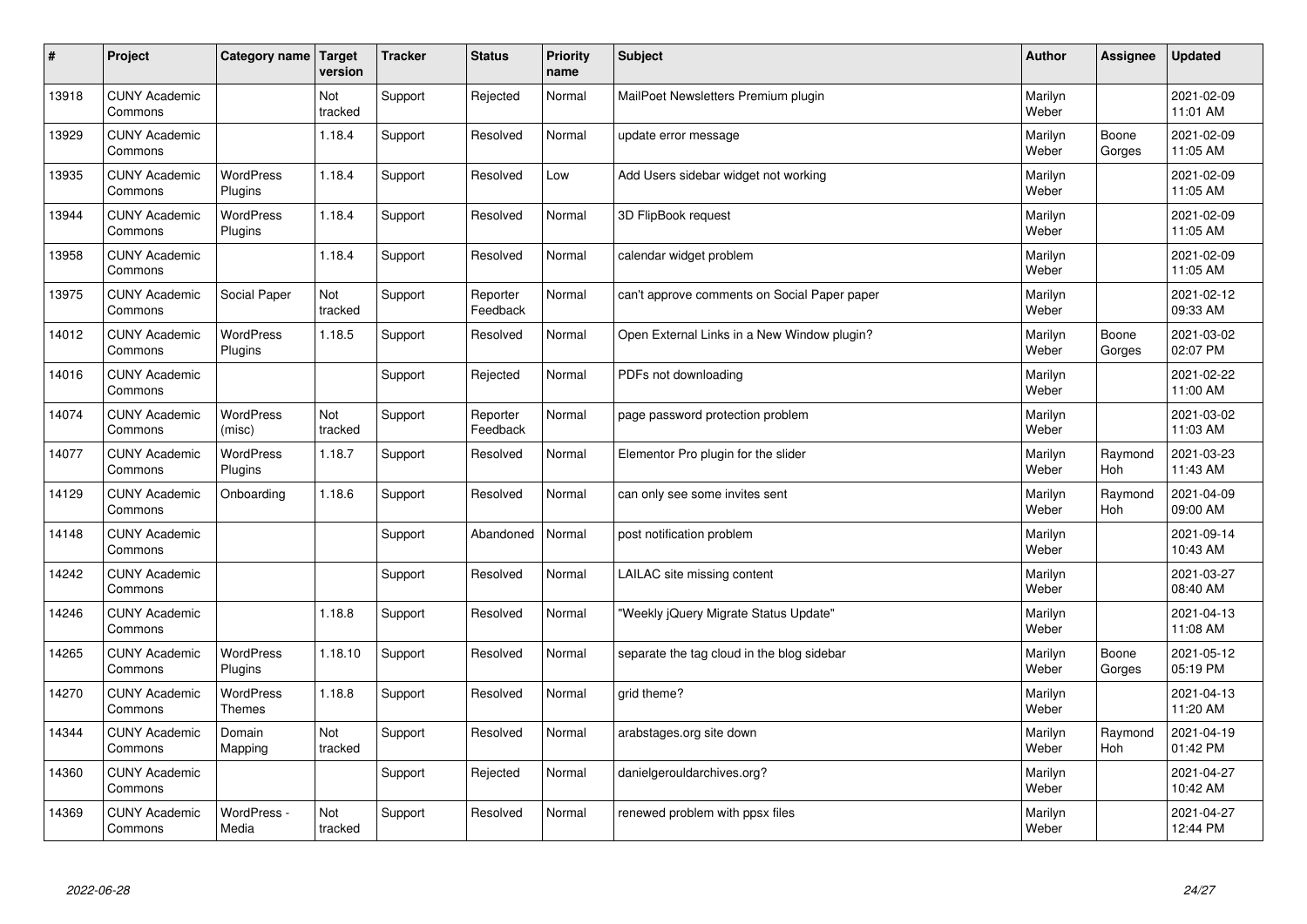| $\vert$ # | Project                         | Category name   Target            | version        | <b>Tracker</b> | <b>Status</b>        | <b>Priority</b><br>name | <b>Subject</b>                                          | <b>Author</b>    | <b>Assignee</b> | <b>Updated</b>         |
|-----------|---------------------------------|-----------------------------------|----------------|----------------|----------------------|-------------------------|---------------------------------------------------------|------------------|-----------------|------------------------|
| 14378     | <b>CUNY Academic</b><br>Commons |                                   | Not<br>tracked | Support        | Resolved             | Normal                  | <b>PPTX</b> files unfetchable                           | Marilyn<br>Weber |                 | 2021-05-11<br>11:25 AM |
| 14389     | <b>CUNY Academic</b><br>Commons |                                   |                | Support        | Abandoned            | Normal                  | WebflowIO?                                              | Marilyn<br>Weber |                 | 2021-09-14<br>10:45 AM |
| 14398     | <b>CUNY Academic</b><br>Commons |                                   | Not<br>tracked | Support        | Reporter<br>Feedback | Normal                  | Events plug-in notification problem                     | Marilyn<br>Weber |                 | 2021-05-11<br>11:21 AM |
| 14404     | <b>CUNY Academic</b><br>Commons |                                   | Not<br>tracked | Support        | Resolved             | Normal                  | blocked IP of user?                                     | Marilyn<br>Weber |                 | 2021-05-10<br>01:00 PM |
| 14534     | <b>CUNY Academic</b><br>Commons | <b>WordPress</b><br>Plugins       | 1.18.12        | Support        | Resolved             | Normal                  | Share This Image plugin?                                | Marilyn<br>Weber |                 | 2021-06-08<br>11:50 AM |
| 14594     | <b>CUNY Academic</b><br>Commons |                                   | Not<br>tracked | Support        | Resolved             | Normal                  | Administration email verification?                      | Marilyn<br>Weber |                 | 2021-07-12<br>11:40 AM |
| 14606     | <b>CUNY Academic</b><br>Commons | WordPress<br>(misc)               | Not<br>tracked | Support        | Rejected             | Normal                  | calendar wrong month                                    | Marilyn<br>Weber |                 | 2021-07-23<br>12:11 PM |
| 14625     | <b>CUNY Academic</b><br>Commons |                                   | Not<br>tracked | Support        | Rejected             | Normal                  | image won't appear in slideshow.                        | Marilyn<br>Weber |                 | 2021-07-27<br>10:33 AM |
| 14711     | <b>CUNY Academic</b><br>Commons |                                   |                | Support        | Rejected             | Normal                  | Custom Facebook Feed plugin problem                     | Marilyn<br>Weber |                 | 2022-04-27<br>04:29 PM |
| 14718     | <b>CUNY Academic</b><br>Commons |                                   | Not<br>tracked | Support        | Resolved             | Normal                  | User wants to recover deleted account                   | Marilyn<br>Weber |                 | 2021-08-30<br>02:46 PM |
| 14734     | <b>CUNY Academic</b><br>Commons | <b>WordPress</b><br><b>Themes</b> | 1.18.18        | Support        | Resolved             | Normal                  | missing section of Sujatha Fernandes' site              | Marilyn<br>Weber | Raymond<br>Hoh  | 2021-09-06<br>04:15 PM |
| 14784     | <b>CUNY Academic</b><br>Commons |                                   |                | Support        | Reporter<br>Feedback | Normal                  | User report of logo problem when using Customizer theme | Marilyn<br>Weber |                 | 2021-09-17<br>10:25 AM |
| 14799     | <b>CUNY Academic</b><br>Commons |                                   | 1.18.19        | Support        | Resolved             | High                    | install the official Classic Widgets?                   | Marilyn<br>Weber |                 | 2021-09-22<br>02:17 PM |
| 14812     | <b>CUNY Academic</b><br>Commons |                                   | Not<br>tracked | Support        | Resolved             | Normal                  | Custom Sidebars and Wordpress 5.6                       | Marilyn<br>Weber |                 | 2021-09-30<br>10:43 AM |
| 14813     | <b>CUNY Academic</b><br>Commons |                                   | Not<br>tracked | Support        | Resolved             | Normal                  | raise the file size limit                               | Marilyn<br>Weber |                 | 2021-09-30<br>12:02 PM |
| 14850     | <b>CUNY Academic</b><br>Commons |                                   |                | Support        | Abandoned            | Normal                  | brooklyn waterfront site "connection not secure"        | Marilyn<br>Weber |                 | 2022-04-27<br>04:56 PM |
| 14889     | <b>CUNY Academic</b><br>Commons | Events                            | 1.19.0         | Support        | Resolved             | Normal                  | events in group - can they be edited by all admins?     | Marilyn<br>Weber | Raymond<br>Hoh  | 2021-12-13<br>03:31 PM |
| 14891     | <b>CUNY Academic</b><br>Commons |                                   | Not<br>tracked | Support        | Resolved             | Normal                  | changing site template after creation?                  | Marilyn<br>Weber |                 | 2022-04-27<br>04:58 PM |
| 14900     | <b>CUNY Academic</b><br>Commons |                                   | Not<br>tracked | Support        | Reporter<br>Feedback | Normal                  | previous theme?                                         | Marilyn<br>Weber |                 | 2021-10-25<br>10:31 AM |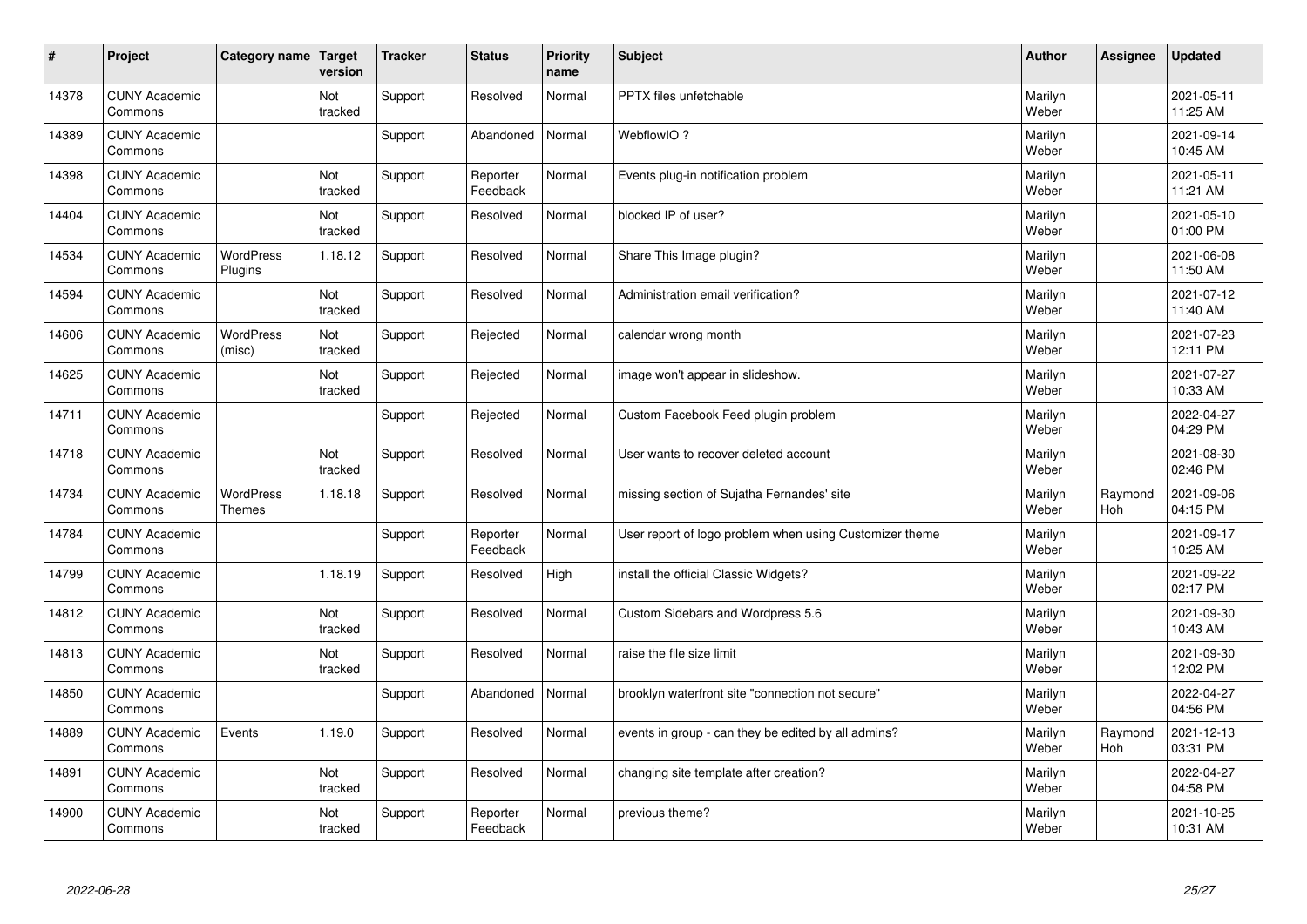| #     | Project                         | Category name   Target            | version        | <b>Tracker</b> | <b>Status</b>        | <b>Priority</b><br>name | <b>Subject</b>                                                                          | <b>Author</b>    | Assignee              | <b>Updated</b>         |
|-------|---------------------------------|-----------------------------------|----------------|----------------|----------------------|-------------------------|-----------------------------------------------------------------------------------------|------------------|-----------------------|------------------------|
| 14911 | <b>CUNY Academic</b><br>Commons | <b>WordPress</b><br><b>Themes</b> | Not<br>tracked | Support        | <b>New</b>           | Normal                  | Twentytwentyone theme                                                                   | Marilyn<br>Weber |                       | 2021-10-28<br>10:37 AM |
| 14972 | <b>CUNY Academic</b><br>Commons |                                   |                | Support        | Rejected             | Normal                  | Mailchimp plugin                                                                        | Marilyn<br>Weber |                       | 2021-11-17<br>02:13 PM |
| 14973 | <b>CUNY Academic</b><br>Commons |                                   |                | Support        | Resolved             | Normal                  | <b>Mail Poet</b>                                                                        | Marilyn<br>Weber |                       | 2021-12-06<br>10:20 AM |
| 15022 | <b>CUNY Academic</b><br>Commons |                                   |                | Support        | Rejected             | High                    | ArabStages                                                                              | Marilyn<br>Weber |                       | 2021-12-06<br>10:16 AM |
| 15025 | <b>CUNY Academic</b><br>Commons |                                   |                | Support        | Duplicate            | Normal                  | emails for all the papers on the commons that have been changed                         | Marilyn<br>Weber |                       | 2021-12-02<br>11:57 AM |
| 15045 | <b>CUNY Academic</b><br>Commons |                                   |                | Support        | <b>New</b>           | Normal                  | no result for KCeL in the search box on the commons                                     | Marilyn<br>Weber |                       | 2021-12-10<br>11:29 AM |
| 15120 | <b>CUNY Academic</b><br>Commons |                                   |                | Support        | Resolved             | Normal                  | embed Zoom recordings in a post?                                                        | Marilyn<br>Weber |                       | 2021-12-29<br>08:15 AM |
| 15169 | <b>CUNY Academic</b><br>Commons |                                   | 2.0.2          | Support        | Reporter<br>Feedback | Normal                  | new Prelude website zipfiles for custom theme and other files.                          | Marilyn<br>Weber |                       | 2022-06-14<br>11:36 AM |
| 15211 | <b>CUNY Academic</b><br>Commons | <b>Blogs</b><br>(BuddyPress)      | 1.19.2         | Support        | Resolved             | Normal                  | No good error reporting for already-used domain name when creating a<br>site in Firefox | Marilyn<br>Weber | Boone<br>Gorges       | 2022-01-25<br>11:33 AM |
| 15260 | <b>CUNY Academic</b><br>Commons |                                   |                | Support        | Reporter<br>Feedback | Normal                  | Diacritical markings   European Stages                                                  | Marilyn<br>Weber |                       | 2022-02-04<br>08:16 AM |
| 15266 | <b>CUNY Academic</b><br>Commons |                                   |                | Support        | Resolved             | Normal                  | Just an appreciation                                                                    | Marilyn<br>Weber |                       | 2022-02-07<br>10:42 AM |
| 15269 | <b>CUNY Academic</b><br>Commons | Redmine                           | Not<br>tracked | Support        | Resolved             | Normal                  | Segal Theater sites                                                                     | Marilyn<br>Weber |                       | 2022-02-07<br>04:11 PM |
| 15370 | <b>CUNY Academic</b><br>Commons |                                   |                | Support        | Reporter<br>Feedback | Normal                  | All-in-One Event Calendar?                                                              | Marilyn<br>Weber |                       | 2022-02-17<br>11:03 AM |
| 15565 | <b>CUNY Academic</b><br>Commons |                                   |                | Support        | <b>New</b>           | Normal                  | Events - send updates to an email listserv                                              | Marilyn<br>Weber |                       | 2022-03-10<br>01:06 PM |
| 15610 | <b>CUNY Academic</b><br>Commons | WordPress<br>Plugins              | Not<br>tracked | Support        | Rejected             | Normal                  | Loops & Logic plugin                                                                    | Marilyn<br>Weber | Raymond<br><b>Hoh</b> | 2022-03-19<br>11:16 AM |
| 15654 | <b>CUNY Academic</b><br>Commons | <b>WordPress</b><br>Plugins       | 1.19.6         | Support        | Resolved             | Normal                  | Numerous Copies of Events showing up                                                    | Marilyn<br>Weber | Boone<br>Gorges       | 2022-03-22<br>11:30 AM |
| 15655 | <b>CUNY Academic</b><br>Commons |                                   | 2.0.2          | Support        | Reporter<br>Feedback | Normal                  | Event Aggregator plugin?                                                                | Marilyn<br>Weber |                       | 2022-06-14<br>11:36 AM |
| 15685 | <b>CUNY Academic</b><br>Commons |                                   |                | Support        | <b>New</b>           | High                    | problem with chrome?                                                                    | Marilyn<br>Weber |                       | 2022-04-25<br>03:40 PM |
| 15686 | <b>CUNY Academic</b><br>Commons | ZenDesk                           | Not<br>tracked | Support        | Resolved             | Low                     | ZenDesk introducing "triggers"                                                          | Marilyn<br>Weber |                       | 2022-03-22<br>09:37 AM |